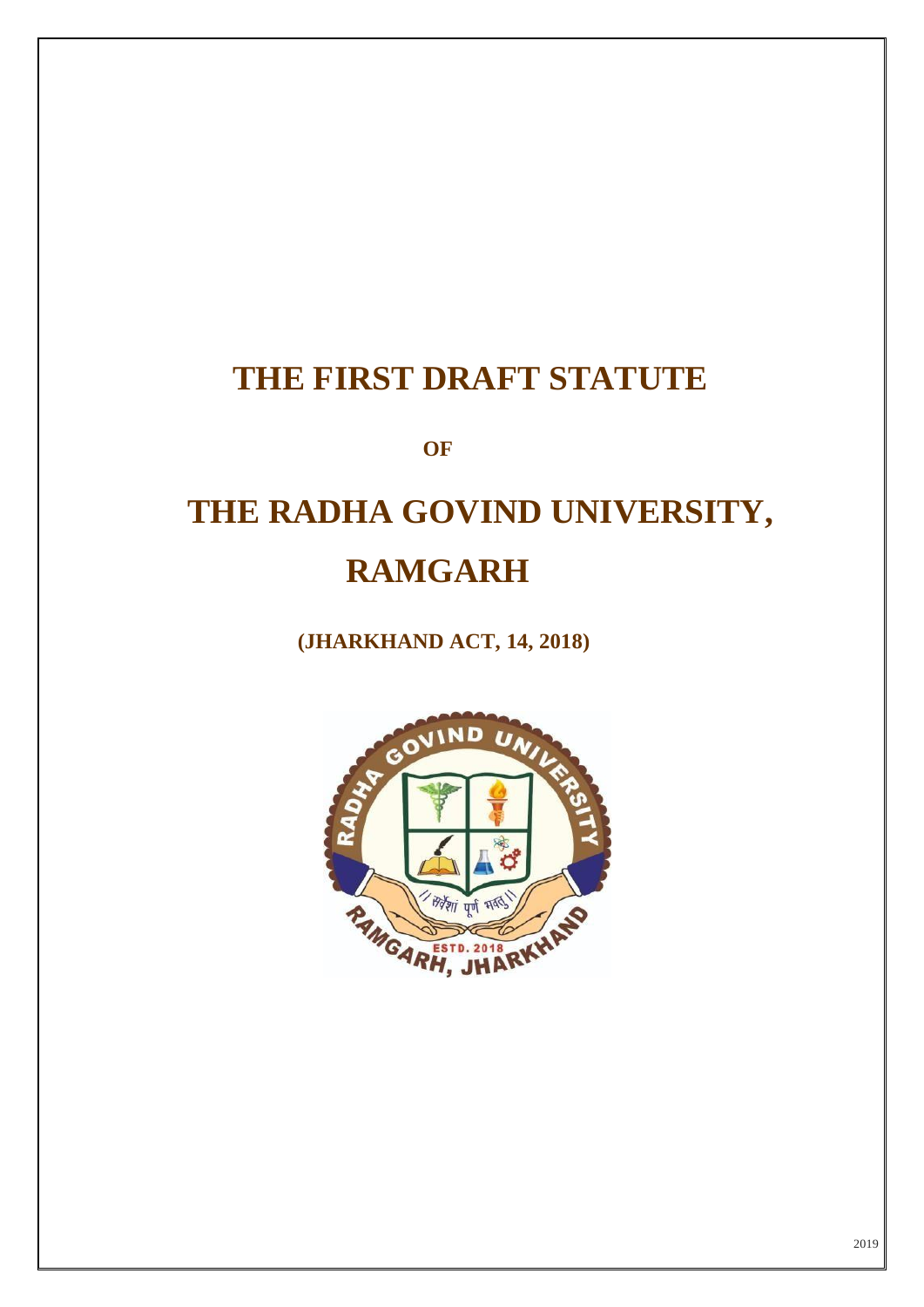| <b>Table of Contents</b> |                                                                       |                |
|--------------------------|-----------------------------------------------------------------------|----------------|
| <b>Statute No.</b>       | <b>Subject</b>                                                        | Page No.       |
| 1                        | Short Title & Commencement                                            | 4              |
| $\overline{2}$           | Definitions                                                           | 4              |
| 3                        | Objects of the University                                             | $\overline{7}$ |
| $\overline{4}$           | Powers and functions of University                                    | 9              |
| 5                        | The Visitor                                                           | 14             |
| 6                        | Officers of the University (as declared under section 11 of the act.) | 14             |
| $\overline{7}$           | The Chancellor                                                        | 14             |
| 8                        | The Pro-Chancellor                                                    | 16             |
| 9                        | The Vice Chancellor                                                   | 16             |
| 10                       | Removal of the Vice Chancellor                                        | 20             |
| 11                       | The Pro Vice Chancellor                                               | 21             |
| 12                       | Powers and Duties of Pro - Vice Chancellor                            | 21             |
| 13                       | Chief Finance & Accounts Officer                                      | 24             |
| 14                       | Other Officers of the University (under section $11(k)$ of the act)   | 25             |
| 15                       | The Governing Body                                                    | 28             |
| 16                       | The Board of Management                                               | 33             |
| 17                       | Academic Council                                                      | 36             |
| 18                       | Powers and Duties of the Academic Council                             | 37             |
| 19                       | Meeting of the Academic Council                                       | 39             |
| 20                       | The Academic Advisory Committee                                       | 40             |
| 21                       | The Faculties                                                         | 40             |
| 22                       | <b>Deans of Faculties</b>                                             | 41             |
| 23                       | <b>Power and Duties of Finance Committee</b>                          | 41             |
| 24                       | Meetings of the Finance Committee                                     | 42             |
| 25                       | The Planning Board                                                    | 42             |
| 26                       | The Admission Committee                                               | 44             |
| 27                       | The Fee Committee                                                     | 45             |
| 28                       | The Examination Board                                                 | 46             |
| 29                       | The Research Council                                                  | 46             |
| 30                       | Committees                                                            | 47             |
| 31                       | Formation of Standing Committee / Cells                               | 47             |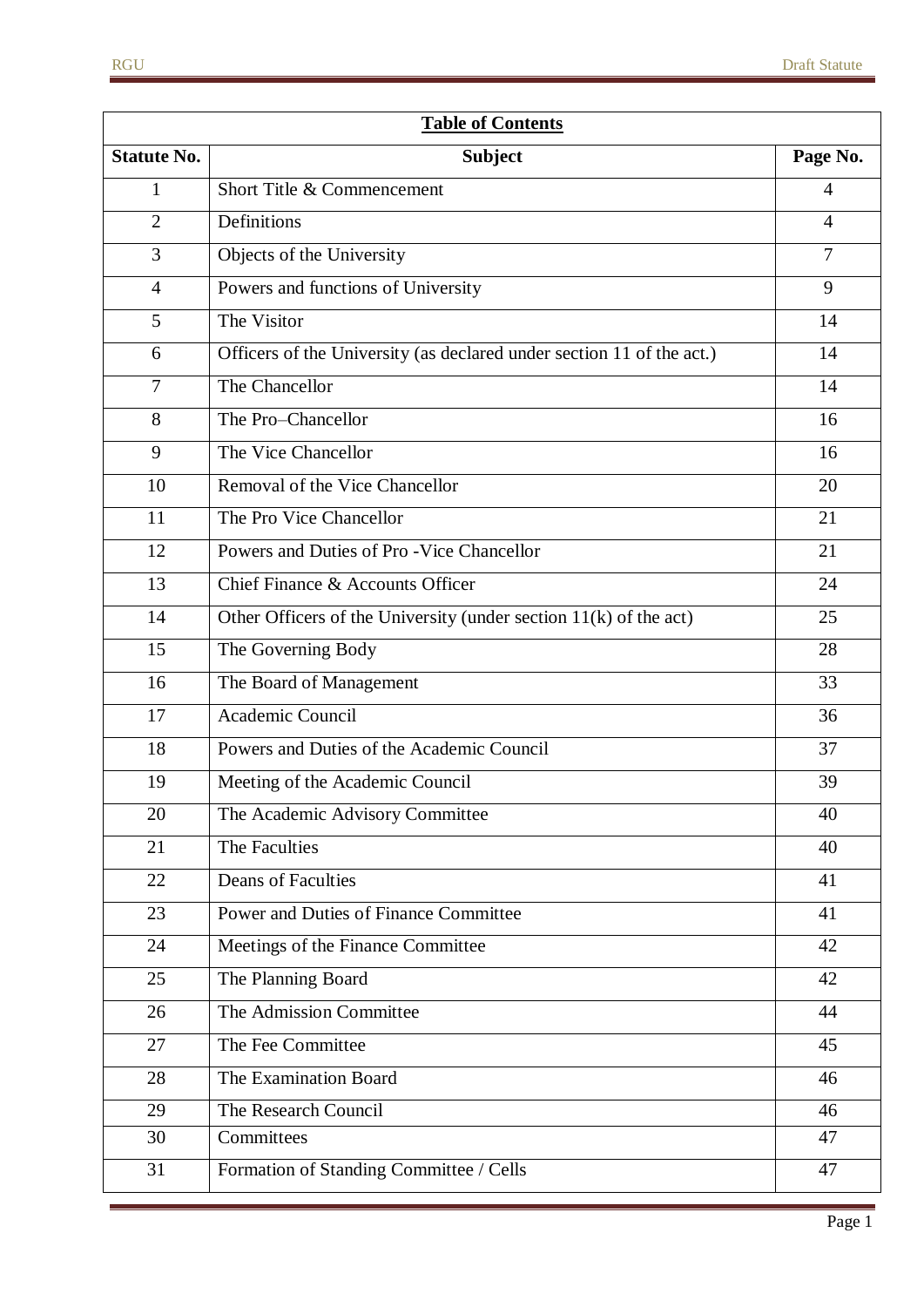| 32 | Selection Committee (For Non Teaching & Administrative Staffs)          | 54 |
|----|-------------------------------------------------------------------------|----|
| 33 | Elected chairman to preside where no provision made in Statute          | 54 |
| 34 | Resignation                                                             | 54 |
| 35 | Disqualifications                                                       | 55 |
| 36 | <b>Validation of Proceedings</b>                                        | 55 |
| 37 | <b>Honorary Degrees</b>                                                 | 55 |
| 38 | Withdrawal of Degrees, etc.                                             | 56 |
| 39 | Convocation                                                             | 56 |
| 40 | Appointment and Service Conditions of Officers, Teachers and            | 56 |
|    | Employees of the University                                             |    |
| 41 | Appointment of Academic Staff                                           | 57 |
| 42 | Appointment of Non Teaching Staff                                       | 57 |
| 43 | <b>Disciplinary Action Against Employees</b>                            | 58 |
| 44 | Fellowships, Scholarships, Medals and Prizes                            | 58 |
| 45 | Other Authorities of the University                                     | 59 |
| 46 | <b>University Teachers</b>                                              | 59 |
| 47 | <b>Selection Committee</b>                                              | 60 |
| 48 | Special Mode of Appointment                                             | 61 |
| 49 | Conditions of Service of officers, etc.                                 | 61 |
| 50 | <b>Removal of Teacher</b>                                               | 62 |
| 51 | Removal of Employees other than teachers                                | 62 |
| 52 | Maintenance of Discipline Among Students of the University              | 63 |
| 53 | Alumni Association                                                      | 64 |
| 54 | Regulations                                                             | 64 |
| 55 | Degrees Diplomas                                                        | 65 |
| 56 | Establishment of New Institution (s), Study Centre (s), and Creation of | 66 |
|    | New Department(s), Abolition or Restructuring of Existing Department    |    |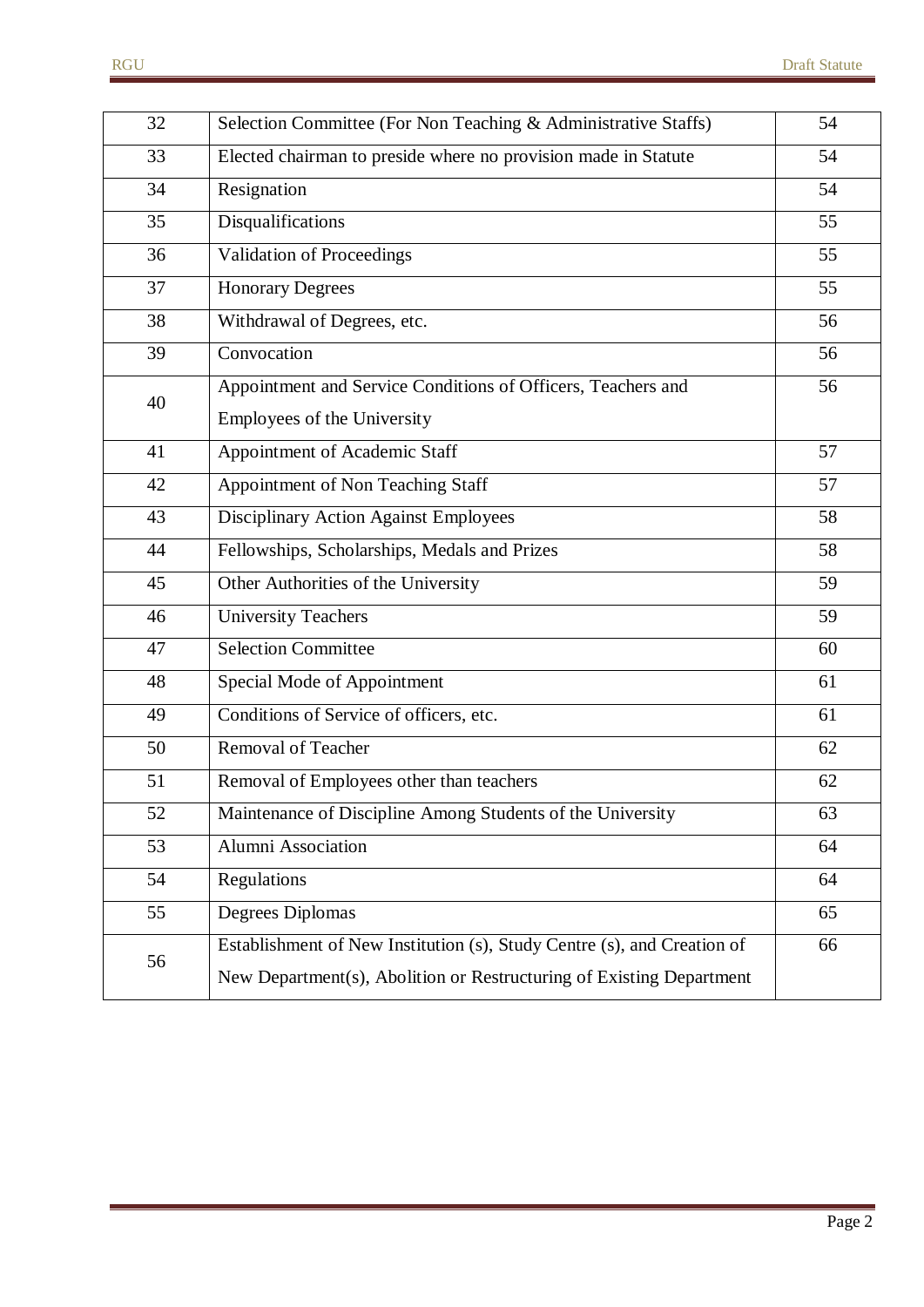In exercise of powers conferred by sub-section (1) and (2) of section 31, of the Radha Govind University Act, 2018), the Governing Body of the Radha Govind University, Ramgarh hereby adopts the following Draft Statute.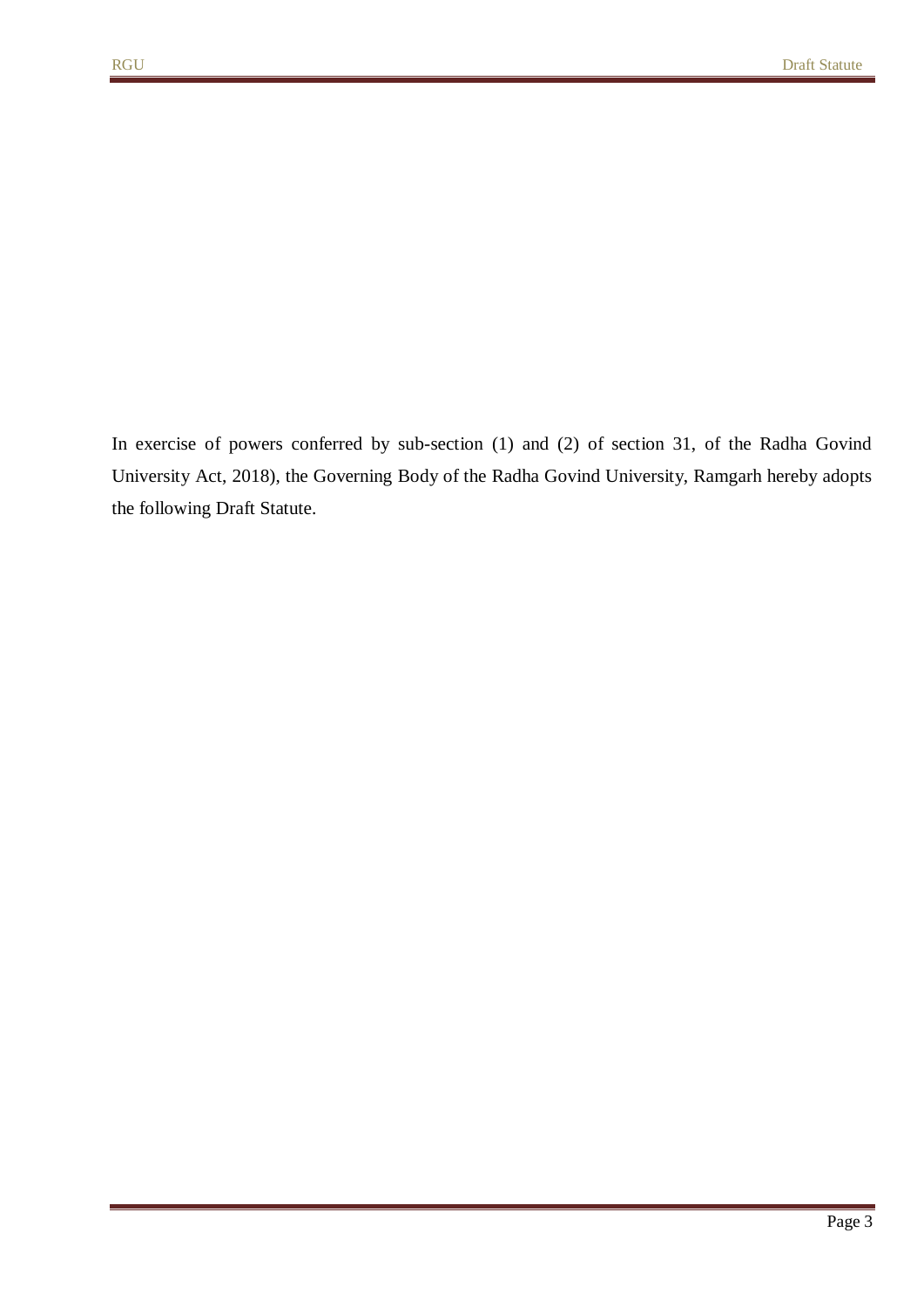#### **THE FIRST DRAFT STATUTE OF THE RADHA GOVIND UNIVERSITY**

#### **STATUTE No. 1**

#### **SHORT TITLE & COMMENCEMENT**

These Statutes shall be called "The First Statutes" of the Radha Govind University, Jharkhand.

The First Statutes are applicable to Radha Govind University, and any matter relating to and or incidental there to.

They shall come into force with effect from the date of such publication in the State Gazette.

#### **STATUTE No. 2**

#### **DEFINITIONS**

In these Statute, unless the context otherwise requires,

- (i) "Act" means The Radha Govind University Act, 2018.
- (ii) "University" means the Radha Govind University, Ramgarh, Jharkhand" as incorporated under the Radha Govind University Act, 2018. Jharkhand Act, 14, 2018).
- (iii) "Governing Body" means the Governing Body of The Radha Govind University.
- (iv) "Board of Management" means the Board of Management of The Radha Govind University.
- (v) "Academic Council" means the Academic Council of the Radha Govind University. as constituted under section (23) of this Act.
- (vi) "Finance Committee" means the Finance Committee of the Radha Govind University. as constituted under section (25) of this Act.
- (vii) "Planning Board" means the Planning Board of the Radha Govind University. as constituted under section (26) of this Act.
- (viii) "Visitor" means the Visitor of the Radha Govind University, His Excellency Governor of Jharkhand. as appointed under section (10) of the Act.
- (ix) "Chancellor" means the Chancellor of the Radha Govind University. as appointed under section (12) of this Act.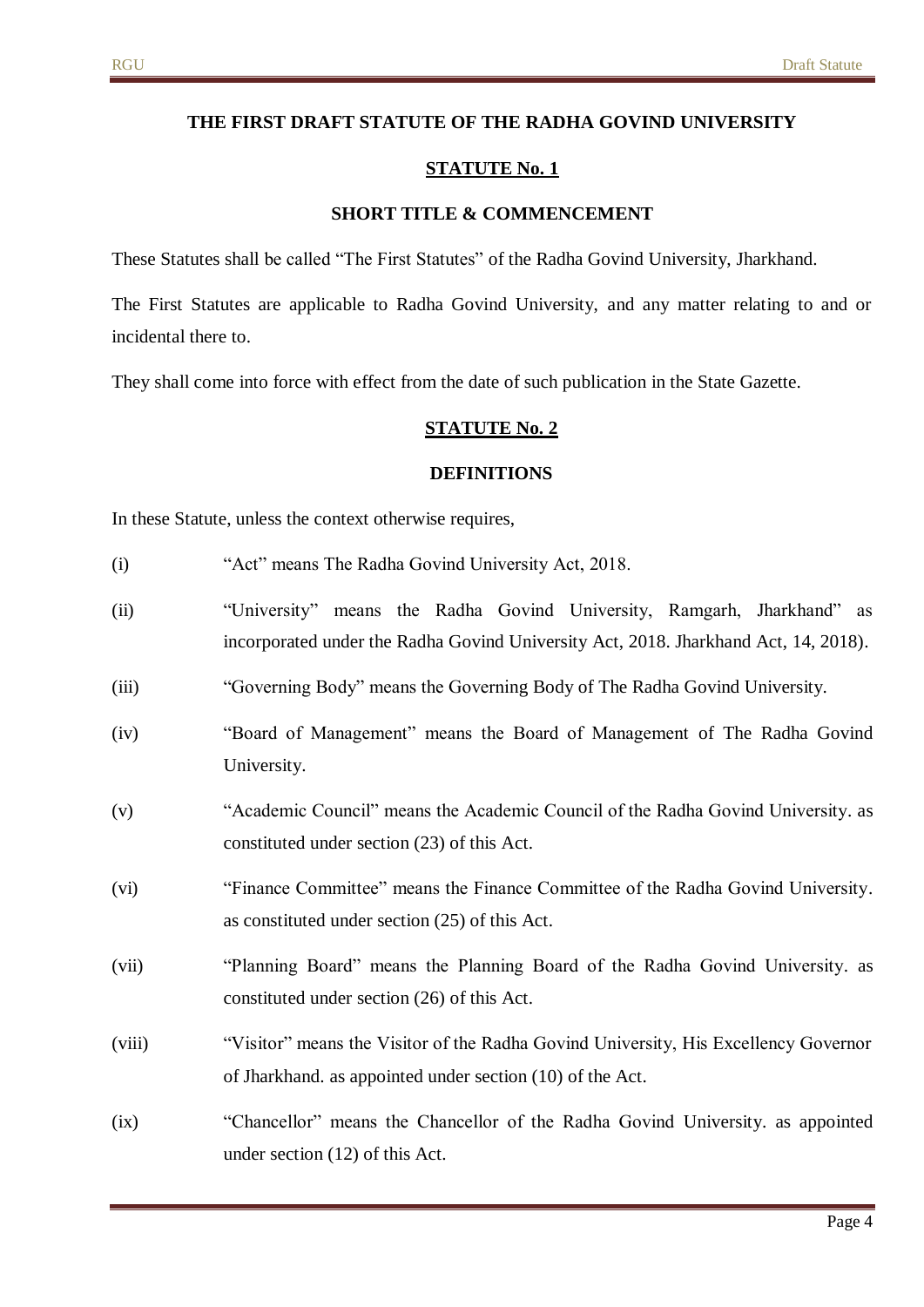| (x)                | Pro-Chancellor" means the Pro-Chancellor of the Radha Govind University. as<br>appointed under sub-section $(k)$ of section $(11)$ of this Act.           |
|--------------------|-----------------------------------------------------------------------------------------------------------------------------------------------------------|
| (xi)               | "Vice Chancellor" means the Vice Chancellor of the Radha Govind University as<br>appointed under section (13) of this Act.                                |
| (xii)              | "Pro Vice Chancellor, if any" means the Pro Vice Chancellor of the Radha Govind.<br>University as specified in section (15) of this Act.                  |
| (xiii)             | Registrar" means the Registrar of the Radha Govind University. as appointed under<br>section (17) of this Act.                                            |
| (xiv)              | Chief Finance & Accounts Officer" means the Chief Finance & Accounts Officer of<br>the Radha Govind University. appointed under section (18) of this Act. |
| $\left( xy\right)$ | "Controller of Examinations" means the Controller of Examinations of the Radha<br>Govind University. appointed under section (19) of this Act.            |
| (xvi)              | "College" means a College maintained by the Radha Govind University.                                                                                      |
| (xvii)             | "Director/Principal" means the Director/Principal of an Institution. as specified under<br>section (16) of this Act.                                      |
| (xviii)            | "Dean" means the Dean of the Faculty. as specified under section (20) of this Act.                                                                        |
| (xix)              | "The Dean of Student's Welfare" means the Dean of the Student's Welfare as specified<br>under section (20) of this Act.                                   |
| $\left( xx\right)$ | The Proctor "means the Proctor of Radha Govind University as specified in section<br>$(20)$ of this Act.                                                  |
| (xxi)              | "Pay" means the amount drawn monthly by a University servant as                                                                                           |
| (a)                | the pay to which he/ she is entitled by reason of his position.                                                                                           |
| (b)                | special pay.                                                                                                                                              |
| (c)                | any other recurring emolument (s) which may be specifically classed as pay by the<br>statute.                                                             |
| (xxii)             | Notification" means a Notification published in the official Gazette of the State<br>Government of Jharkhand.                                             |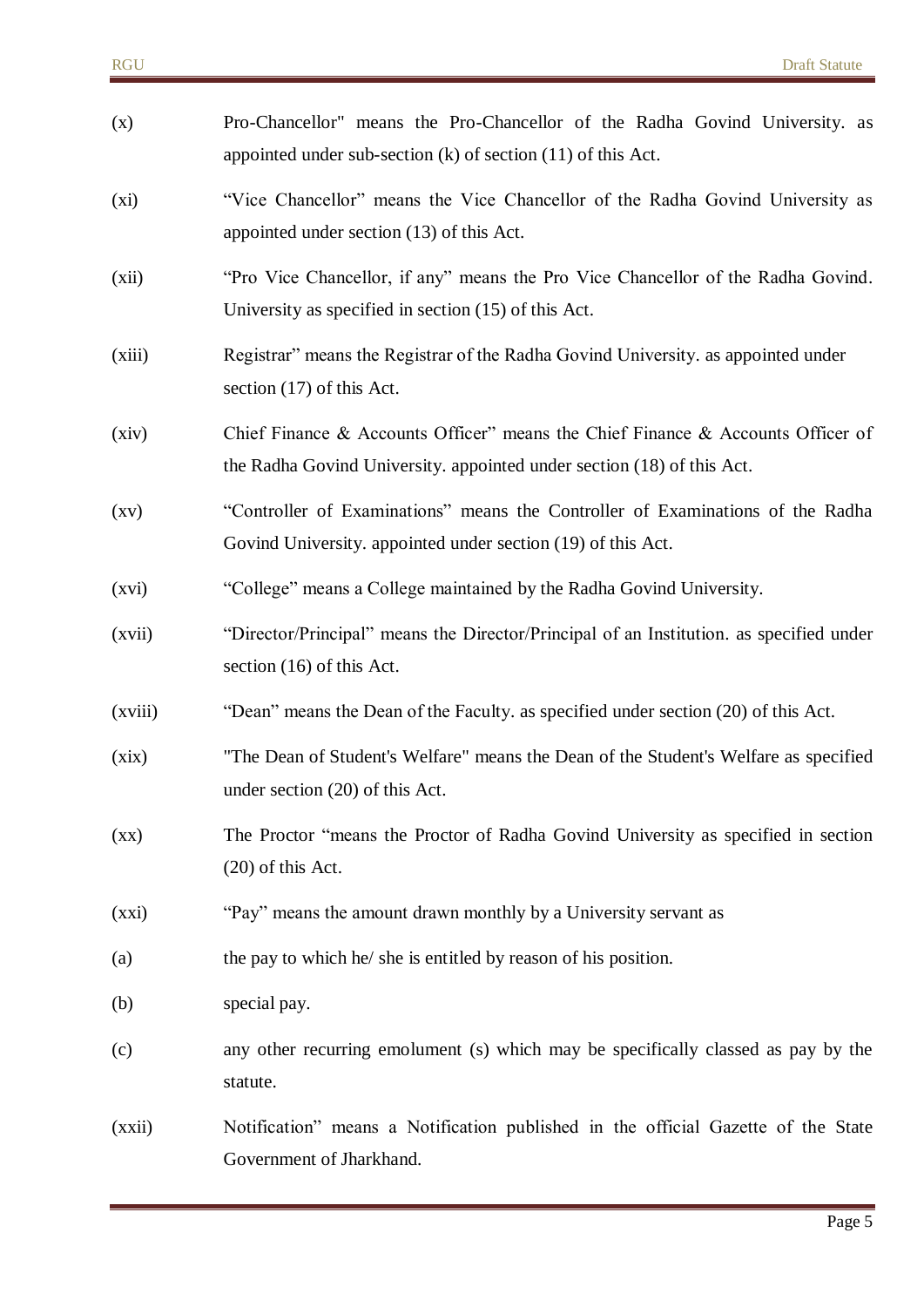- (xxiii) "Prescribed" means Prescribed by the Statutes and rules made under this Act.
- (xxiv) "Statute, Ordinances, Regulations or Rules" mean respectively the Statute, Ordinances, Regulations or Rules of the Radha Govind University as frame to time respectively under section  $(31, 33 \& 35)$  of this Act.
- (xxv) "Academic Program" means a program of course units/ credits and / or any other component required for a Bachelor's degree, or a Master's degree, or a Research degree or an undergraduate or a post graduate diploma, or an advanced diploma, or a certificate or other academic, distinctions as may be approved by the Governing Body.
- (xxvi) "Admission Committee" means a Committee at the University level.
- (xxvii) "Advanced Diploma" means an Advanced Diploma of the University as may be approved by the Governing Body.
- (xxviii) "Statute" means a duly numbered Statute of the First Statute of the University.
- (xxix) "Faculty" means group of academic departments of similar disciplines of the University.
- (xxx) "Campus" means the Campus(s) of the University including the main campus.
- (xxxi) "Certificate" means the Certificate of the University as may be approved by the Governing Body.
- (xxxii) "Constituent college" means a college or an institution or Centre established / Operated and maintained by the University.
- (xxxiii) "Degree" means a Degree of Doctor of Literature, Doctor of Science, Doctor of Law(s), Doctor of Philosophy, Master's Degree or Bachelor's Degree, and such other Degrees of the University as may be approved by the Governing Body.
- (xxxiv) "Department" means a University Teaching Department established by the University to carry out teaching & research.
- (xxxv) "Examination Council" means the Examination Council of the University.
- (xxxvi) "Research Council" means the Research Council of the University.
- (xxxvii) "Government" means the Government of Jharkhand.
- (xxxviii) "Diploma" means a Diploma approved by the Governing Body.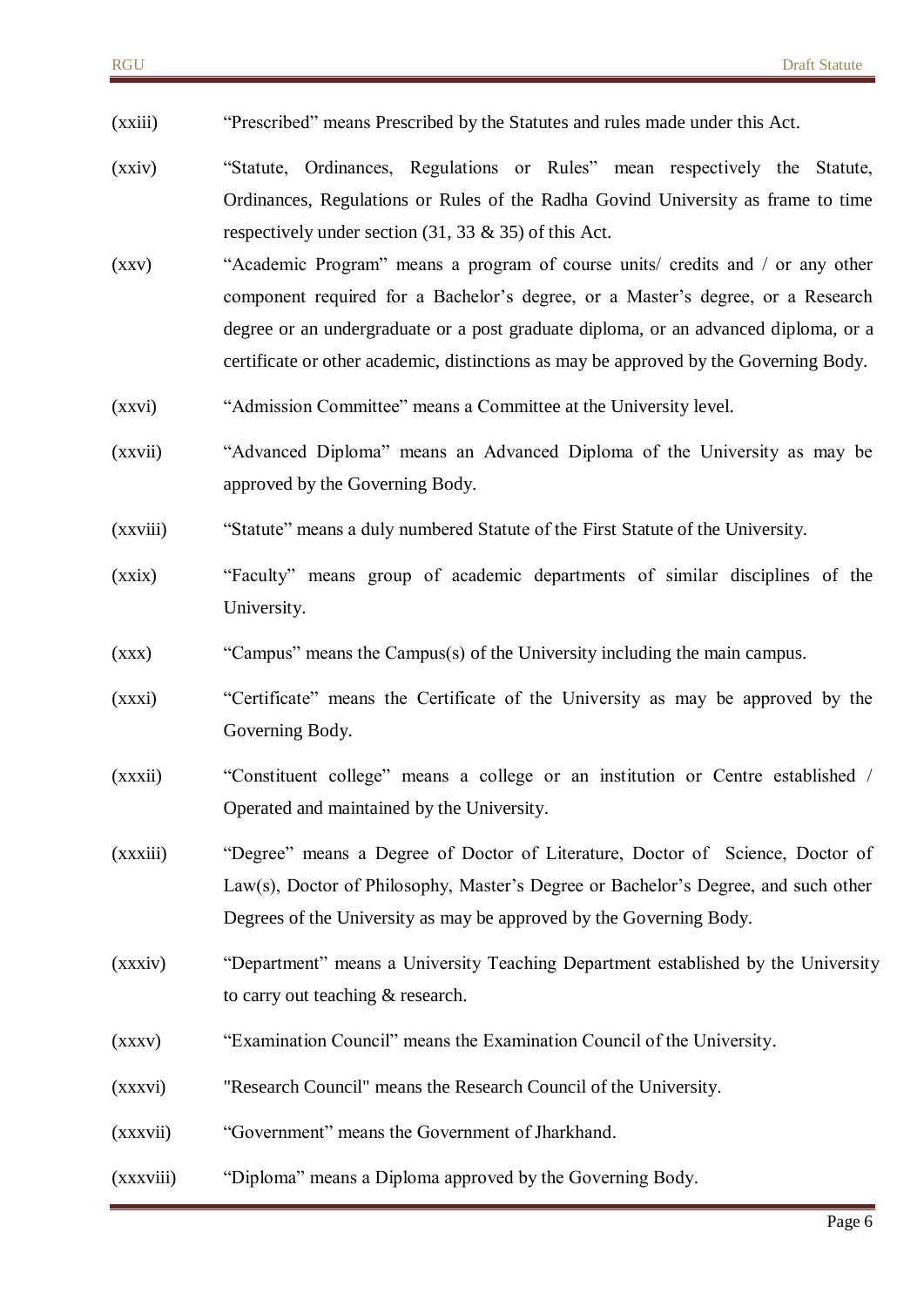| (xxxix) | "Distance Education" means the system of imparting education through any means of<br>communications such as Broadcasting, Telecasting, Correspondence Online, Seminar,<br>Contact Program or a combination of any two or more such means.                                                                                                                                                             |
|---------|-------------------------------------------------------------------------------------------------------------------------------------------------------------------------------------------------------------------------------------------------------------------------------------------------------------------------------------------------------------------------------------------------------|
| (x)     | "Employee "means employee appointed by the University and includes teachers and<br>other, staff of the University or of a constituent college/ unit.                                                                                                                                                                                                                                                  |
| (xli)   | "Regulations" means Regulations of the University.                                                                                                                                                                                                                                                                                                                                                    |
| (xli)   | "Section" means a duly numbered Section of the Act.                                                                                                                                                                                                                                                                                                                                                   |
| (xliii) | "Sponsoring Body in relation to the University" means Radha Govind Shiksha<br>Swasthaya Trust, registered under the Jharkhand Legislative Act No. 14 of 2018 under<br>UGC Act.                                                                                                                                                                                                                        |
| (xliv)  | "Student of the University" means a person enrolled in the University or taking a<br>course of study for a degree, diploma, certificate or other academic distinction duly<br>instituted by the University. including a research degree.                                                                                                                                                              |
| (x v)   | "Teacher" means Professor, Associate Professor & Assistant Professor and such other<br>persons as may be appointed for imparting instruction or conducting research in the<br>University or in any college or institution of the university and included the Principal<br>of a constituent college / Institution in confirmly with norms prescribed by the<br>University Grants Commission Act, 1956. |
| (x vi)  | "University Grants Commission" means the University Grants Commission (UGC)<br>established under the University Grants Commission Act, 1956.                                                                                                                                                                                                                                                          |
| (xlvii) | Fee Means collection made by the University from students for the purpose of any<br>course of study and incidental thereto, in the university.                                                                                                                                                                                                                                                        |

### **OBJECTS OF THE UNIVERSITY**

The objects of the University shall be to disseminate and advance knowledge and skill by providing instructional, research and extension of facilities and in such branches of learning as it may deem fit and the University shall endeavor to provide to students and teachers the necessary atmosphere and facilities for the promotion of :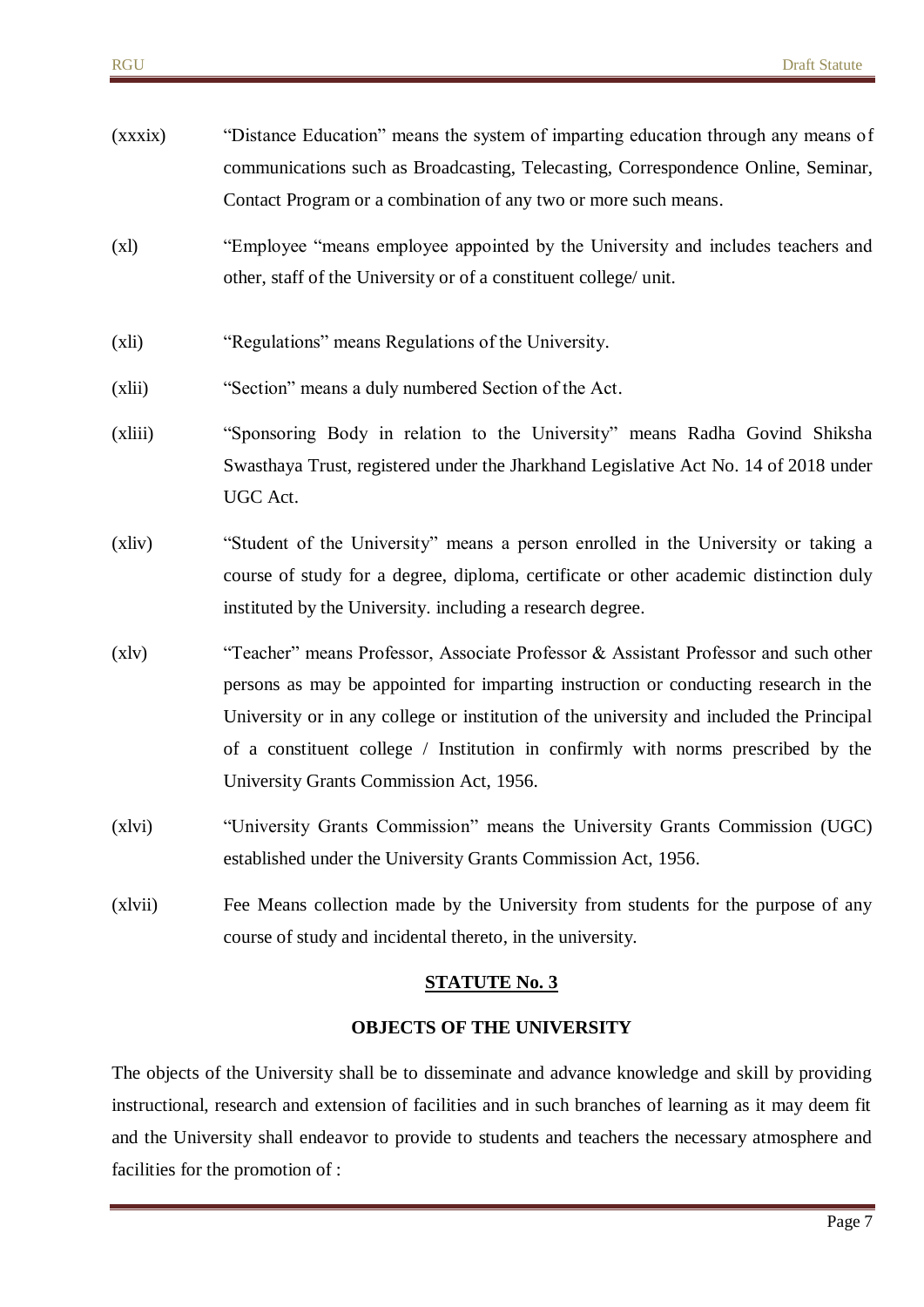- (a) Innovations in education leading to restructuring of courses, new methods of teaching, training, and learning including online learning, blended learning, continuing education and such other modes and integrated and wholesome development of personality.
- (b) Studies in various disciplines.
- (c) Inter disciplinary studies.
- (d) National integration, secularism and social equity and International understanding and ethics.
- (e) University open to all irrespective of sex, religion, class, colour, creed, or opinion.

No person shall be discriminated against or be excluded from any office of the university or from membership of any of its authorities or form admission to any course of study leading to a degree, diploma or other academic distinction on the ground of sex, race, creed, class, caste, place of birth and religious belief or political or other opinion.

The **other objectives** for which the University is established are as under:

- (1) To establish campuses in the State of Jharkhand.
- (2) To offer continuing and distance education programs.
- (3) To confer degrees, diplomas, charters. certificates and other academic distinctions on the basis of examination or any other method of evaluation.
- (4) To disseminate knowledge through seminars, conferences, executive education programme, community development programs, publications and training programs.
- (5) To collaborate with other college or universities, research institution, industry associations in India or abroad, to conceptualize, design, develop and implement specific programs and exchange programs of education for students, faculty member and other.
- (6) To undertake programs for the training and development of faculty members of the University.
- (7) To create higher levels of intellectual and learning abilities in students, faculty and larger society.
- (8) To provide consultancy to industry, Government and Public Organization, other educational institutions.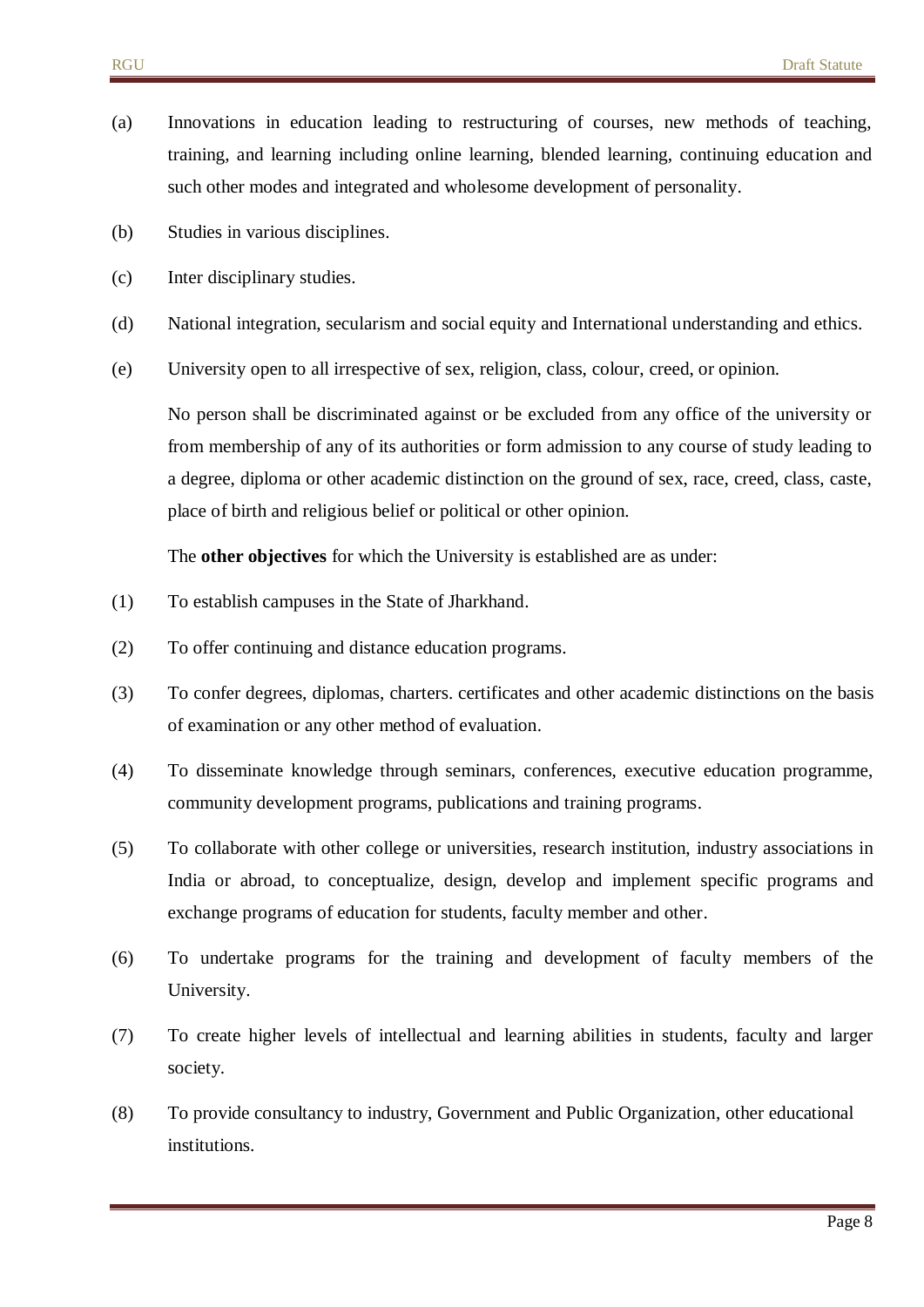- (9) To ensure that the standard of the degrees, diplomas, charters, certificate and other academic distinctions are not lower than those laid down by the University Grant Commission (UGC), All India Council for Technical Education (AICTE), Bar Council of India (BCI), the Distance Education Council (DEC), the Dental Council of India (DCl), the Indian Nursing Council (INC), the Medical Council of India (MCI), the National Council for Teacher Education (NCTE), Pharmacy Council of India (PCI) and other National Accreditation bodies as applicable.
- (10) To pursue any other objectives as may be approved by the State Government and/or Governing Body.
- (11) To establish assessment and examination centers and counseling centers.
- (12) To provide for inclusive education for men and Women from all sections of society.
- (13) To provide for arrangement for national and global participation in the field of higher education and support/sponsor any other Educational Initiative/ University/Institution, cocurricular, sports, life skills, etc. that develop the physical, Intellectual, artistic, cultural and spiritual dimensions as part of value based holistic education.
- (14) To establish close linkage with the Industry, business, education institutions, charitable Institutions and other sections of the society to make teaching, research, training, documentation, publication, use of various media and outreach activities at the university relevant to the needs of the university and society, at national and International level and to receive and or give aids, grants as may be necessary for furtherance of such objectives.
- (15) To provide instructions, teaching, training and in skill development, vocational and educational training.

#### **POWERS AND FUNCTIONS OF UNIVERSITY**

Powers and Functions of University

(i) to administer and manage the University, establish, administer and manage its constituent colleges and centres for research, education, training, extension and outreach including continuing education, distance learning and e-learning at its campus within the State of Jharkhand: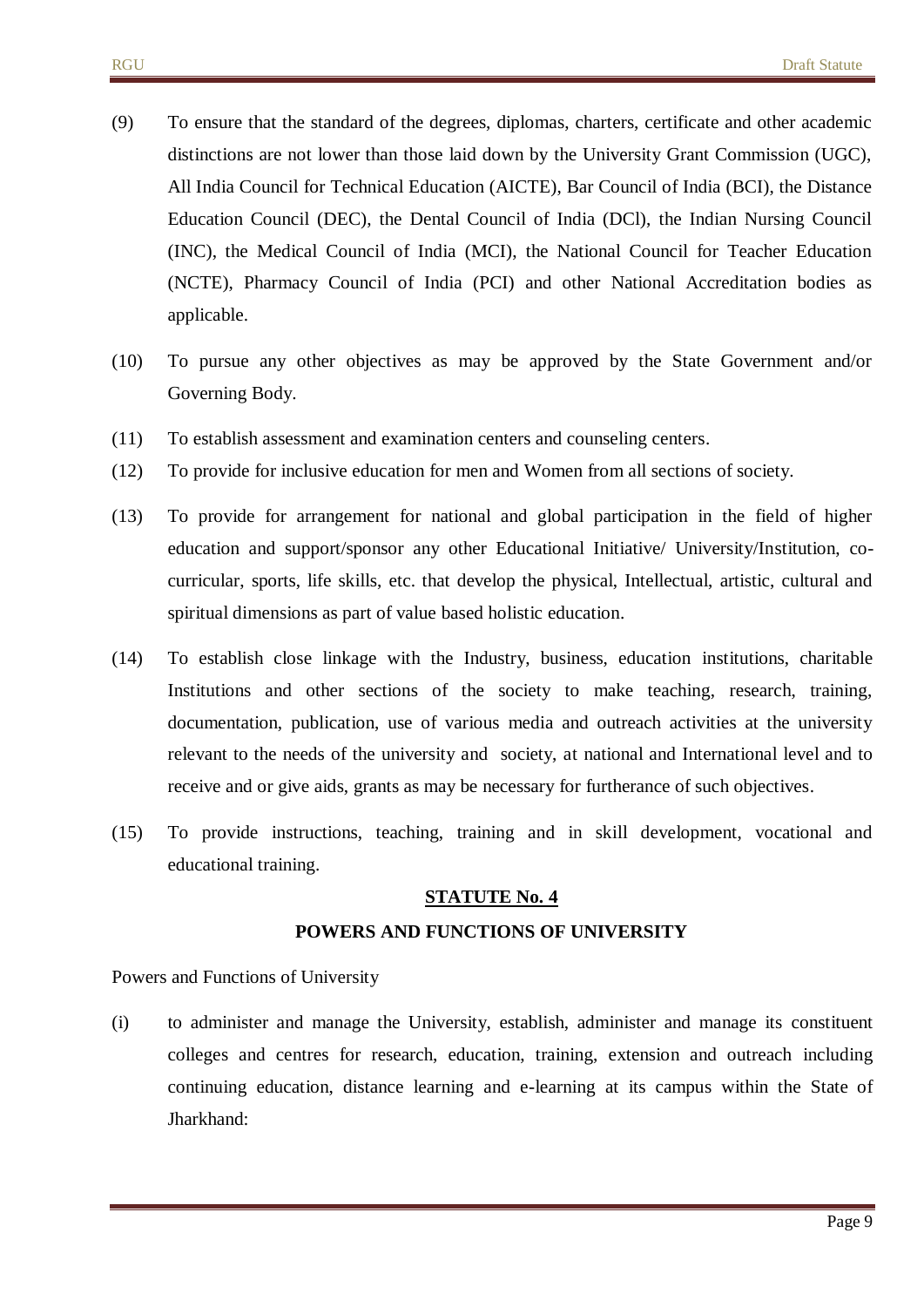- (ii) to provide for research, higher education, professional education, teaching training, extension and outreach including continuing education, distance learning and e-learning in the fields of science, technology, humanities, social sciences, education, management, commerce, law, pharmacy, healthcare and any other fields.
- (iii) to conduct innovative experiments in educational technologies, teaching and learning methods, to collaborate with national and international institutions and to offer joint programmes with such institutes to constantly improve the delivery of education and to achieve international standards of education.
- (iv) to prescribe courses, curricula and methodologies including electronic and distance learning and provide for flexibility in the delivery of education.
- (v) to hold examination and confer degree, diploma or grant certificate and other academic distinctions or title on persons subject to such condition as the University may determine and to withdraw or cancel any such degree, diploma or certificates and other academic distinction or titles in the manner prescribed by the Regulations.
- (vi) to institute and award fellowships, scholarships, medals and prizes.
- (vii) to confer honorary degrees or other distinction on the manner prescribed by the Statute.
- (viii) to establish centres, institutes, college and conduct the programme and courses of study as are in the opinion of the University, necessary for the furtherance of its objects.
- (ix) to declare as a constituent college any college, centre, institution imparting education as are in the opinion on the University necessary for the furtherance of its objects or to establish a new constituent college, centre, institution for the purpose.
- (x) to provide for printing, publication and reproduction of research, educational material and other works and to organize exhibitions, conferences, workshops and seminars.
- (xi) to establish knowledge resource centre.
- (xii) to sponsor and undertake research and educational programmes in the fields of science, technology, humanities, social science, education, management, commerce, law, pharmacy, healthcare and any other allied areas.
- (xiii) to collaborate or associate with any educational institution with like or similar objects.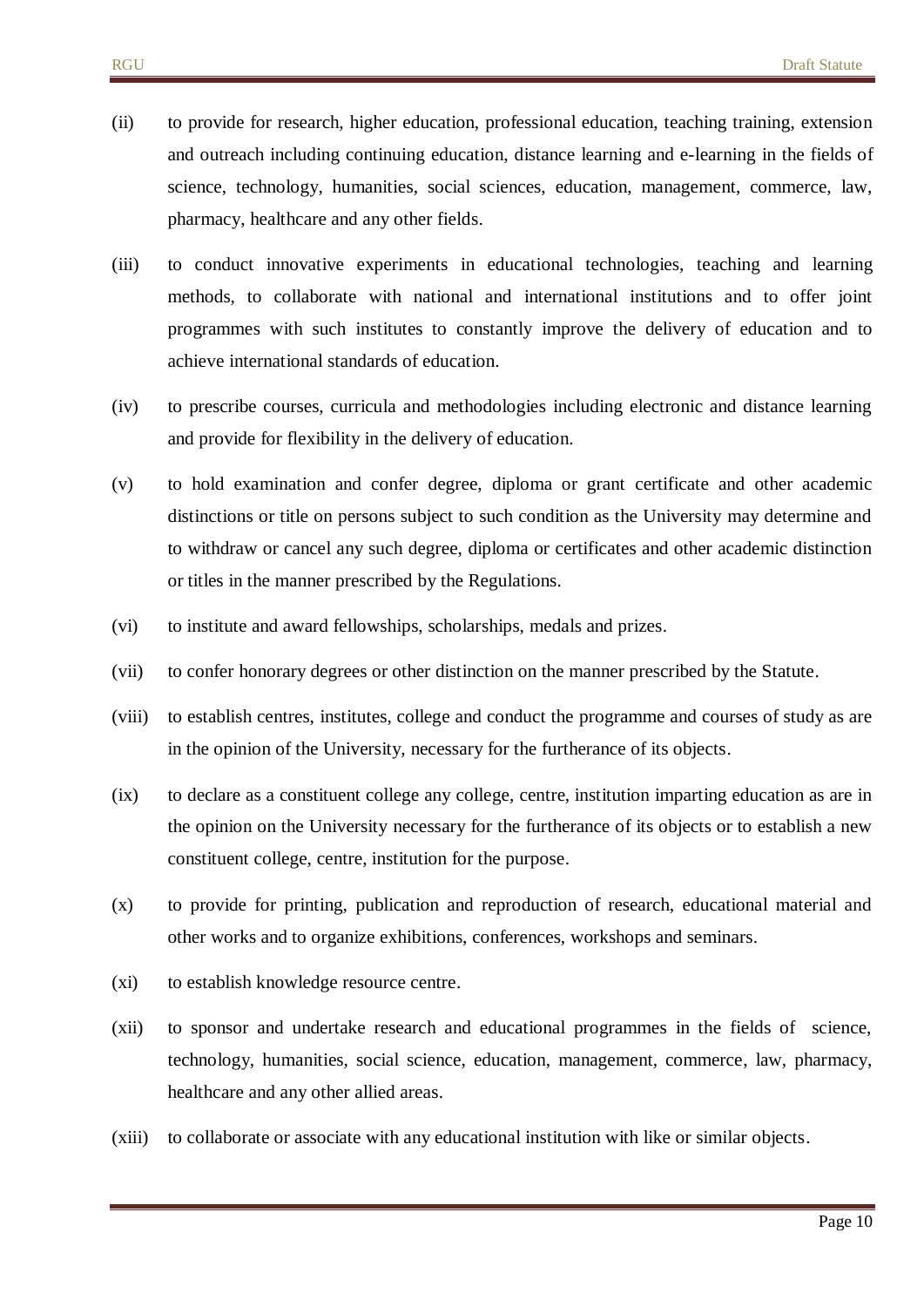- (xiv) to establish campuses including virtual campus for the purpose of achieving the objectives of the University.
- (xv) to undertake research and to obtain registration in respect of such research in the nature of patents, design rights and such or similar rights with the competent authorities.
- (xvi) to maintain linkages and collaborate with educational or other institutions in any part of the world having objects wholly or partially similar to those of the University, through exchange of students, researchers, faculty and staff and generally in such manner as may be conducive to their common objects.
- (xvii) to render services of research, training, consultancy and such other services as required for the purposes of the University.
- (xviii) to develop and maintain relationships with faculty, researchers, administrators and domain experts in science, technology, humanities, social sciences, education, management, law, commerce, pharmacy, healthcare and allied area for achieving the objects of the University.
- (xix) to make special arrangement in respect to women and other disadvantaged students as the University may consider desirable.
- (xx) to regulate the expenditure and to manage the finances and to maintain the accounts of the University.
- (xxi) to receive funds, movable and immovable properties, equipments, software and other resources from business, industry, other sections of society, national and international organization or any other source by transfers or as gifts, donations, benefactions or bequests for the purposes and objects of the University.
- (xxii) to establish, maintain and manage halls, hostels for students and quarters for the residence of faculty and staff.
- (xxiii) to construct, manage and maintain centres, complexes, auditorium, buildings, stadium for the advancement of sports, cultural, co-curricular and extra-curricular activities.
- (xxiv) to supervise and control the residence and regulate the discipline of students, faculty and staff of the University and to make arrangements for promoting their health, general welfare, social and cultural activities.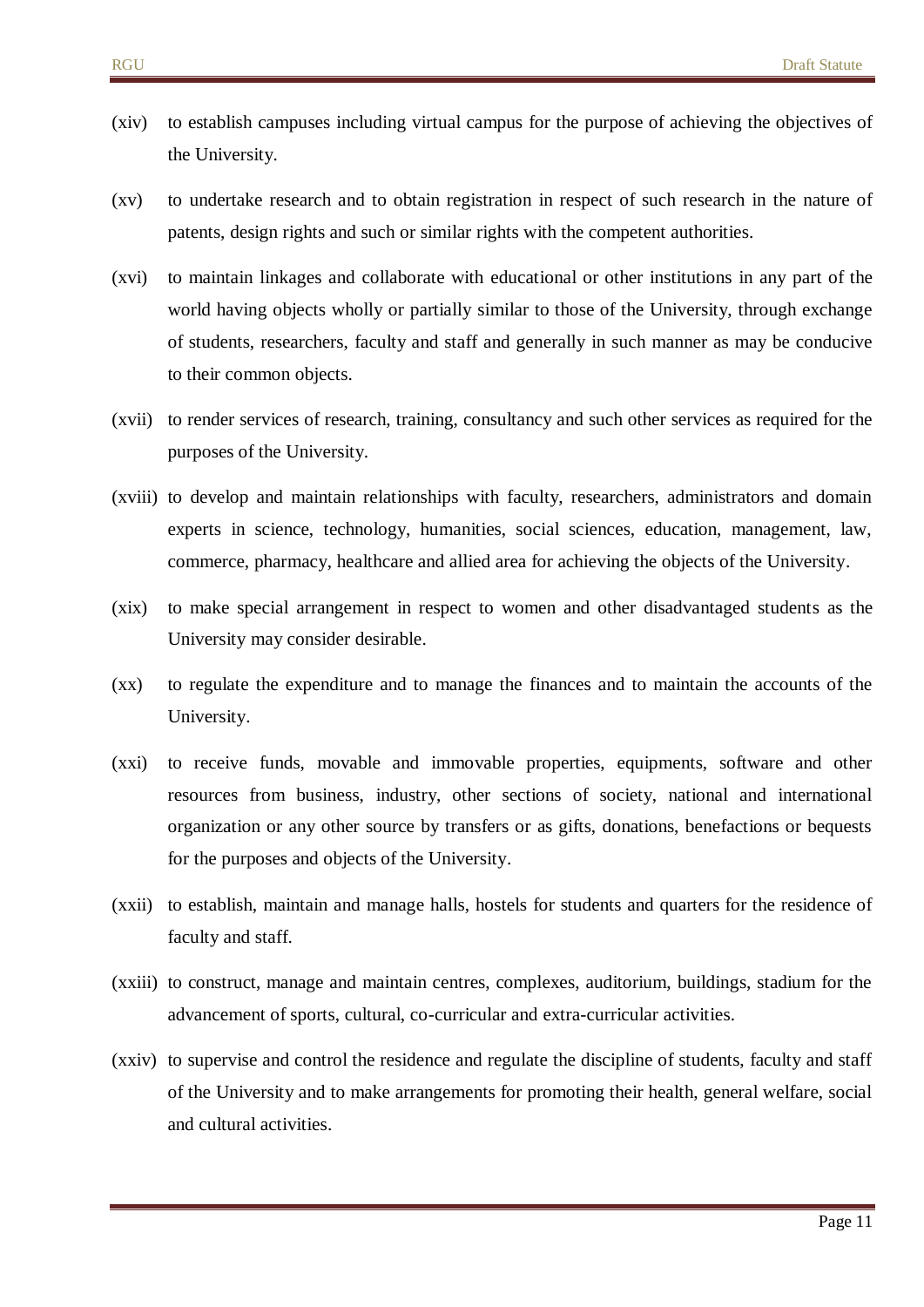- (xxv) to fix, demand and receive or recover fees and such other charges as may be prescribed by the statute.
- (xxvi) to institute and award fellowships, scholarships, prizes, medals and other awards.
- (xxvii) to purchase or to take on lease or accept as gifts, bequests, legacies or otherwise any land or building or works which may be necessary or convenient for the purpose of the University and on such terms and conditions as it may think fit and proper and to construct or alter and maintain any such building or works.
- (xxviii) to sell, exchange, lease or otherwise dispose of all or any portion of the properties of the University, movable or immovable, on such terms as it may think fit and consistent with the interest , activities and objects of the University.
- (xxix) to draw and accept, to make and endorse, to discount and negotiate promissory notes, bills of exchange, cheques and other negotiable instruments.
- (xxx) to raise and borrow money on bond, mortgages, promissory notes or other obligations or securities founded or based upon all or any of the properties and assets of the University or without any securities and upon such terms and conditions as it may think fit and to pay all expenses out of the funds of the University.
- (xxxi) to Invest the funds of the University In or upon such securities and transpose any Investment from time to time in such manner as II may deem fir in the Interest of the University.
- (xxxii) to execute conveyances regarding transfers, mortgages, leases, licenses, agreements, and other conveyances In respect of property, movable or Immovable Including Government securities belonging to the University or to be acquired for the purpose of the University.
- (xxxiii) to determine standards of admission to the University, constituent colleges, affiliated colleges, regional centers, study centres with the approval of Academic Council and / or Governing Body.
- (xxxiv) to create academic, technical, administrative, ministerial, consultative and other posts prescribing qualifications by the rules and to make appointments thereto.
- (xxxv) to regulate discipline and enforce disciplinary action among the students, staff members, employees, unions, councils of the University and to provide for such disciplinary measures as may be prescribed by the Regulations.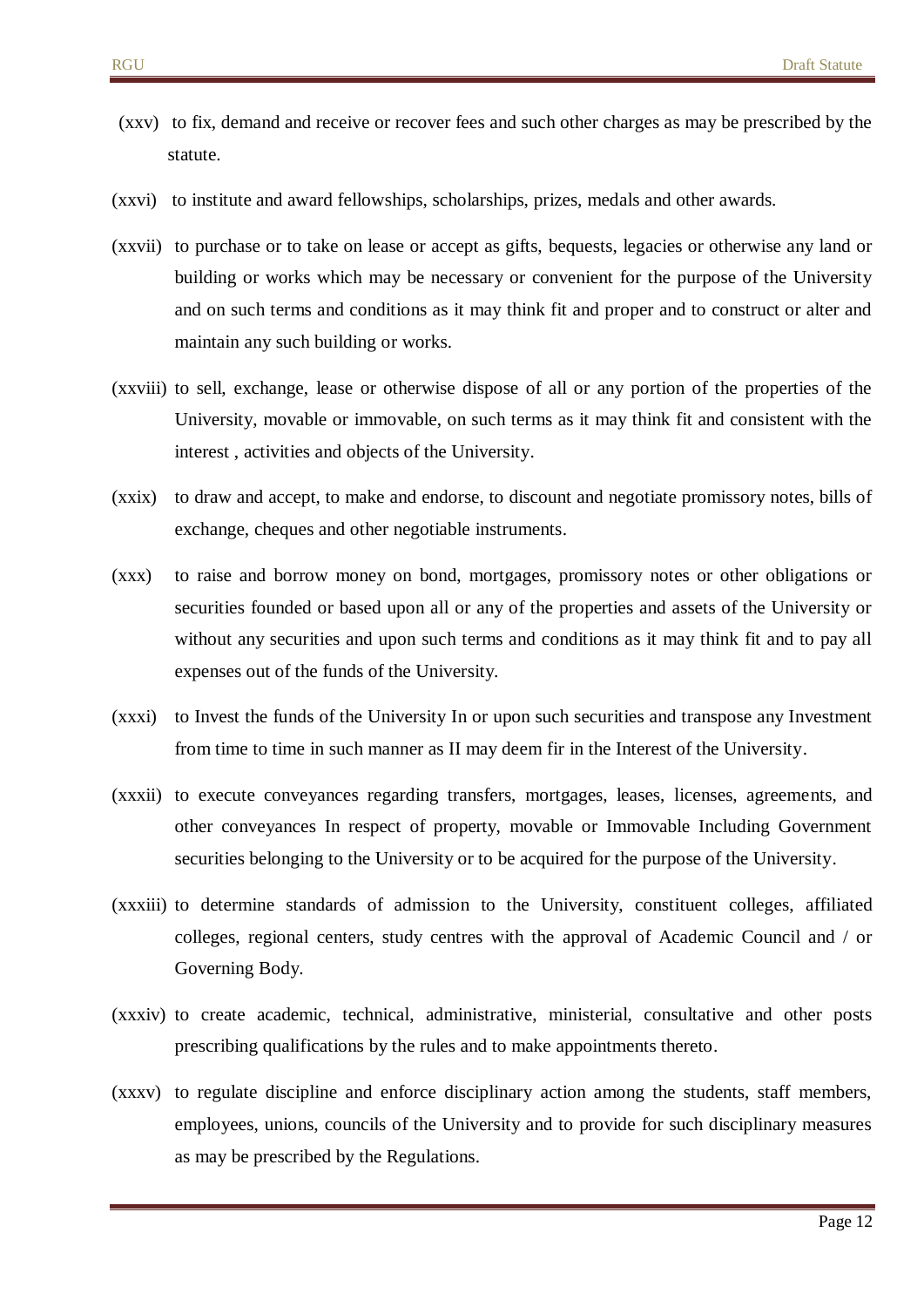- (xxxvi) to Institute professorships, associate professorships, assistant professorships, readerships, lectureships, and any other teaching. academic or research and supporting posts and to prescribe by the Statutes, the qualifications for the persons to be obtained on such posts.
- (xxxvii) to make appointments of the faculty, officers and employees of the University or a constituent college, affiliated colleges, Regional centres or Study centers.
- (xxxviii) to co-operate with other Universities, support/sponsor any other educational initiative / University/Institution and acquire membership of, bodies, authorities, or associations, which may have been formed for the advancement of learning, Innovation, science or research, or for the dissemination of knowledge or for the physical and moral welfare or students and society, in such manner and for such purpose as the University may determine by Statutes.
- (xxxix) to delegate all or any of its powers (except the power to make regulations) to any authority of the University, and.
- (xl) to do all such acts and things as the University may consider necessary conductive or incidental to the attainment or enlargement of all or any of the objects of the University.
- (xli) to do all such acts and things as the University may consider necessary conductive or incidental to the attainment or enlargement of all or any of the objects of the University.
- (xlii) to offer programmes on distance learning basis and continuing education and determine the manner In which such programs are offered by the University.
- (xliii) to develop or purchase instructional materials Including films, cassettes, tapes, video cassettes, CD, VCD and other teaching aids, technology and software.
- (xliv) to recognize examinations or periods of study (whether in full or part) of other universities, institutions or other places of Higher learning as equivalent to examinations or period of study in the University and give credit based 011 any other modes of assessment that is prescribed by the Governing Body and/or have suitable tests in place and withdraw such recognition at any time.
- (xlv) To enter into, carry out, vary or cancel contracts.
- (xlvi) To do all things necessary or expedient to exercise the above powers.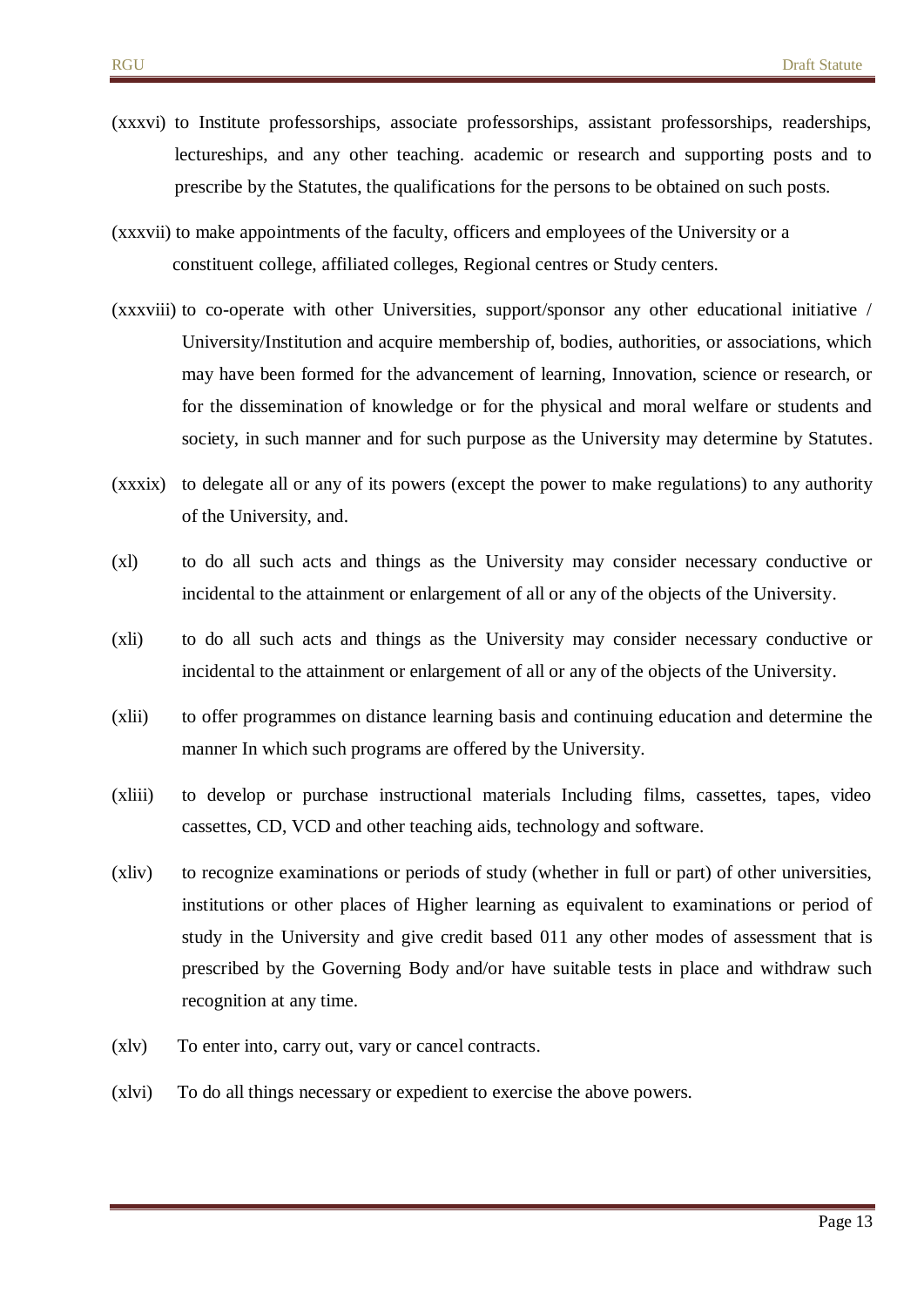#### **THE VISITOR**

- (i) The visitor of the Radha Govind University shall be His Excellency the Governor of **Iharkhand**
- (ii) The Visitor shall, when present preside at the convocation of the University for conferring degrees, diplomas, charters, designation & certificates.
- (iii) The Visitor shall have right to visit the university or any institution maintained by the University to ensure the standards of education, discipline, decorum and proper functioning of the University.

#### **STATUTE No. 6**

#### **OFFICERS OF THE UNIVERSITY (AS DECLARED UNDER SECTION 11 OF THE ACT.)**

The following shall be the officers of the University.

- (a) The Chancellor
- (b) Pro Chancellor
- (c) The Vice Chancellor
- (d) The Pro Vice Chancellor
- (e) Director / Principal
- (f) The Registrar
- (g) The Chief Finance and Accounts Officer
- (h) The Controller of Examinations
- (i) The Dean of Students Welfare
- (j) The Dean of Faculty
- (k) The Proctor, and
- (l) Such other officers as may be declared by the statute to the officers of the University.

#### **STATUTE No. 7**

#### **THE CHANCELLOR**

- (a) The Chancellor shall be appointed by the Sponsoring Body for a period of Five years with the approval of the Visitor. On the expiry of the term, the Chancellor may be reappointed for next five years by the Sponsoring Body in consultation with the Visitor.
- (b) Provided that the Chancellor shall, notwithstanding the expiry of the term, continue to hold his / her office maximum for a period of one year until either he / she is reappointed or his/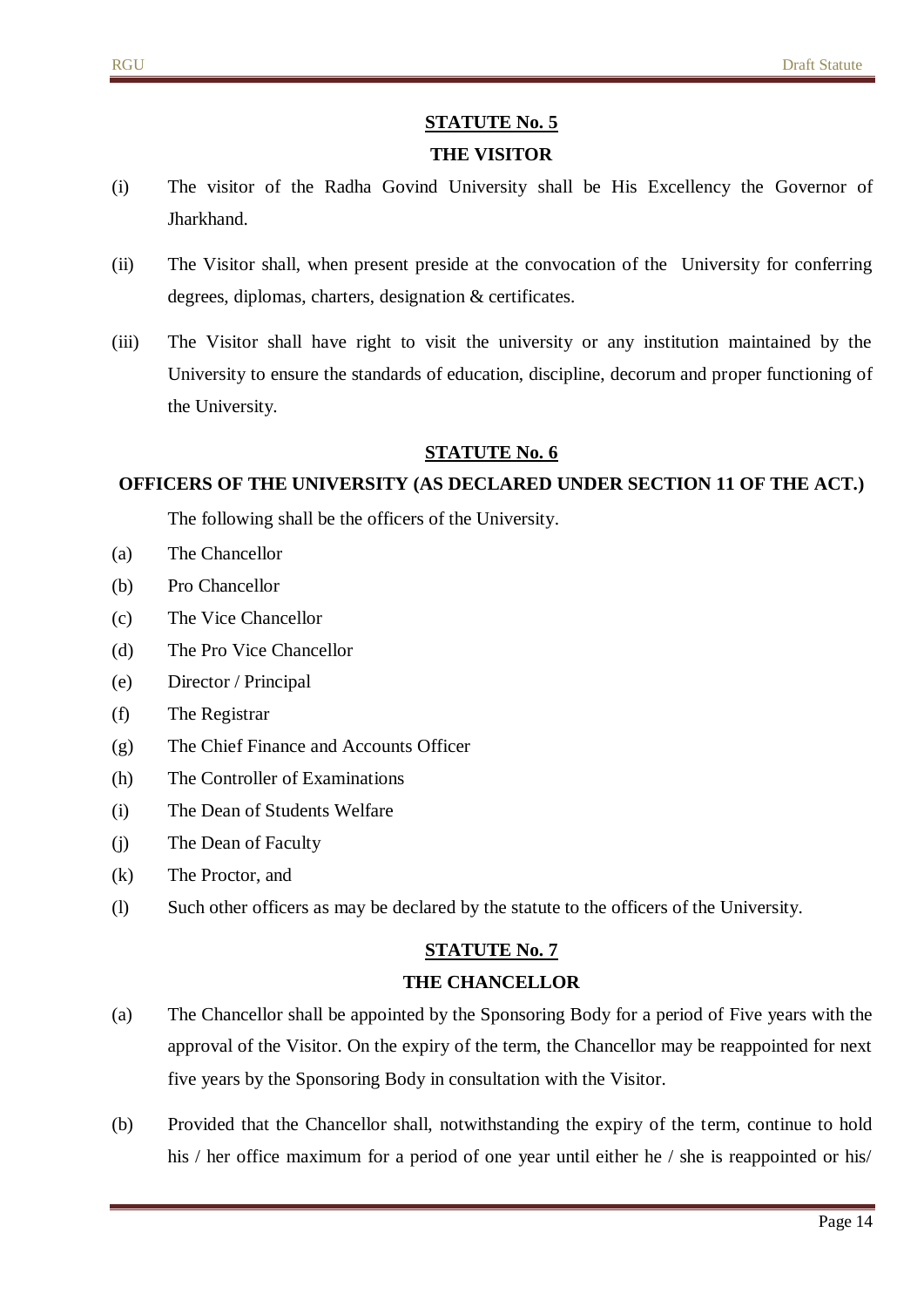her successor, duly appointed by the chairperson of the Sponsoring Body, enters upon his / her office.

- (c) The Chancellor by virtue of his office shall be the Head of the University.
- (d) The Chancellor shall preside over the meetings of the Governing Body and shall, when the Visitor is not present, preside over the convocation of the University for conferring degrees, diplomas, or other academic distinctions.
- (e) In case of any deadlock in the Governing Body and operations of the University cannot be conducted in the normal course, reserve powers or vested with the chancellor to do all necessary things including superseding the Governing Body and forming a new Governing Body to facilitate smooth functioning of the University.
- (f) The Chancellor shall appoint the Pro-Chancellor in accordance with the provisions under sub section (k) of section (11) of this Act.
- (g) The Chancellor shall exercise the powers specified in Section (12) of this act.

Provided that before making such an order, the Chancellor shall elicit the opinion of the Vice Chancellor on the proposed order and give considerations thereto.

- (h) In case of any dispute and/or difference of opinion sectors officials after university the decision of the chancellor shall be binding and final on all concerned.
- (i) The Chancellor may in writing under his hand addressed to the Sponsoring Body resign his office.
- (j) The Chancellor shall have the following powers, namely.
- (i) to call for any information or record.
- (ii) to appoint the Vice Chancellor.
- (iii) to remove the Vice Chancellor in accordance with the provisions of this Act. and
- (iv) such other powers as may be conferred on him by this Act or Statute made there under.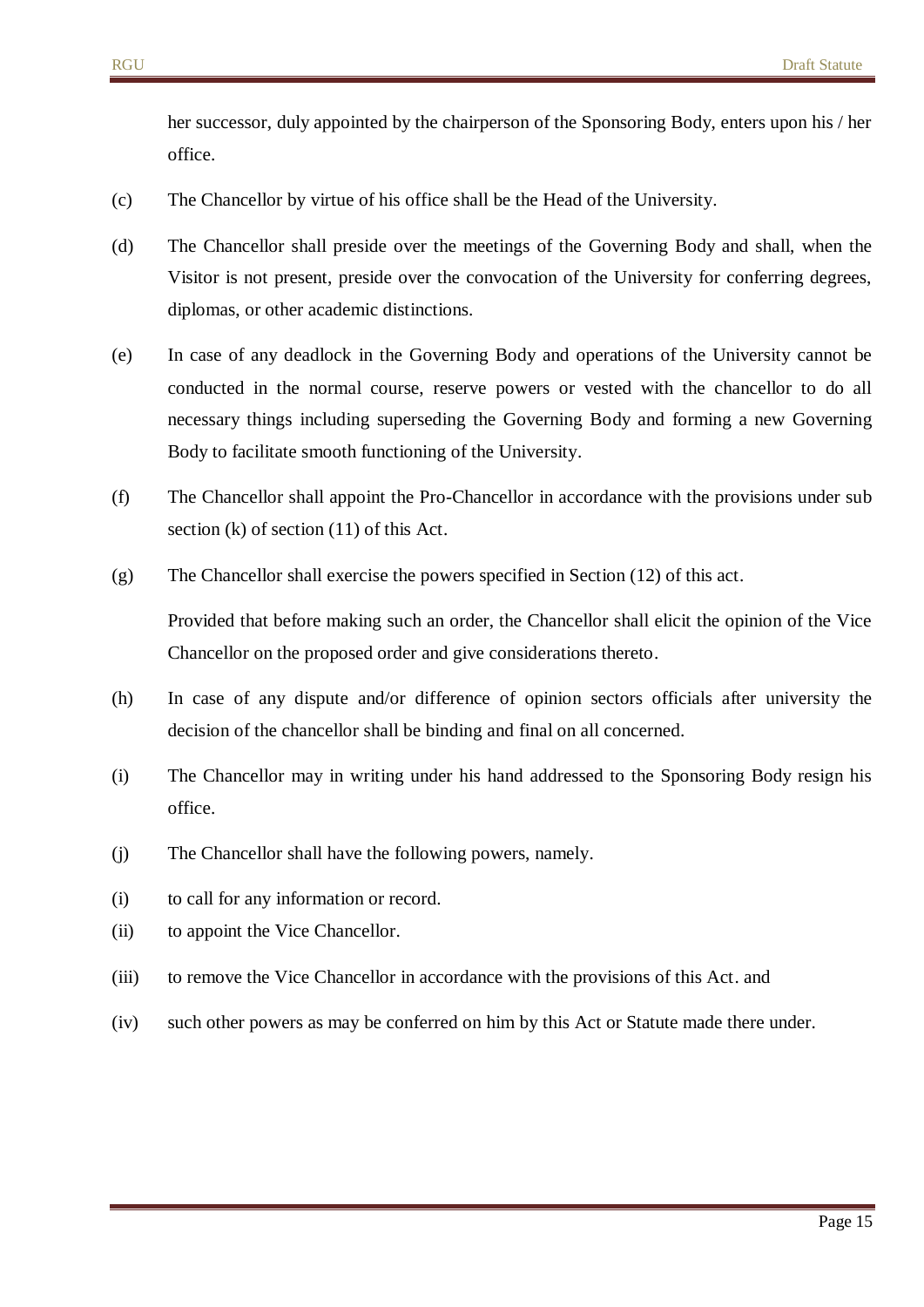#### **THE PRO – CHANCELLOR**

- (1) The Pro-chancellor shall be appointed by the Chancellor Pro-Chancellor shall exercise such powers and perform such functions as may be prescribed in the Ordinances.
- (2) The Pro-Chancellor shall hold office for a period of five years from the date on which he enters upon his office.
- (3) The Pro-Chancellor shall preside over the meetings of the Governing Body, when the Chancellor is not present, shall also preside over the convocation of the University for conferring degrees, diplomas or other academic distinctions.
- (4) The Pro-Chancellor may in writing under his hand addressed to the Chancellor of the University resign his office.

# **STATUTE No. 9 THE VICE CHANCELLOR**

- (1) The Vice Chancellor shall be appointed by the Chancellor as per the qualifications prescribed by the University Grant Commission (UGC) for a period of five years.
- (2) The Vice Chancellor shall be a whole-time salaried officer of the University.
- (3) The Vice Chancellor shall hold office for a period of five years from the date on which he enters upon his office or until he attains. The age of seventy years, whichever is earlier.

Provided further that after the expiry the term of five years, the Vice Chancellor shall be eligible for reappointment for another term of five years.

Provided that the Vice Chancellor shall, notwithstanding the expirations of his term continue to hold his office until his successor is appointed and enters upon his office.

(4) The Vice Chancellor shall be appointed by the Chancellor from a panel of three persons recommended by the Governing Body.

The Vice Chancellor so appointed shall hold the office for period of five years.

Provided that, on the expiry of term, the Vice Chancellor shall be eligible for reappointment and if the Governing Body deems fit can continue for subsequent term.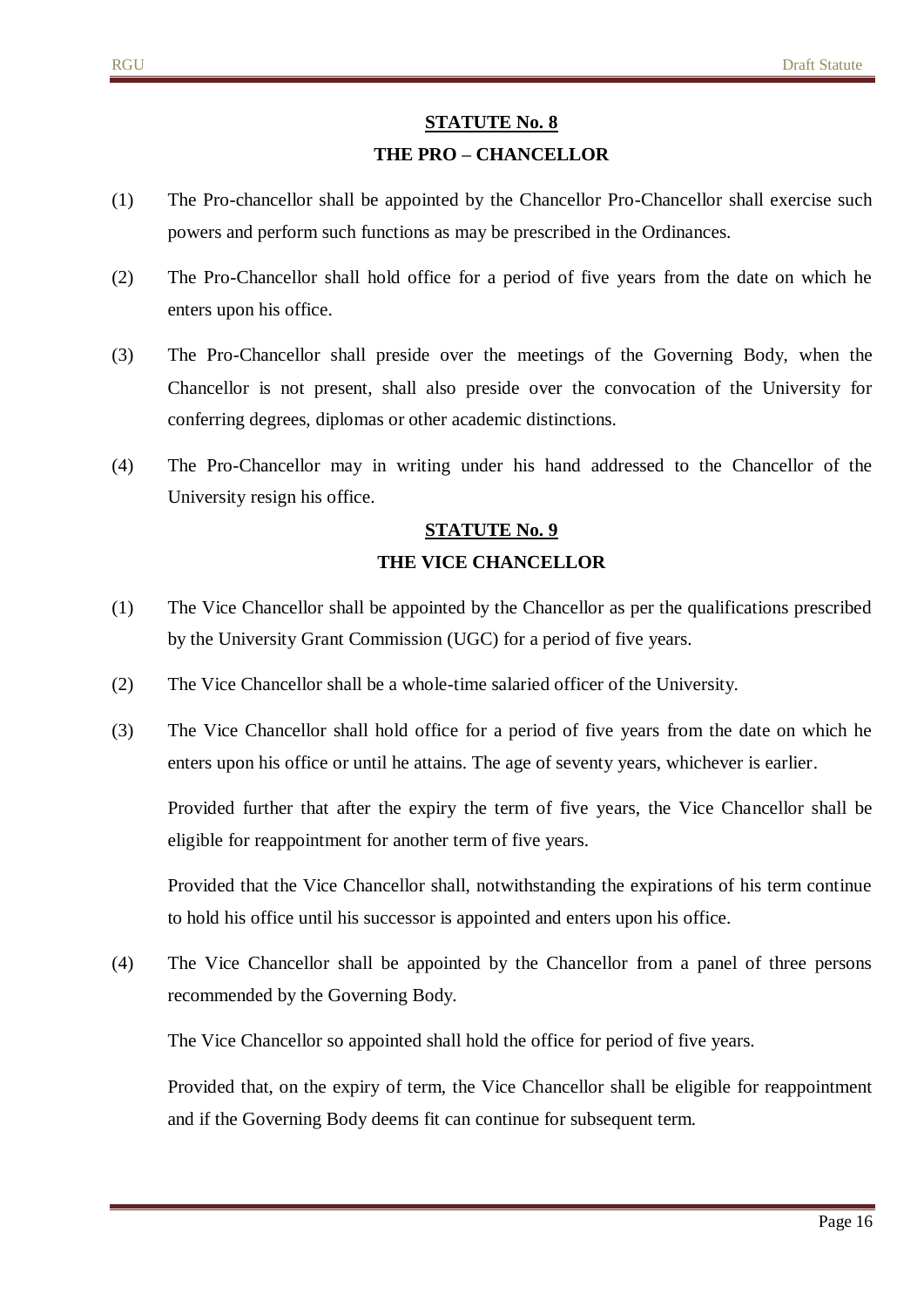Provided further that, in case of an emergency like illness, long absence, resignation or due to any other reason the Chancellor shall assign the duties of the Vice Chancellor to a competent authority of the University. However, this period of interim arrangement shall not exceed one year.

- (5) The Vice Chancellor shall be the principal executive and academic officer of the University and shall exercise general superintendence and control over the affairs of the University and shall execute the decisions of the various authorities of the University, and shall exercise such powers and perform such duties as may be prescribed by the Act and the Statutes and as assigned by the Chancellor /Governing Body from time to time in addition to the following duties.
- (a) To advise the Governing Body on planning and development of the University, particularly in respect of the norms and standards of education, teaching and research in the University and ensure compliance of the same,
- (b) To apply for membership of other institutions like Association of Indian Universities, Commonwealth Universities, Association of International Universities, India International Centre, Industry Associations, etc.
- (c) To coordinate with Deans / Chairpersons concerned for collaboration with any University / Research Institute / Centres of the Country and abroad from time to time with prior approval of the Governing Body and in accordance with the government directive.
- (d) To co-ordinate with the Deans concerned with regard to teaching and research in the University Teaching Departments maintained institutes etc. and introduction of new courses.
- (e) To provide academic leadership and motivation for excellence.
- (f) To process disciplinary action, whenever needed, against the faculty, Technical/Admin. Staff of the University / maintained institutions as per rules and as per Statutes.
- (g) To ensure quality norms and standards pertaining to the courses of study offered or to be offered by the University within and outside the country.
- (h) To take steps for accreditation etc.

.

(6) Where in the opinion of the Vice Chancellor, it is necessary to take immediate action on any matter for which powers are conferred on any other authority by or under the Act, he may take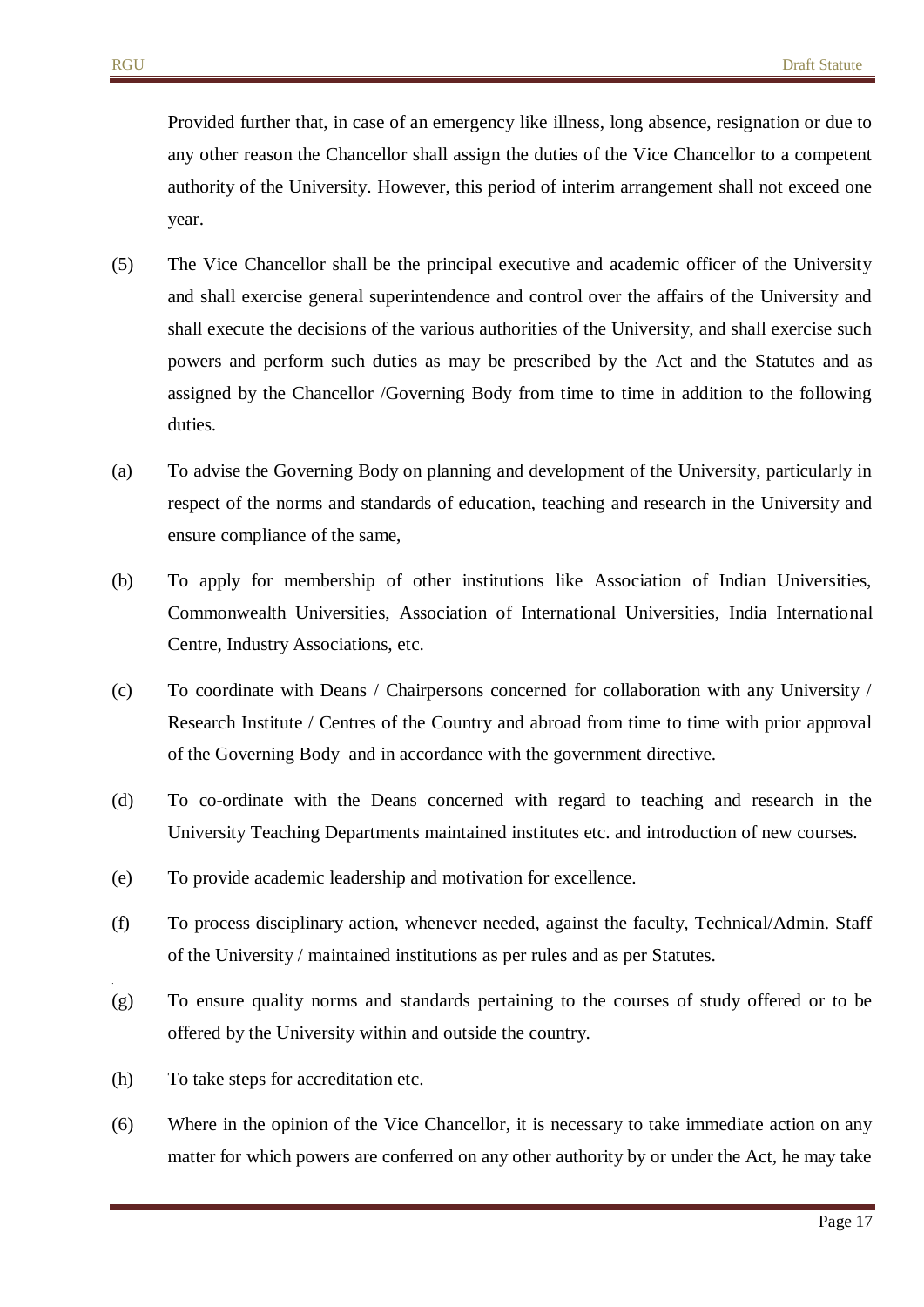such action as he deems necessary and shall at the earliest opportunity thereafter report his action to such officers or authority as would have, in the ordinary course, dealt with matter.

Provided that if in the opinion of the concerned authority such action should not have been taken by the Vice Chancellor, then such case shall be referred to the Chancellor, whose decision thereon shall be final.

Provided that where any such action taken by the Vice Chancellor affects any person in the service of the University, such person shall be entitled to prefer, within three months from the date on which such action is communicated to him, an appeal to the Governing Body and may confirm, modify reverse the action taken by the Vice Chancellor.

- (7) Where in the opinion of the Vice Chancellor, any decision of any authorityof the University is outside the powers conferred by this Act, Statutes or is likely to be prejudicial to the interest of the University, he shall request the concerned authority to revise its decision within seven days from the date of his decision and in case the authority refuses to revise such decision wholly or partly or fails to take any decision within seven days, then such matter shall be referred to the Chancellor and his decision thereon shall be final.
- (8) The Vice Chancellor shall preside at the convocation of the University in the absence of both, the visitor and the Chancellor, for conferring degrees, diplomas, charters, designations or certificates.
- (9) The Chancellor may, on representation made or otherwise if he /she assesses in his / her wisdom that the situation so warrants that the continuance of the Vice – Chancellor is not in the interests of the University then, by an order in writing therein remove the Vice Chancellor from his office from a date specified in the order and appoint an interim/new Vice Chancellor.

Provided that before taking any action under the sub – section, the Vice Chancellor shall be given an opportunity of being heard.

- (10) The emoluments and terms and conditions of service of the Vice Chancellor shall be as follows -
- (i) The post of the Vice Chancellor shall carry the scale of pay fixed by the Sponsoring Body. The Vice Chancellor shall be paid allowances as are applicable to other employees of the University.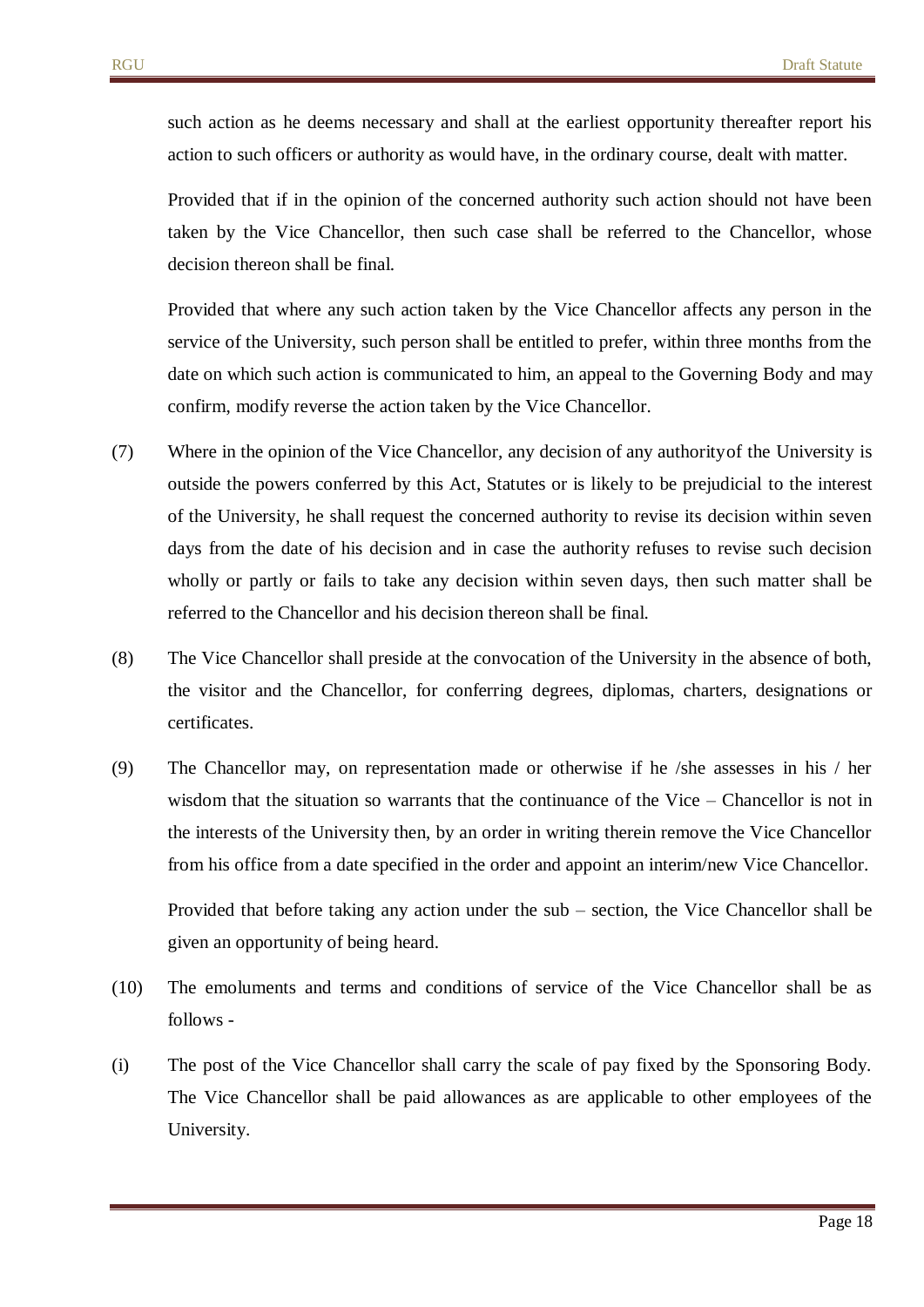(ii) The Vice Chancellor shall not be entitled to the benefits of the University Provident Fund or to any other allowances.

Provided that where any employee of the University is appointed as Vice Chancellor, he shall be allowed to continue to the Provident Fund and the contribution of the University shall be limited to what he had been contributing immediately before his appointment as Vice Chancellor.

- (iii) The Vice Chancellor shall be entitled to travelling allowances at such rates as may be fixed by the Governing Body.
- (iv) The Pro Chancellor shall be competent authority to sanction leave to the Vice Chancellor.

Provided that if the office of the Pro-Chancellor is also vacant then the Governing Body or Chief Executive Officer shall be competent to sanction leave to the Vice Chancellor.

Provided that if the office of the Pro-Chancellor is also vacant then the Governing Body or Chief Executive Officer shall be competent to sanction leave to the Vice Chancellor.

11. The Vice Chancellor shall exercise such powers and perform such other functions as may be prescribed.

#### **Powers and Duties of Vice Chancellor:**

- (1) The Vice Chancellor shall have general responsibility for maintaining and promoting the efficiency and good order of the University.
- (2) It shall be the duty of the Vice Chancellor to see that the provisions of the Act, this Statute, the Ordinances and the Regulations are duly observed and the decisions taken by the authorities of the University are implemented.
- (3) The Vice Chancellor shall have power to convene meetings of the Board of Management and the Academic Council and shall perform all such acts as may be necessary to carry out the provisions of the Act, these Statute and the Ordinances.
- (4) The Vice Chancellor shall be entitled to be present at and to address any meeting of any authority or body or committee of the University but shall not be entitled to vote thereat unless he is a member of such authority or body or committee.
- (5) If, in the opinion of the Vice Chancellor, any emergency has arisen which requires immediate action to be taken, the Vice Chancellor shall take such action as he deems necessary and shall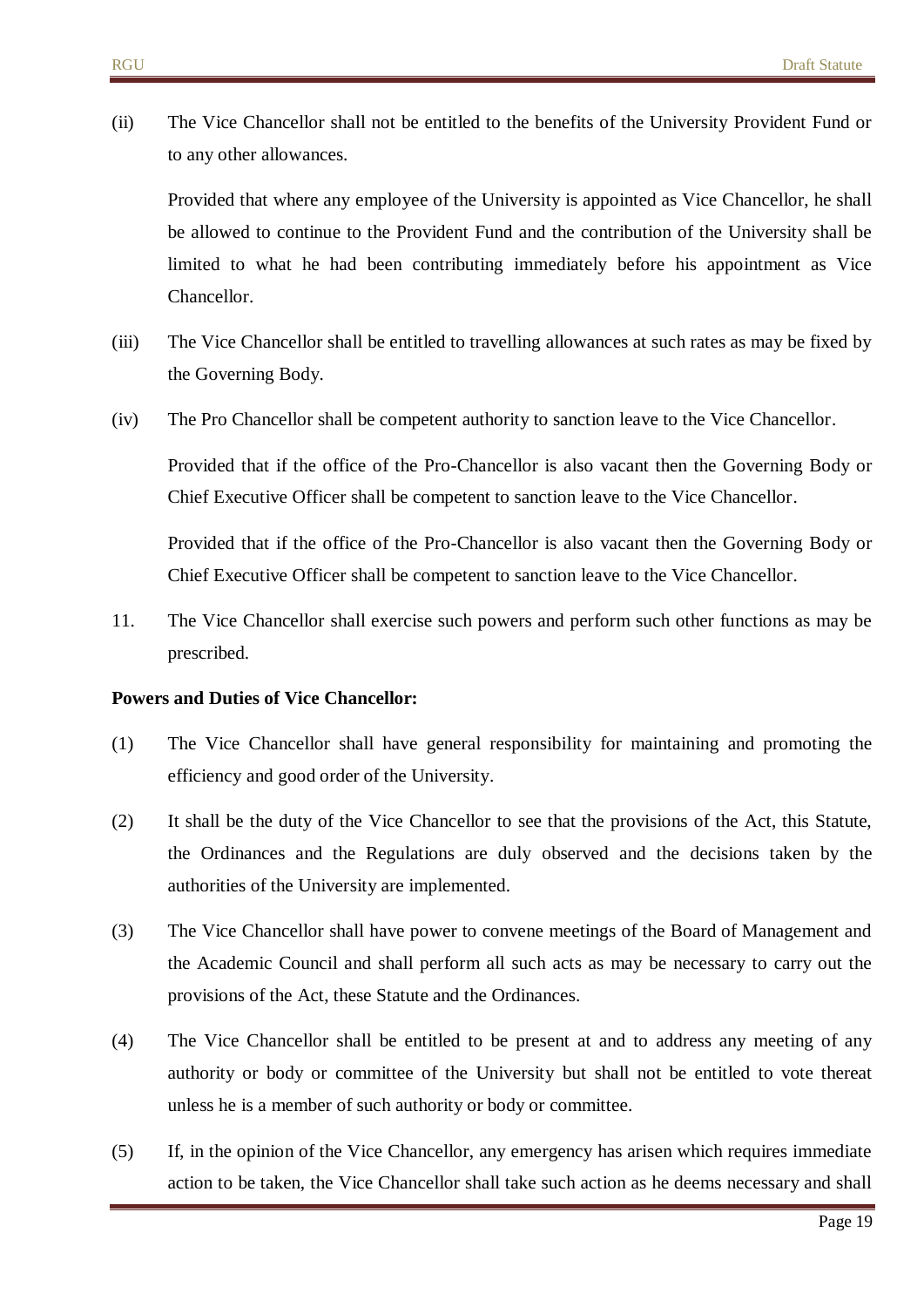report the same for approval at the next meeting to the authority which, in the ordinary course, would have dealt with the matter.

Provided that, if the action taken by the Vice Chancellor is not approved by the authority concerned, he may refer the matter to the Chancellor, whose decision thereon shall be final  $\&$ binding.

Provided further that, where any such action taken by the Vice Chancellor affects any person in the service of the University, such person shall be entitled to prefer, within thirty days from the date on which he receives notice of such action, an appeal to the Governing Body.

(6) The Vice Chancellor shall exercise such other powers as may be prescribed by the Ordinances or the Regulations.

# **STATUTE No. 10 REMOVAL OF THE VICE CHANCELLOR**

- (1) If at any time and after such inquiry as may be considered necessary, it appears to the Chancellor that the Vice Chancellor:
- (a) has failed to discharge any duty imposed upon him by or under this Act, the Statute, the Ordinances. or
- (b) has acted in a manner prejudicial to the interests of the university. or
- (c) Radha Govind University is incapable of managing the affairs of the university, then the Chancellor may, notwithstanding the fact that the term of office of the Vice Chancellor has not expired, require the Vice Chancellor, by an order in writing stating the reason therefore, to resign his post from the date as may be specified in the order.
- (2) No orders under sub–section (1) shall be passed unless a notice stating the specific grounds on which such action is proposed, has been served and a reasonable opportunity to show cause against the proposed order has been given to the Vice Chancellor.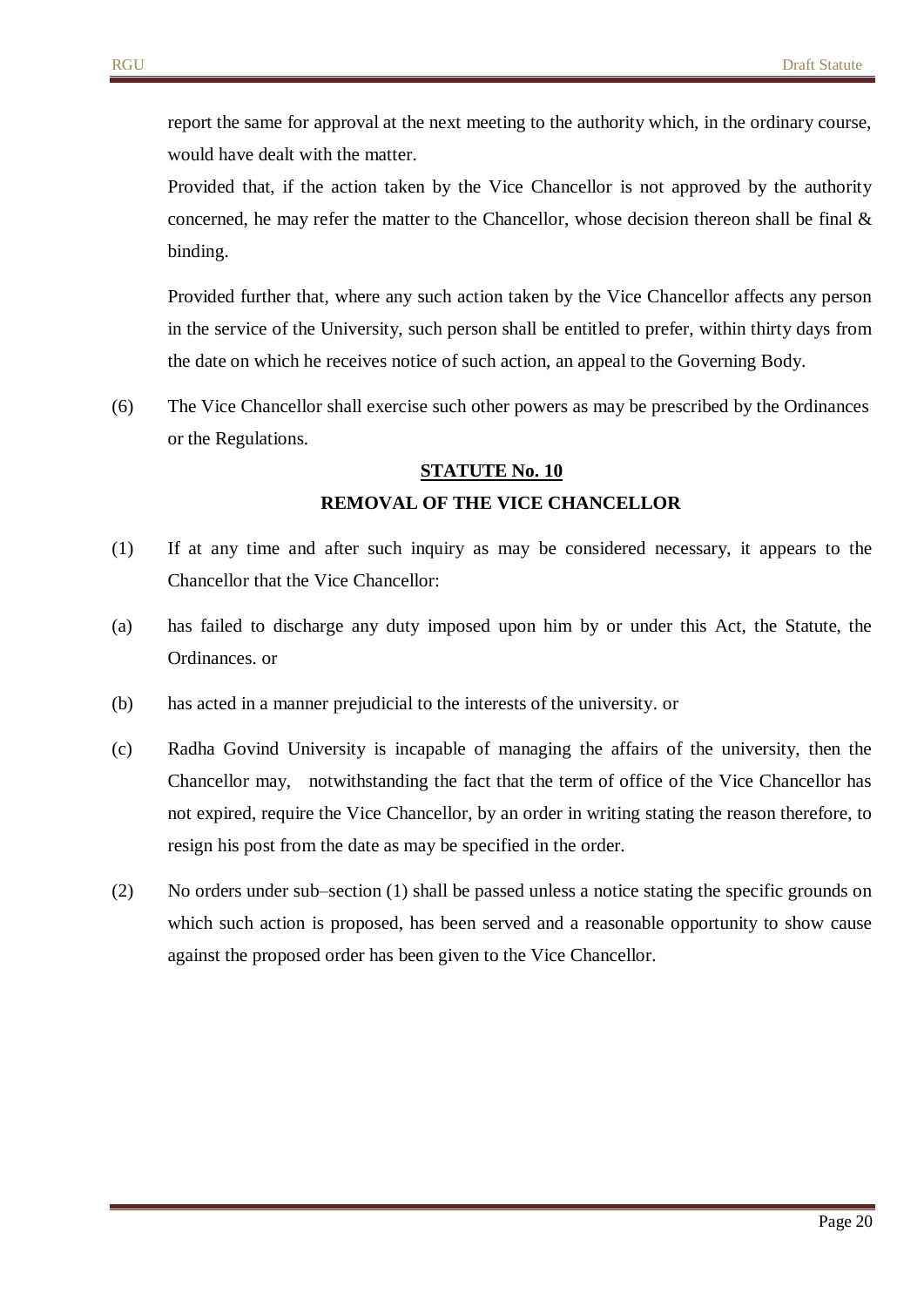# **STATUTE No. 11 THE PRO VICE CHANCELLOR**

(1) The Pro-Vice Chancellor, if the Governing Body decides that there should be one, shall be appointed by the Chancellor on recommendation of the Vice Chancellor and on such terms and conditions as may be laid down in the ordinances:

Provided that where the recommendation of the Vice Chancellor is not accepted by the Chancellor, the Chancellor who may either appoint other person or ask the Vice Chancellor to recommend another person.

(2) The term of office of the Pro Vice Chancellor shall ordinarily coterminous with the office of the Vice Chancellor:

Provided that, notwithstanding the expiry of the term of his office, the Pro Vice Chancellor shall continue in office until his successor is appointed and enters upon his office.

- (3) On the expiry of the term of his office the Pro Vice Chancellor shall be eligible for reappointment.
- (4) A person appointed as Pro Vice Chancellor under sub section (2) or (3) of these Statute shall retire from office, if, during the term of his office or any extension thereof, he completes the age of 65 years.
- (5) The Pro Vice Chancellor appointed under sub section (1) shall discharge his duties in addition to his duties as a Professor.
- (6) The Pro Vice Chancellor shall get honorarium of such amount as may be determined by the Sponsoring Body.

# **STATUTE No. 12 POWERS AND DUTIES OF PRO -VICE CHANCELLOR**

- (1) The Pro Vice Chancellor shall assist the Vice Chancellor in respect of such matters as may be specified by the Vice Chancellor in this behalf. He shall also exercise such powers and perform such duties as may be delegated to him by the Vice Chancellor.
- (2) Where the Vice Chancellor is the Chairman of any body or committee of the University and he is absent for any reason whatsoever from any meeting of such body or committee, the Pro Vice Chancellor shall preside over such meeting.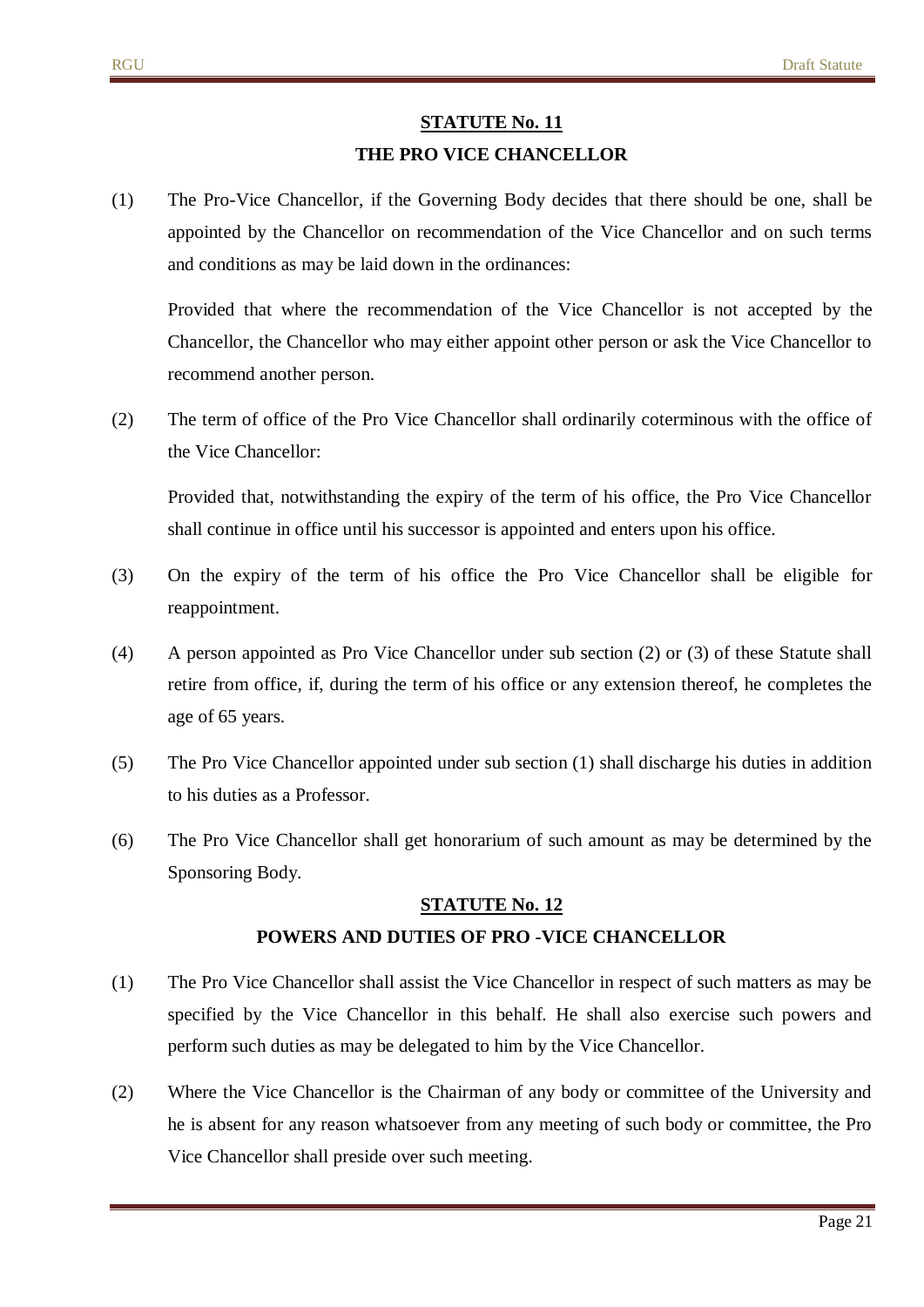(3) The Pro Vice Chancellor shall, on being authorised by the Vice Chancellor in that behalf, be entitled to be present at and to address any meeting of any authority, body or committee of the University but shall not be entitled to vote thereat:

Provided that if the Pro Vice Chancellor is a member of such authority, body or committee, such Pro Vice Chancellor shall have all the rights and privileges of a member thereof.

- 12. Director(s)/Principal (s)
- (1) There shall be a Director/ Principal for each institute not below the rank of Principal (s) an Associate Professor and appointed by the Chancellor / Pro – Chancellor on the recommendation of Vice Chancellor.

Provided that the Director/Principal shall be responsible for the observance of the Statute, Ordinances and Regulations relating to the institute.

- (2) The Director/Principal shall be responsible for overall administration and administrative control of the institute and the conduct of teaching and research work in the institute.
- (3) The Director/Principal of the institute shall exercise other such powers and perform other such functions and duties as may be assigned by the Governing Body/Chancellor /Pro-Chancellor / Vice Chancellor.

#### **Registrar**

- (1) The First Registrar shall be appointed by the Chairman of the Sponsoring Body.
- (2) When the office of the Registrar talks vacant or when the Registrar is, by reason of illness or absence for any other cause, unable to perform the duties of his office, the duties of the office shall be performed by such person as the Vice Chancellor may appoint for the purpose.
- (3) The Registrar shall not by reason only of his being ex-officio Member Secretary of the Governing Body, the Board of Management, the Academic Council, Finance Committee, the Planning Board and other bodies as may be constituted by or under the Act or the Statute or the Rules, be deemed to be a member of any of these authorities.

The Registrar shall report to the Vice Chancellor.

(4) All contracts shall be signed and all documents and all records shall be authenticated by the Registrar on behalf of the University.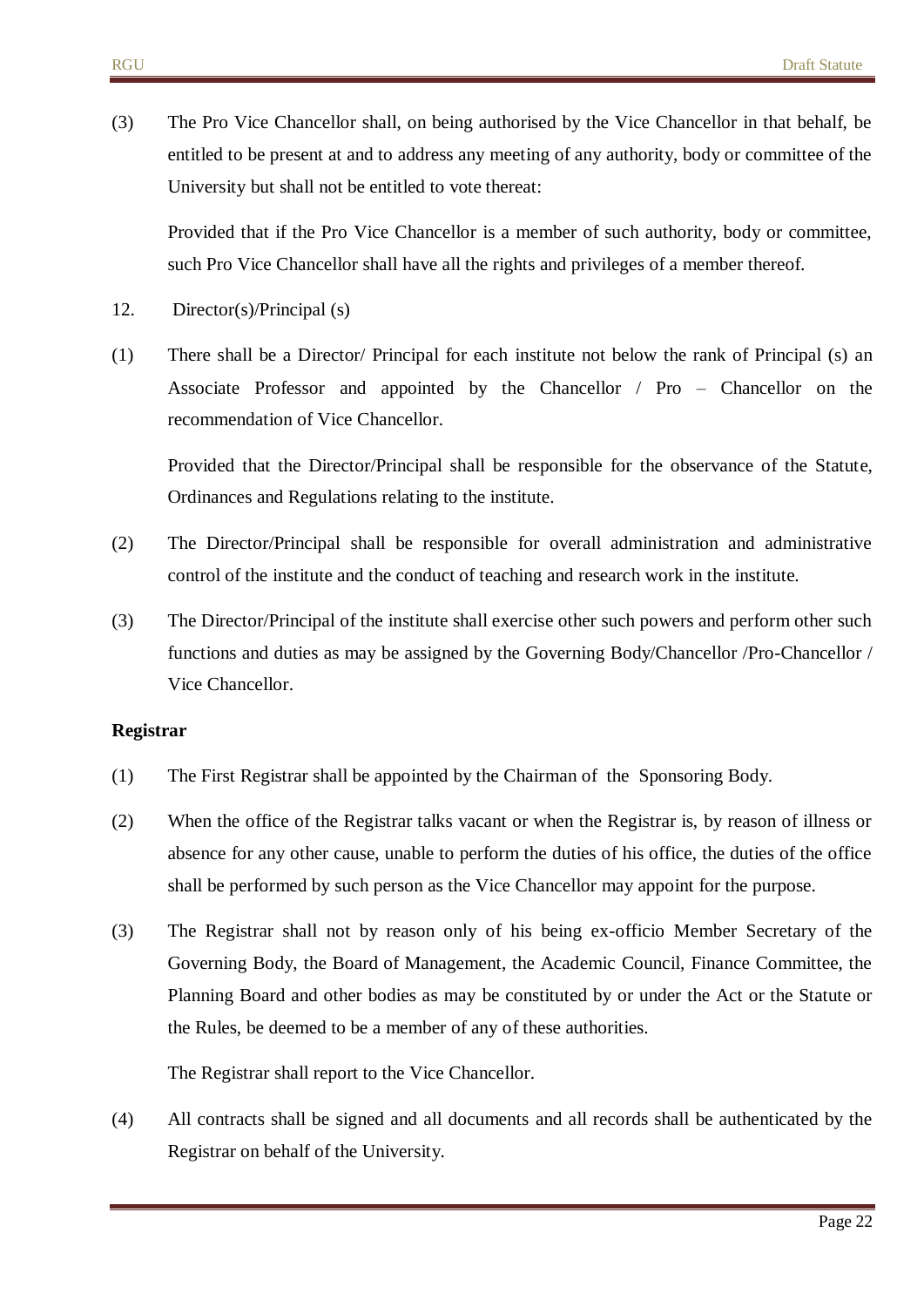#### (5) The Registrar shall:

- (a) be the custodian of the records, the common seal and such other properties of the University as the Governing Board and Board of Management shall commit to his charge. be bound to place before the Chancellor, Pro-Chancellor, the Governing Body, the Vice Chancellor, or any other authority, all such information and documents, as may be necessary, or transaction of their business.
- (b) conduct the official correspondence of the Governing Body, Board of Management, Academic Council, Finance Committee and the Planning Board & others.
- (c) supply to the Chancellor copies of the agenda of meetings of the authorities of the University as soon as they are issued and the minutes of the meetings of the authorities ordinarily within a month of the holding of the meetings.
- (d) in an emergency, when the Vice Chancellor is not able to act, call a meeting of the Governing Body forthwith and take its directions for carrying on the work of the University.
- (e) represent the University in suits or proceedings by or against the University, sign powers of attorney and verify pleadings or depute his representative for the purpose. and
- (f) Perform such other duties as may be specified in this Statute or prescribed by the Ordinances or the Regulations or as may be required, from time to time, by the Governing Body or the Vice Chancellor.
- (6) (a) The Registrar, or in relation to Accounts and Audit staff of the University the chief finance & account officer, shall have power to take disciplinary action against the employees belonging to the ministerial staff and to suspend them pending inquiry, to administer warnings to them or to impose on them the penalty of censure or the withholding of increment:

Provided that no such penalty shall be imposed unless the person concerned has been given a reasonable opportunity of showing cause against the action proposed to be taken in regard to him.

(b) An appeal shall lie to the Vice Chancellor against any order of the Registrar, or as the case may be the chief finance & accounts officer, imposing the penalty of the withholding of increment.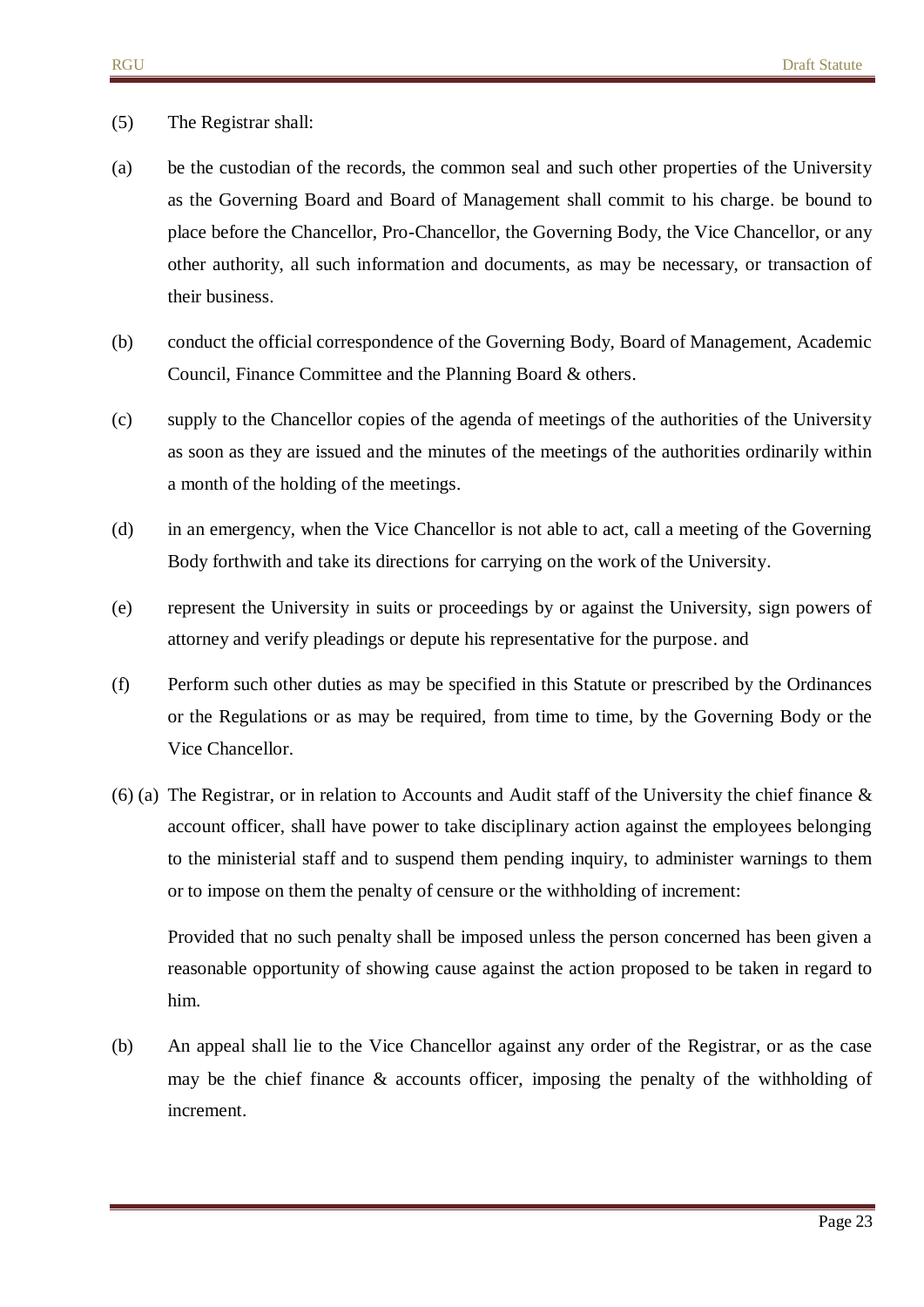(c) In a case where the inquiry discloses that a punishment beyond the powers of the Registrar or, as the case may be. the Chief Finance & Accounts Officer is called for, the Registrar or, as the case may be, the Chief Finance & Accounts Officer shall, upon conclusion of the inquiry, make a report to the Vice Chancellor along with his recommendations, for such action as the Vice Chancellor deems fit:

Provided that an appeal shall lie to the Governing Body against the order to the Vice Chancellor imposing the penalty of dismissal.

# **STATUTE No. 13 CHIEF FINANCE & ACCOUNTS OFFICER**

- (1) The Chief Finance and Accounts Officer shall be appointed by the Chairman of the Sponsoring Body in such manner as may deemed fit by the Sponsoring Body and shall be whole – time salaried officer of the University. provided that the Chief Finance  $\&$  Accounts Officer shall retire on attaining the age of sixty-two years.
- (2) When the office of the Chief Finance & Accounts Officer is vacant or when the Chief Finance & Accounts Officer is, by reason of illness or absence for any other cause, unable to perform the duties of his office, the duties of the office shall be performed by such person as the Vice Chancellor may appoint for the purpose.
- (3) The Chief Finance & Accounts Officer shall–
- (a) exercise general supervision over the funds of the University and shall advise it as regard its financial policy. and
- (b) perform such other financial functions as may be assigned to him by the Sponsoring Body/Governing Body or as may be prescribed by these Statute or the Ordinances :

Provided that the Chief Finance & Accounts Officer shall not incur any expenditure or make any investment exceeding Rs. 10,000 without the previous approval of the Finance Committee.

- (4) Subject to the control of the Governing Body, the Chief Finance & Accounts Officer shall -
- (a) hold and manage the property and investments including society and endowed property for furthering any of the objects of the University.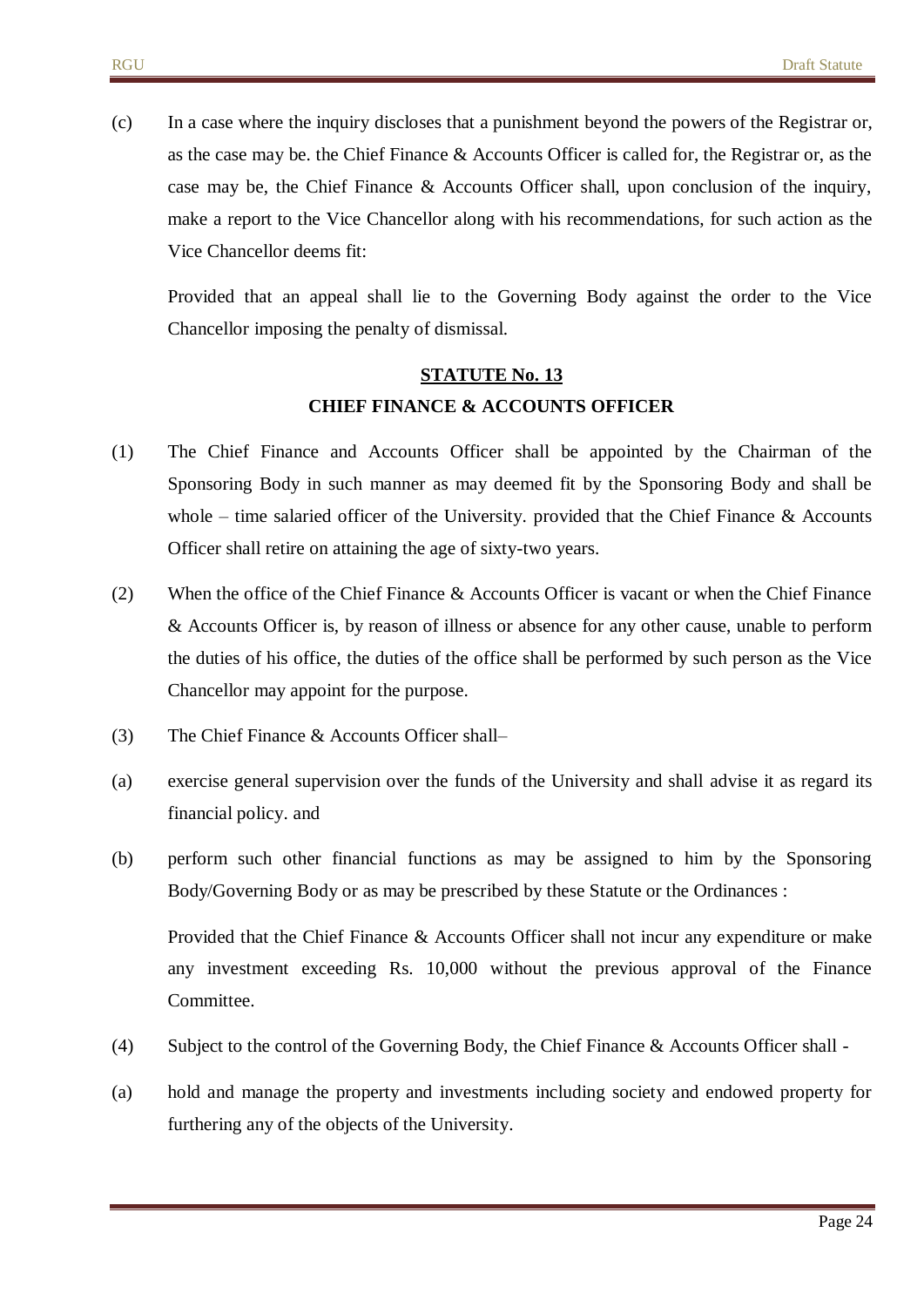- (b) see that the limits fixed by the Finance Committee for recurring and nonrecurring expenditure for a year are exceeded and that all moneys are expended on the purposes for which they are granted or allotted.
- (c) be responsible for the preparation of annual accounts and the budget of the University for the next financial year and for their presentation to the Governing Body.
- (d) keep a constant watch on the state of the cash and bank balances and on the state of investments.
- (e) watch the progress of collection of revenue and advise on the methods of collection employed.
- (f) have the accounts of the University regularly audited by an internal audit system.
- (g) See that the registers of buildings, land, furniture and equipment are maintained up-to-date and that the srock-checking is conducted of equipment and other consumable materials in all offices, special centres, Specialized Laboratories, Colleges and Institutions maintained by the University.
- (h) call for explanation for unauthorized expenditure and for other financial irregularities and suggest disciplinary action against the persons at fault.
- (i) call for from any office or college or institution under the University any information or returns that he may consider necessary to discharge his financial responsibilities.
- (5) The receipt of the Chief Finance & Accounts Officer or of the person or persons duly authorized persons duly authorized in this behalf by the Sponsoring Body / Governing Body for any money payable to the University shall be sufficient discharge for the same.

#### **OTHER OFFICERS OF THE UNIVERSITY (UNDER SECTION 11(K) OF THE ACT)**

- (i) The following shall also be the officers of the University namely:
- (a) Dean of Students Welfare.
- (b) Dean of Faculty
- (c) Proctor.
- (d) Controller of Examinations.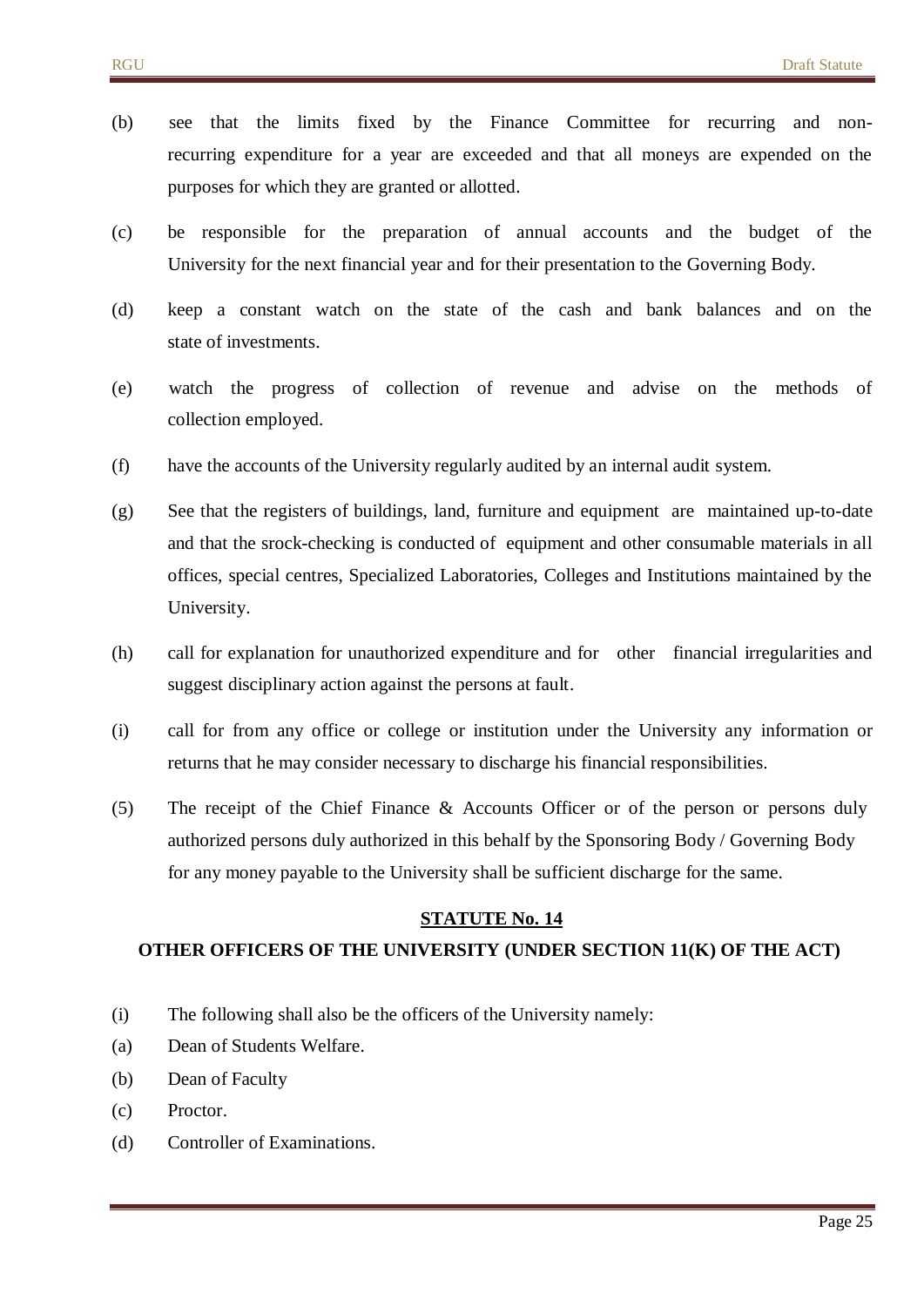(2) (a) **The Dean of Students Welfare** shall be appointed from amongst the teachers of the University not below the rank of a Reader / Associate Professor by the Governing Body on the recommendation of the Vice Chancellor . The Dean so appointed shall be a whole time officer and shall hold office for a term of two years and shall be eligible for appointment.

Provided that the Governing Body may, if it is considered necessary, recommendation of the Vice Chancellor, a teacher, not below the rank of a Reader / Associate recommendation of appoint, on the the Vice Chancellor, a teacher, not below the rank of a Reader/Associates Professor, to discharge the duties of the Dean of Students Welfare in addition to his duties and in such a the Governing body may sanction a suitable allowance.

- (b) When the office of the Dean of Students Welfare is vacant or when the Dean of Students welfare is, by reason of illness or absence for any other cause, unable to perform the duties of his office, the duties of the Office shall be performed by such person as the Vice Chancellor may appoint for the purpose.
- (c) **The duties and powers** of the Dean of Students Welfare shall be as follows:
- (i) Make arrangements to ensure suitable housing facilities for students.
- (ii) Arrange for employment/placement of students in accordance with plans approved by the Vice Chancellor.
- (iii) Communicate with the parents/guardians of the Students concerning the welfare of the students.
- (iv) Obtain travel facilities for the students from competent authorities.
- (v) Assist the Students in obtaining scholarship, studentships etc. by giving them information relating thereto.
- (vi) Organise events relating to extracurricular/ co-curricular activities.
- (vii) Perform such other duties as may be assigned to him from time to time by the Vice Chancellor.
- (viii) Arrange to get periodic feedback from students in various areas of University functioning and liaison with Registrar/Vice Chancellor for action, as necessary.
- (ix) Constitute small & appropriate committees consisting of teacher and/or students to perform specific activities related to his duties and responsibilities.
- (x) Redress Grievances of students with the cooperation of the officials as per the statutes.
- (xi) Overall incharge of discipline.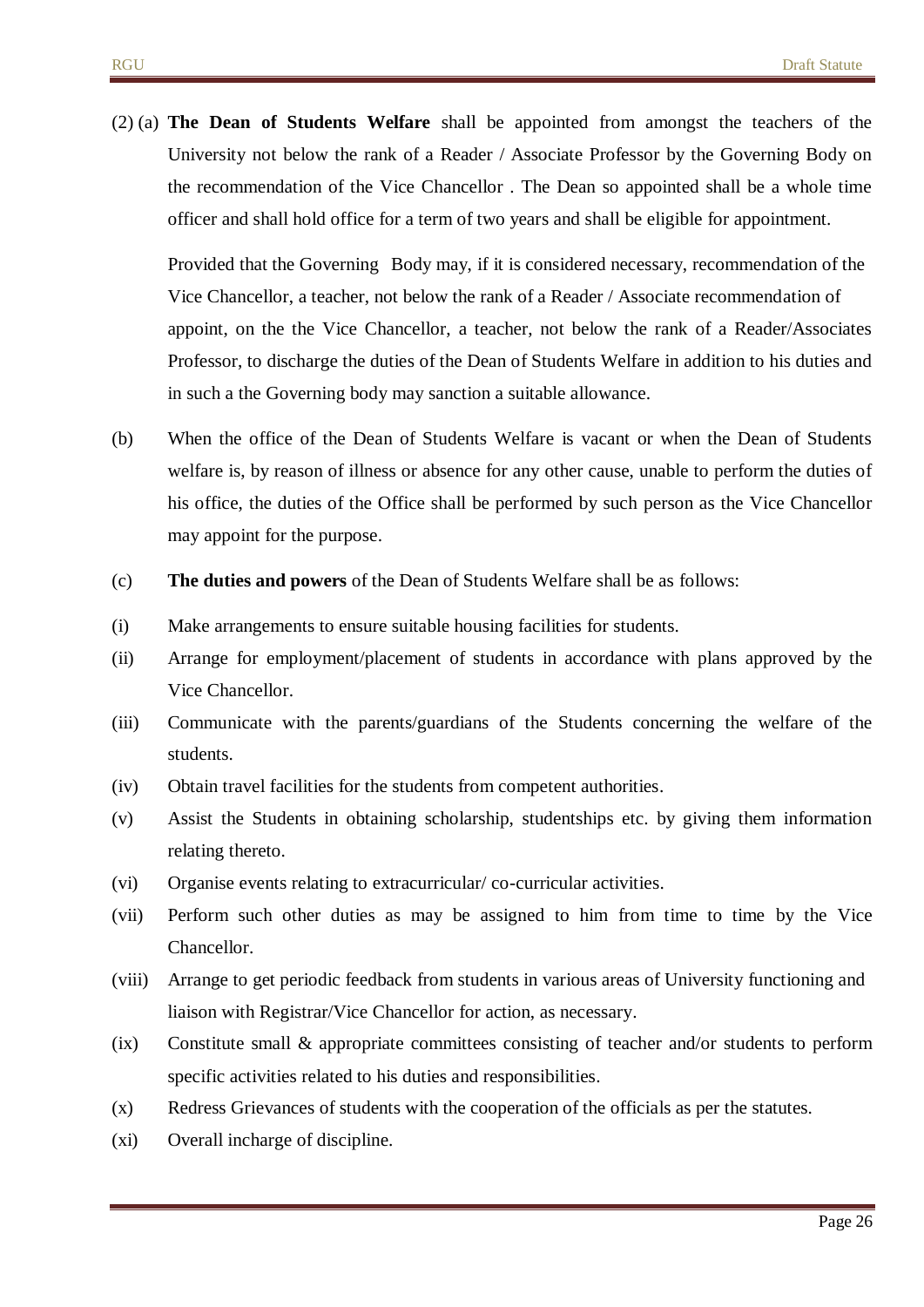- (3)(a) **The Proctor,** if any shall be appointed by the Pro-Chancellor on the recommendation of the Vice Chancellor, from amongst a senior teacher of the University to function as Proctor in an honorary capacity, for a period of two years and shall be eligible for reappointment.
- (b) Proctor shall exercise such powers and perform such duties in respect of the maintenance of discipline among the students as may be assigned to him by the Vice Chancellor.

#### (4)(a) **Deans of Faculties**

Dean of faculties shall be appointed by the Vice Chancellor in such manner as prescribed by the Board of management and / or the Governing Body.

- (b) Dean of faculty shall exercise such powers and perform such functions and duties as may be assigned to him by the Vice Chancellor and / or Board of Management/or Board of Governance.
- (5) (a) **The Librarian** shall be appointed by the Governing Body and shall be a whole-time salaried officer of the University.
- (b) The duties and powers of the Librarian shall be regulated by the Ordinances.
- (6)(a) **The Controller of Examinations** shall be appointed by the Chancellor on the recommendations of a Selection Committee constituted for the purpose and he shall be wholetime officer of the University.
- (b) The Controller of Examinations shall be appointed for a term of three years and shall be eligible for re-appointment.
- (c) The emoluments and other terms and conditions of service of the Controller of Examinations shall be such as may be prescribed by the Sponsoring Body from time to time.
- (d) When the office of the Controller of Examinations is vacant or when the Controller of Examinations, by reason of illness, absence or any other cause, unable to perform the duties of his office, shall be performed by such Person as the Vice Chancellor may appoint for the purpose.
- (e) The Controller of Examinations shall arrange for and superintend the examinations of the University in the manner prescribed by the Ordinances.

Subject to the provisions of the Act, these Statute and the ordinances, the Controller of Examination shall, in addition to any other powers vested in it have the following duties namely: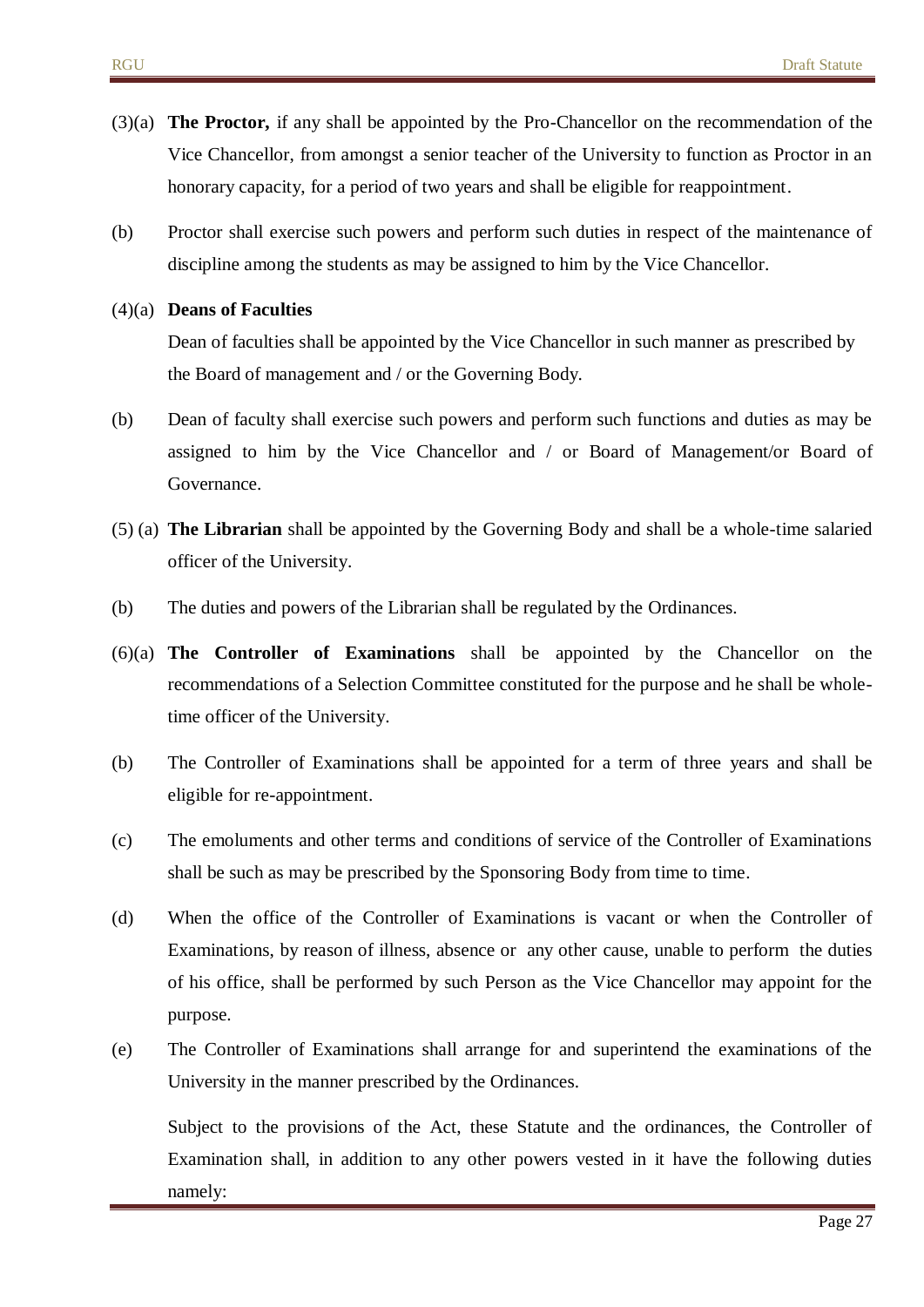- (i) to conduct examinations in a disciplined and efficient manner.
- (ii) to arrange for the setting of question papers with strict regards to secrecy.
- (iii) to arrange for the evaluation of answer sheets in accordance with the planned time schedule for results.
- (iv) to constantly review the system of examinations in order to enhance the level of impartiality and objectivity with a view to make it better instrument for assessing the attainments of students.
- (v) To deal with any other matter connected with examinations which may, from time to time be assigned to him by the Vice Chancellor.

#### **THE GOVERNING BODY**

- (1) The Governing Body shall consist of the following members namely:
- (i) The Chancellor. Chairperson
- (ii) The Pro Chancellor
- (iii) The Vice Chancellor
- (iv) Registrar. Member Secretary
- (v) The Secretary to the Government, Department of Higher & Technical Education, Jharkhand, or his nominee.
- (vi) Five persons nominated by the Sponsoring Body, out of which two shall be eminent educationists.
- (vii) One expert of Management from outside the University, nominated by the Chancellor.
- (viii) One expert of Technology from outside the University, nominated by the Chancellor. and
- (ix) One expert of Finance, nominated by the Chancellor:

Provided that the Secretary to the Government, Department of Higher & Technical Education, Jharkhand, or in his absence, Director, Higher Education shall be present in each meeting in which decisions on issues involving Government policies/ instructions are to be taken.

- 2. The members of the Governing Body referred to in items (vi), (vii), (viii) and (ix) shall hold office for a term of two years.
- 3. The term of office of the members of the Governing Body shall commence from the date of nomination, or appointment, as the case may be.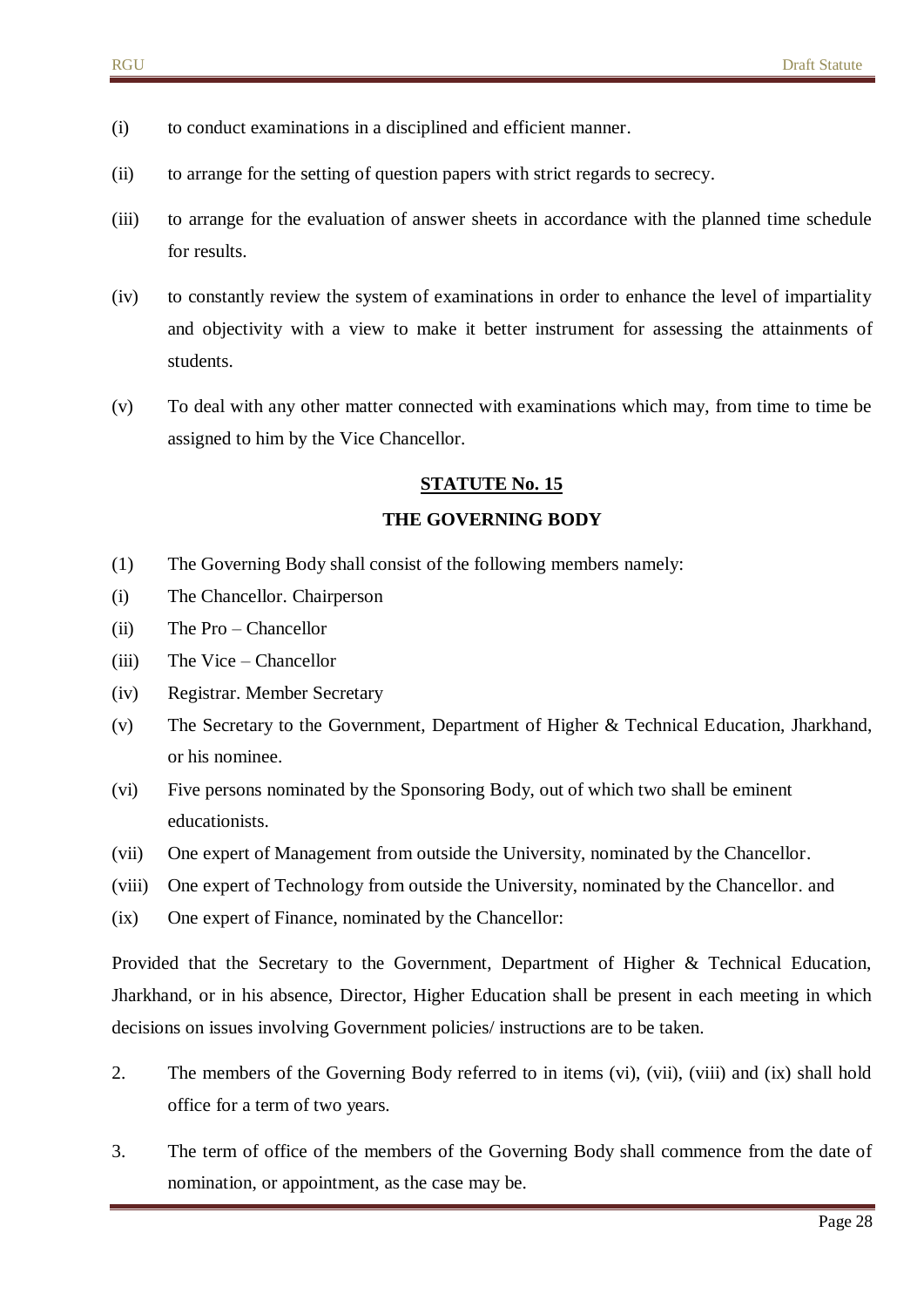- 4. One third of the members of the Governing Body including the Chairperson, shall constitute the quorum. In case the quorum is not complete, the meeting shall be adjourned for half an hour. The meeting shall be reconvened after half an hour at the same venue. Neither quorum nor a notice shall be necessary in the case of such a reconvened meeting.
- 5. Meetings of the Governing Body:
- (i) every meeting of the Governing Body shall be held on such date in at such time and place as may be fixed by the Chancellor.
- (ii) Notice of an ordinary meeting of the Governing Body shall be dispatched to all members of the Governing Body at least twenty one days before the meeting. The agenda of the meeting shall be dispatched at least ten days in advance of the meeting.
- (iii) in case of an emergency, a special meeting of the Governing Body may be called by the Chancellor at a short notice.
- (iv) in the absence of the Chancellor in a meeting of the Governing Body, the Pro-Chancellor shall act as the Chairperson.
- 6. **Transaction of Business:** In arriving at a decision, if voting becomes necessary, it shall be done in a manner to be decided by the Chairperson. In case of a tie, the Chairperson shall have a second casting vote

#### **Powers of the Governing Body:**

- (1) The Governing Body shall be the supreme authority of the University. It shall have the following powers, namely:
- (a) to supervise and control the affairs of the University.
- (b) to provide general superintendence and directions and to control the functioning of the University by using all such powers as are provided by this Act, Statute, Ordinances, Regulations or Rules.
- (c) to make payment or repeal regulations to carry out the provisions of the Act and the Statute and ordinances framed there under, or smooth functioning of the University.
- (d) to consider for approval recommendations of the Academic Council and other authorities, referred by them.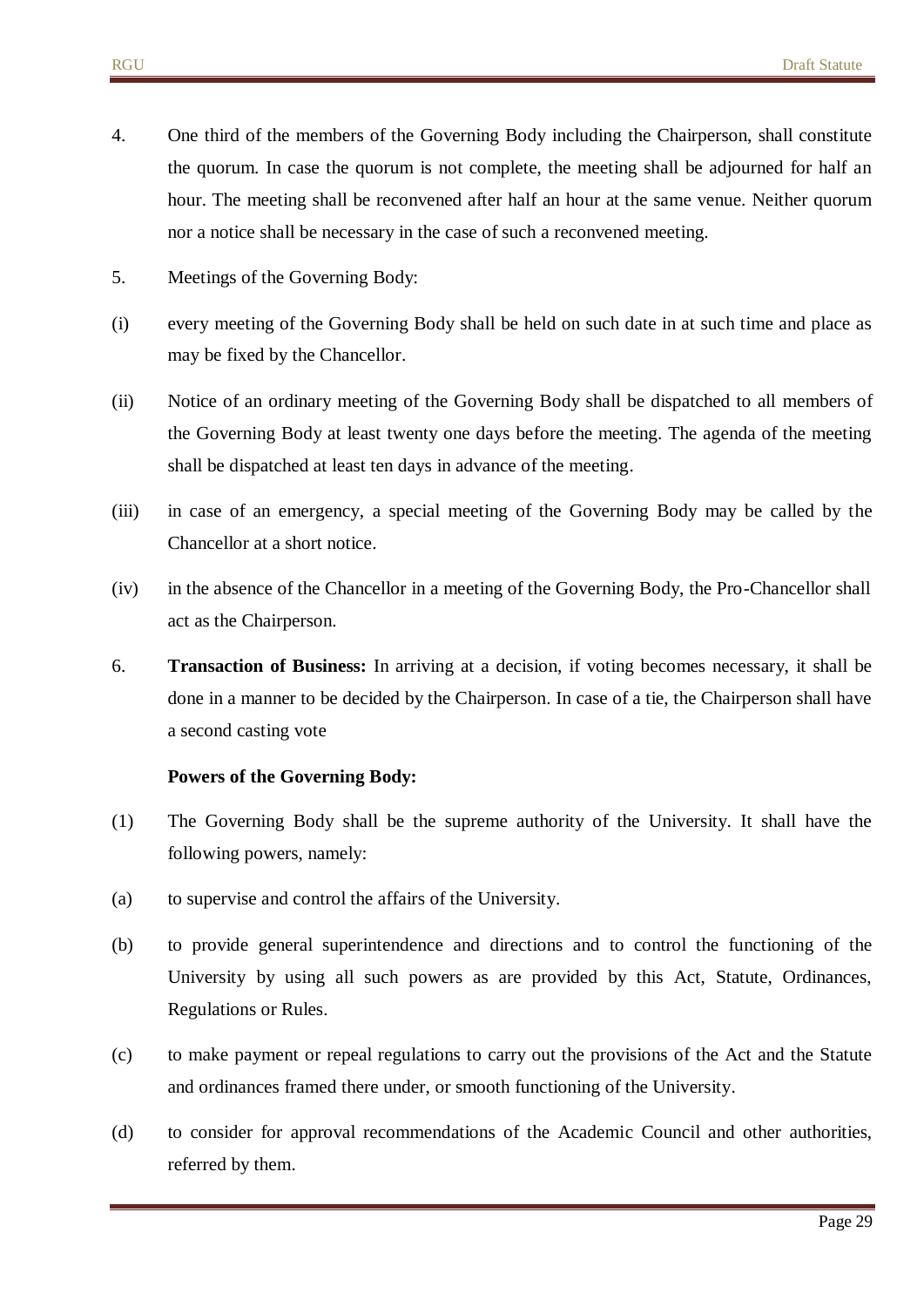- (e) to hold and control the property and funds of the University on behalf of the Sponsoring Body. However no decision to alienate, encumber, handover of possession, etc. of the property shall be taken without the consent of the Sponsoring Body.
- (f) to control and manage the assets and infrastructure of the University.
- (g) to specify and demand such fees and other charges as are to be received by the University from the students.
- (h) to approve the budget and annual report of the University.
- (i) to administer any funds placed at the disposal of the University.
- (j) to issue appeals for funds for carrying out the objectives of the University and received grants donations, contributions, gifts, prizes  $\&$  scholarships towards the general fund and for awards of prizes and scholarships.
- (k) To authorize operation of bank accounts of the University.
- (l) to appoint auditors for the ensuing year and determine their remuneration.
- (m) to determine/approve the emoluments, duties and terms & conditions of service of the employees of the University.
- (n) to approve the academic programs.
- (o) (i) to provide instructions for appointment of visiting fellows and visiting professors.
- (ii) to institute, abolish or suspend any teaching posts in the University, on the recommendation of the academic council.
- (p) to dismiss or otherwise punish or terminate the services of teachers, officers and other employees of the University in accordance with the provisions and the terms & conditions of service of the employees.
- (q) to appoint such committees for such purposes and with such powers as may be required for efficient functioning of the University.
- (r) to regulate integration/taking over of the institution/ Schools/colleges/centers of the Sponsoring Body by transferring their assets and liabilities, staff and enrollment of the students to the University.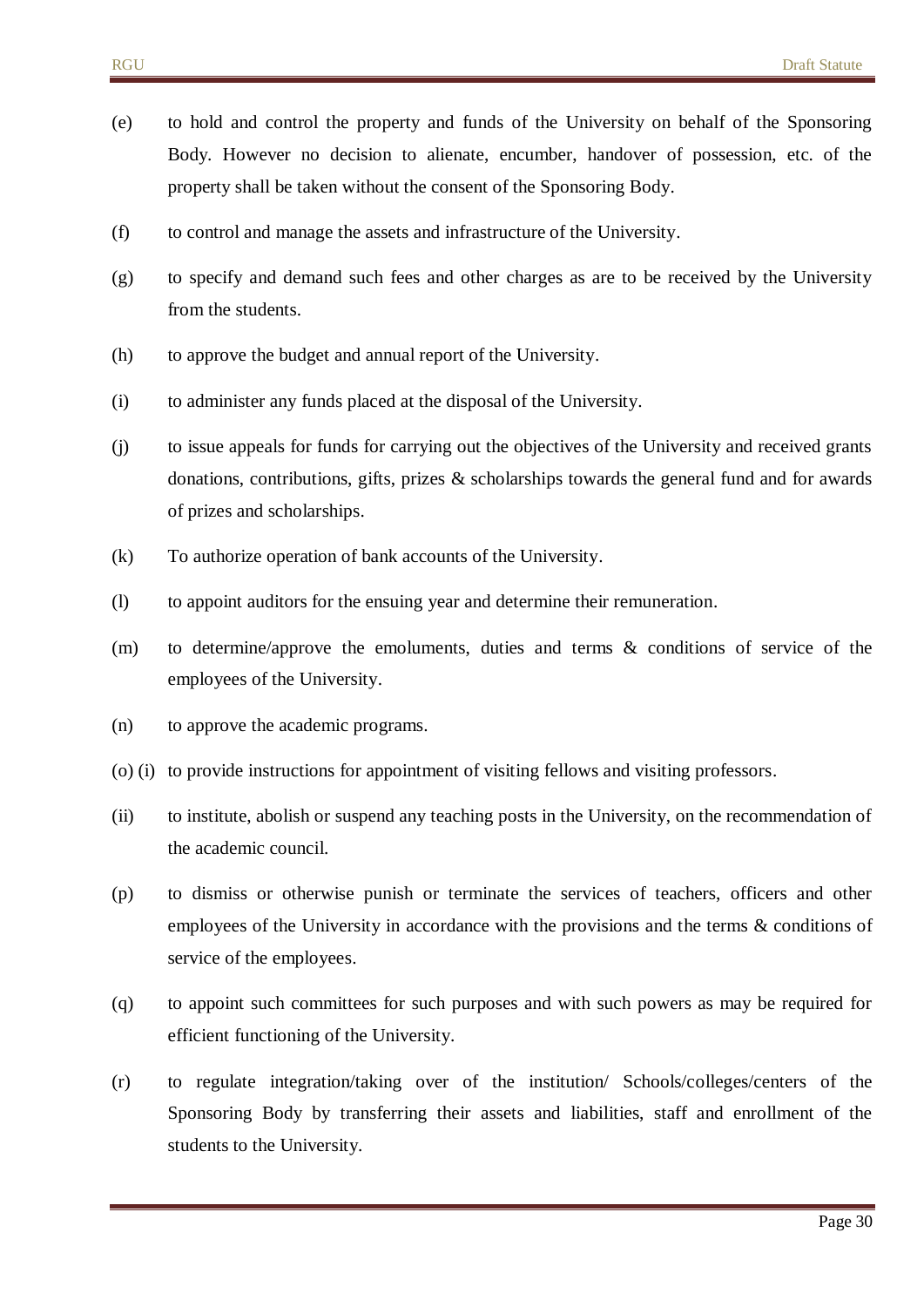- (s) to regulate, co-operate, collaborate or associate with any other University or institution including those of the sponsoring body in such manner and for such purposes as the University may determine.
- (t) to regulate and determine all other matters concerning the University in accordance with the Act., Statute and ordinances.
- (u) to review the decisions of other authorities of the University in case they are not in conformity with the provisions of Act, Statute, Ordinances, Regulations or Rules.
- (v) to lay down the extensive policies to be followed by the University.
- (w) A situation arises when there is no smooth functioning of the University in spite of best efforts. and
- (x) Such other powers as may be prescribed by the Statutes.
- (2) The Governing Body shall meet at least twice in a calendar year.
- (3) Subject to the provisions of the Act, these Statute and the Ordinances, the Governing Body shall, in addition to any other power vested in it have the following powers, namely:
- (i) to appoint such Professors, Associate Professors, Assistant Professors and other members of the teaching staff as may be necessary, on the recommendations of the Selection Committees constituted for the purpose, and to provide for filling temporary vacancies therein.
- (ii) to fix the emoluments and define the duties and conditions of service of Professors, Associate Professors, Assistant Professors and other members of the teaching staff:

Provided that no action shall be taken by the Governing Body in respect of the number, the qualifications and the emoluments of teachers otherwise than after consideration of the recommendations of the Academic Council.

(iii) to create administrative, ministerial and other necessary posts and to make appointments thereto:

Provided that any additional post, not provided in the Budget may be created only after due examination by the Finance Committee of the University.

(iv) to regulate and enforce discipline among the members of the teaching, administrative and ministerial staff of the University in accordance with these Statute and the Ordinances.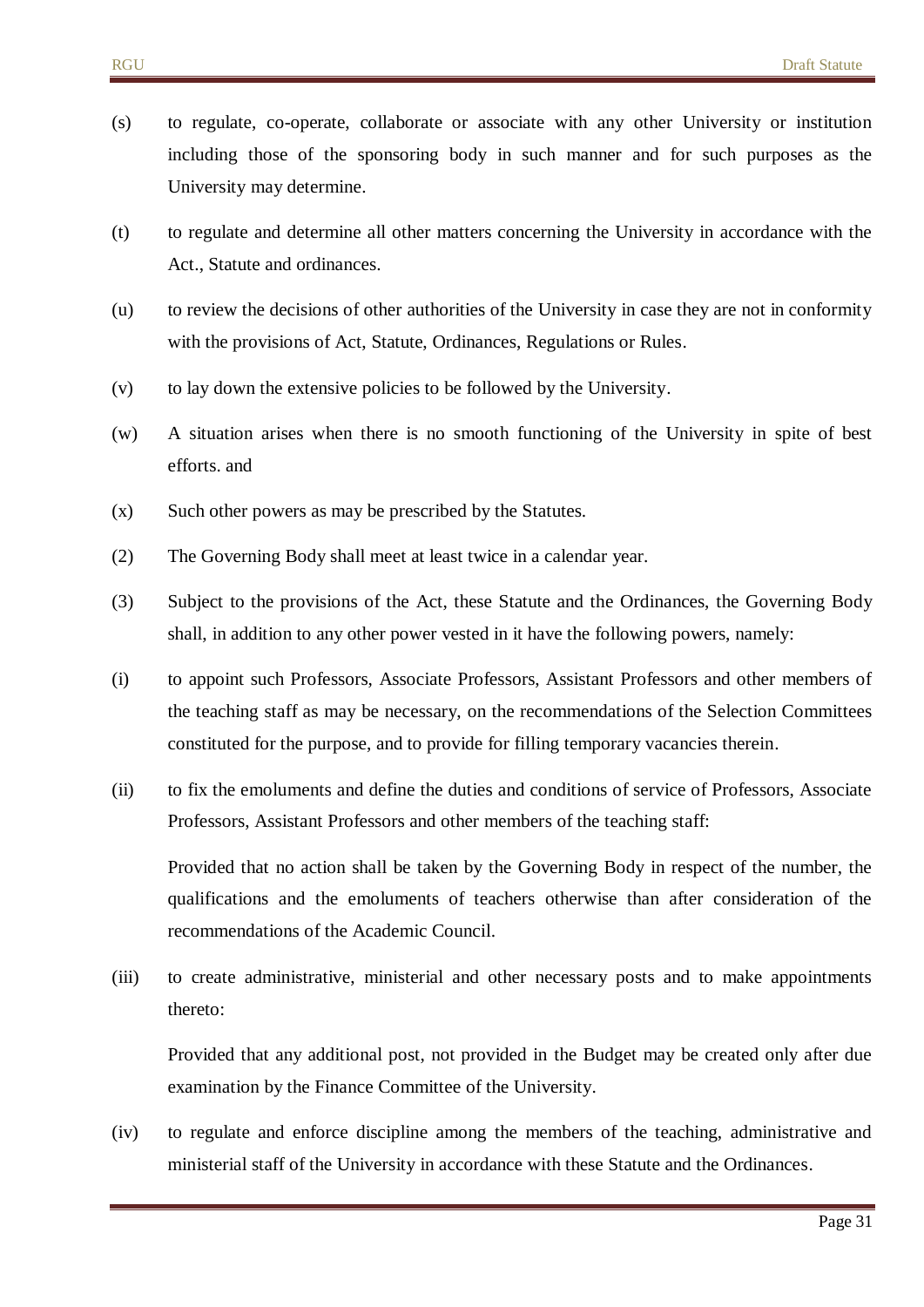- (v) to invest any money belonging to the University, including any unapplied income, in such stocks, funds, shares or securities as it shall, from time to time think fit, or in the purchase of immovable property in India and/or abroad, with the like powers of varying such investments from time to time.
- (vi)(a) to accept on behalf of the University any trust / society, bequest, donation or transfer of any movable or immovable property to the University. and
- (b) to transfer any movable or immovable property on behalf of the University.
- (vii) to provide the buildings, premises, furniture, apparatus and other means needed for carrying on the work of the University.
- (viii) to enter into, vary, carry out and cancel contracts on behalf of the University
- (ix) to entertain, adjudicate upon, and if it thinks fit, to redress any grievances of the salaried officers, the teaching staff and other employees of the University who may for any reasons feel aggrieved: provided that, in matters of discipline and punishment, where the final power has been vested in the Chancellor or any other officer of the University, no appeal shall lie to the Governing Body.
- (x) to appoint examiners and moderators and if necessary, to remove them, and to fix their fees, emoluments and travelling and other allowances after consulting the Academic Council.
- (xi) The University shall have a common seal to be used for the purposes of the University and design of the seal shall be as decided by the University after approval of the Sponsoring Body subject to further change or amendment as deemed necessary from time to time as per the procedure laid in the Statute. The University after obtaining the approval of the Sponsoring Body may also decide to make and use such as Flag, Anthem, Insignia, Vehicle Flag and other symbolic or graphic expressions, abbreviations or likewise in accordance with the Statute.
- (xii) to institute Fellowships, Scholarships, Studentships, Medals and Prizes.
- (xiii) to collaborate with foreign universities for exchange of student as well as faculty.
- (xiv) to collaborate with foreign universities for dual undergraduate, graduate and doctoral degree programs for any schools of studies.
- (xv) to frame the policies regarding recruitment of NRI students, Foreign National students  $\&$ faculty from outside the country.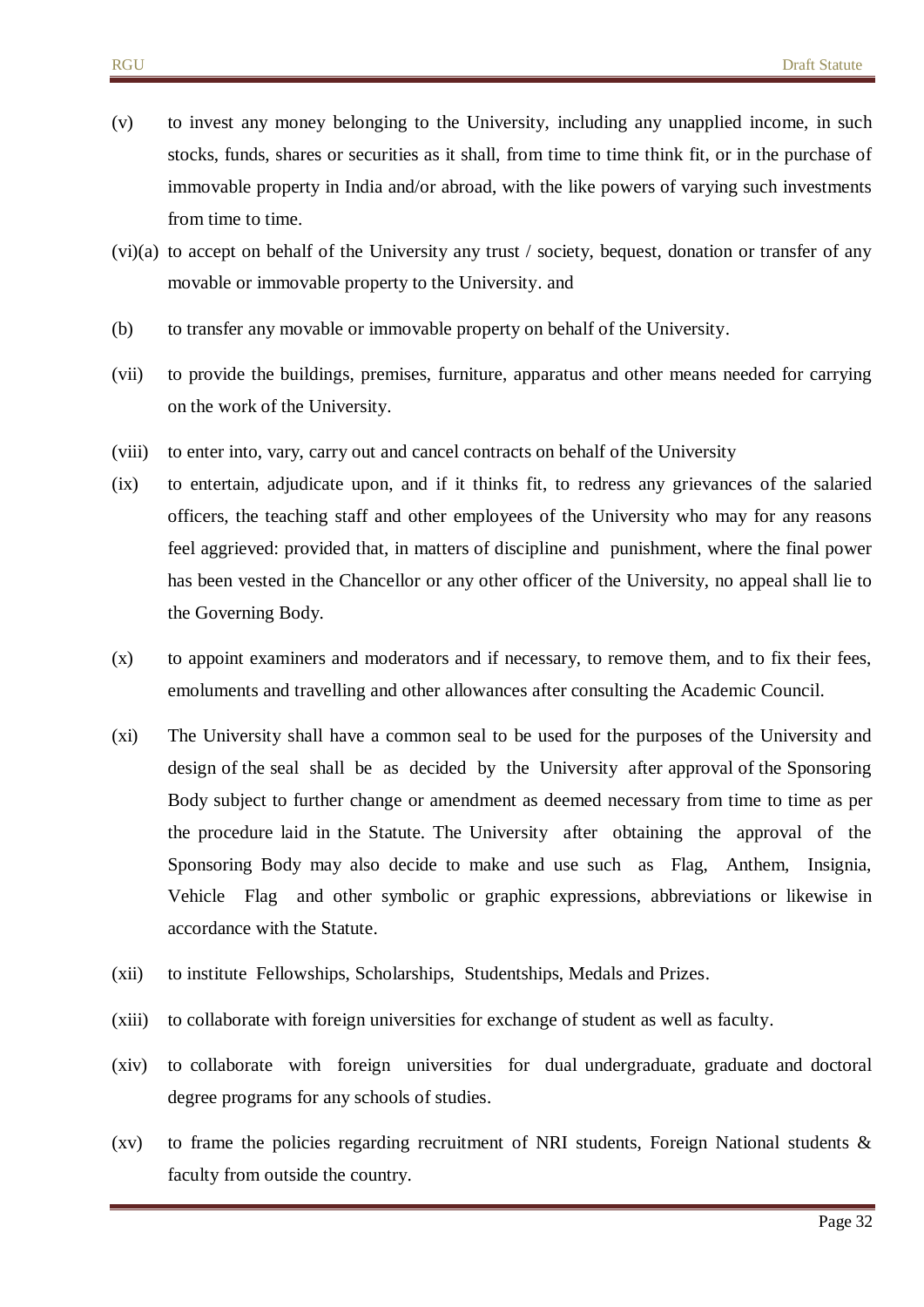(xvi) to delegate any of its powers to the Vice Chancellor, the Registrar or such other officer of the University or to a Committee appointed by it as it may deem fit.

# **STATUTE No. 16 THE BOARD OF MANAGEMENT**

- (1) The Board of Management shall consist of the following members, namely:
- (i) The Vice Chancellor.
- (ii) The Chief Executive Officer.
- (iii) The Secretary to the Government, Department of Higher and Technical Education, Jharkhand or his nominee.
- (iv) Two members of the Governing Body nominated by the Sponsoring Body.
- (v) Three persons, who are not the members of the Governing Body, nominated by the Sponsoring Body.
- (vi) Three persons, from amongst the teachers, nominated by the Sponsoring Body.
- (vii) Two teacher nominated by the Vice Chancellor.
- (viii) The Registrar shall be the Member Secretary:

Provided that the Secretary to the Government, Department of Higher & Technical Education Jharkhand, or in his absence, Director, Higher Education shall be present in each meeting in which decisions on issue involving Government policies/ instructions are to be taken.

- (2) The Vice Chancellor shall be the Chairperson of the Board of Management.
- (3) The Powers & Duties of the Board of Management shall be such as may be specified by the Statute.
- (4) The Board of Management shall meet once in every three months.
- (5) The quorum for meetings of the Board of Management shall be five. In case the quorum is not complete, the meeting shall be adjourned for half an hour. The meeting shall be reconvened after half an hour at the same venue. Neither quorum nor a notice shall be necessary in the case of such a reconvened meeting.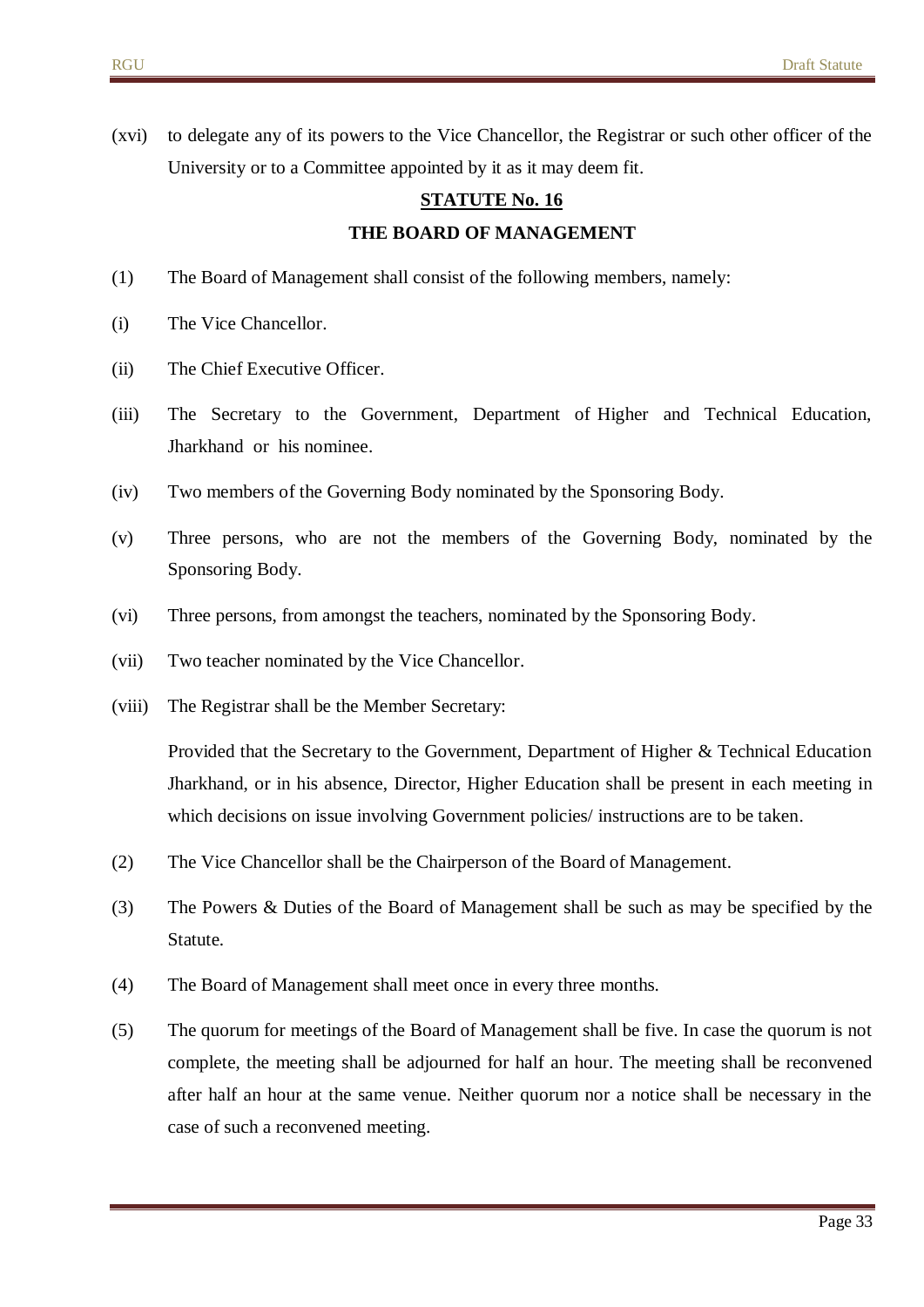(6) The tenure of membership of members of the Board of the Management shall be three years. However, the persons so nominated shall be eligible for re–nomination for further terms.

*The Board of Management shall exercise the following powers and perform functions:-*

- (1) to examine and approve financial accounts together with audit report.
- (2) to examine and recommend budget for recurring & non-recurring expenditure to Governing Body for approval. The Board will also oversee the expenses vis-a-vis approved budget for expenditure.
- (3) to approve Ordinances and Regulations of the University.
- (4) to create teaching, administrative, and other necessary posts inter-alia covering qualifications and emoluments in consultation with the Finance Committee.
- (5) to approve the appointment of such Professors, Associate Professors, Assistant Professors, other teachers and academic staff as may be necessary on the recommendation of the selection committee.
- (6) to define the function, terms and conditions of service of Professors, Associate Professors, Assistant Professors, other teachers and academic staff employed by the University in consultation with the Academic Council.
- (7) to approve and specify the manner of appointment to temporary vacancies of academic staff.
- (8) to make provision for the appointment of visiting Professors. Emeritus Professors, Fellows, Artists, Writers and other distinguished Professionals as required and determine the terms and conditions of such appointments.
- (9) to manage and regulate the finances accounts, investments, property of the University and other affairs of the University and to appoint such agents as may be considered fit in consultation with the Finance Committee.
- (10) to oversee enforcement of discipline amongst the employees in accordance with the Statute, Ordinances and Regulations.
- (11) to recommend transfer or acceptance of transfer of any immovable or moveable property on behalf of the University to the Governing Body.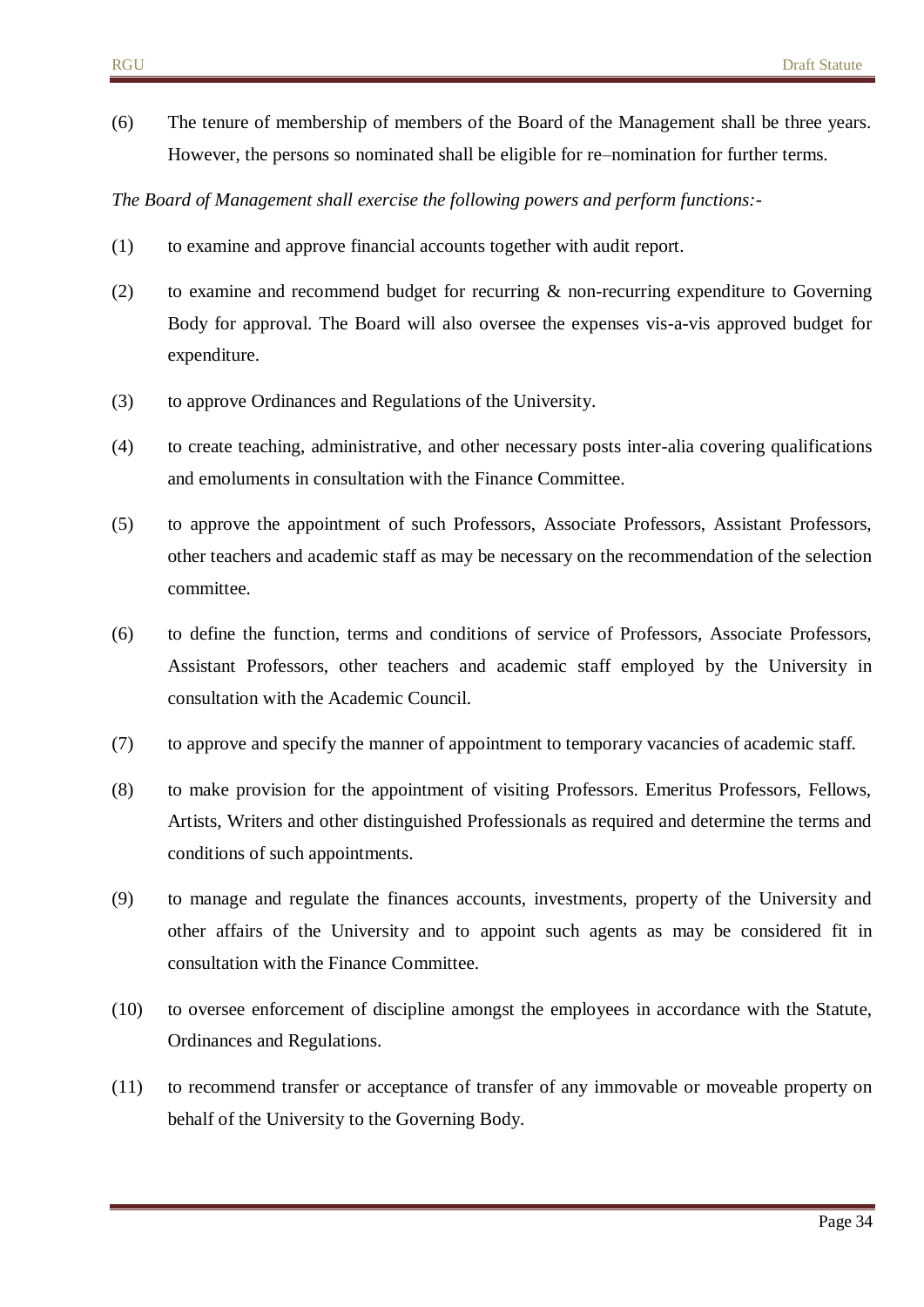- (12) to fix the remuneration payable to course writers, counselors, examiners and invigilators, and traveling and other allowances payable in consultation with the Finance Committee.
- (13) to recommend to the Governing Body to delegate any of its powers to any committee or subcommittee, the Vice-Chancellor, the Registrar, the Chief Finance and Accounts Officers or any other officer of the University.
- (14) to entertain, adjudicate upon, or redress the grievances of the employees and the students of the University who may, for any reason, feel aggrieved, though proper channel.
- (15) to institute fellowships, scholarships, etc.
- (16) to select an emblem and to have a common seal for the University and to provide for the custody and use of such seal in consultation with the Sponsoring Body.
- (17) to approve conferment of degrees, awards, and fellowships.
- (18) to approve collaborations/exchange programmes with renowned national/international universities to achieve international quality standards in teaching and research.
- (19) to oversee the management of general and endowment funds as prescribed in the Act in consultation with the Finance Committee.
- (20) to appoint committees for such purposes under his Statute and with such powers as it may deem fit and to appoint such persons on these committees as it may think fit.
- (21) to approve provision of buildings, premises, furniture, fittings, equipments, appliances and other facilities required for carrying on the work of the University.
- (22) to examine and accord final approval of building plans and award building contracts or authorize construction.
- (23) to issue appeals for funds for carrying out the objectives of the University and accept such funds as grants, donations, contributions, gifts, prizes, scholarships, fees and other moneys.
- (24) to refer all matters of policy and financial decisions to the Governing Body and ensure that the minutes are regularly presented in the meetings of the Governing Body for perusal and approval.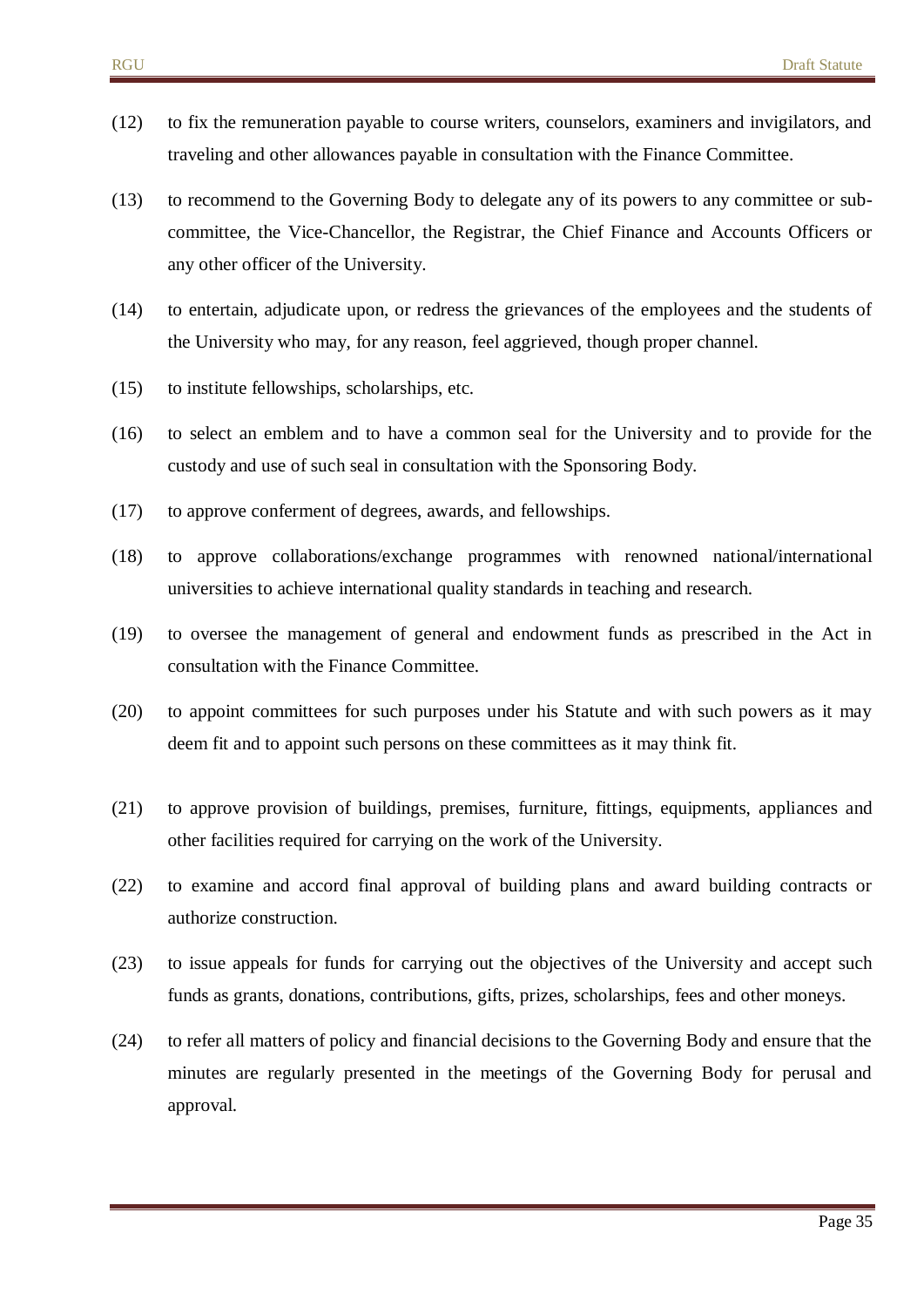- (25) to raise and borrow money with the approval of the Governing Body on bonds, mortgages, promissory notes or other securities founded or based on any of the properties and assets of the University or without any securities and upon approved terms and conditions and to pay out of the University all expenses incidental to the raising of money and to repay and redeem any money borrowed.
- (26) to exercise such other powers and perform such other functions/duties as may be conferred on it the Act or the Statute or as prescribed by the Chancellor/Governing Body.

## **STATUTE No. 17 ACADEMIC COUNCIL**

- (1) The Academic Council shall consist of the following members namely:
- (i) The Vice Chancellor. Chairperson
- (ii) The Chief Executive Officer.
- (iii) The Pro-Vice Chancellor, if any.
- (iv) Two Directors / Deans / Chairperson / Head of the Schools of Studies in order of seniority by rotation.
- (v) The Registrar. Member Secretary.
- (vi) The Dean of Students Welfare.
- (vii) The University's Librarian.
- (viii) The Controller of Examinations.
- (ix) Four Directors/Deans/Chairpersons/Heads nominated by the Vice Chancellor other than (iii) above.
- (x) Eight faculty member (professors/associate professors / assistant professors of schools / departments / constituents institutions nominated by the Vice Chancellor).
- (xi) Two Academician from outside the University nominated by the Governing Body.
- (xii) Two nominees of the chancellor from amongst scientist, educationist, technocrats.
- (xiii) Two nominees of the Sponsoring Body from amongst scientist, educationist, technocrats.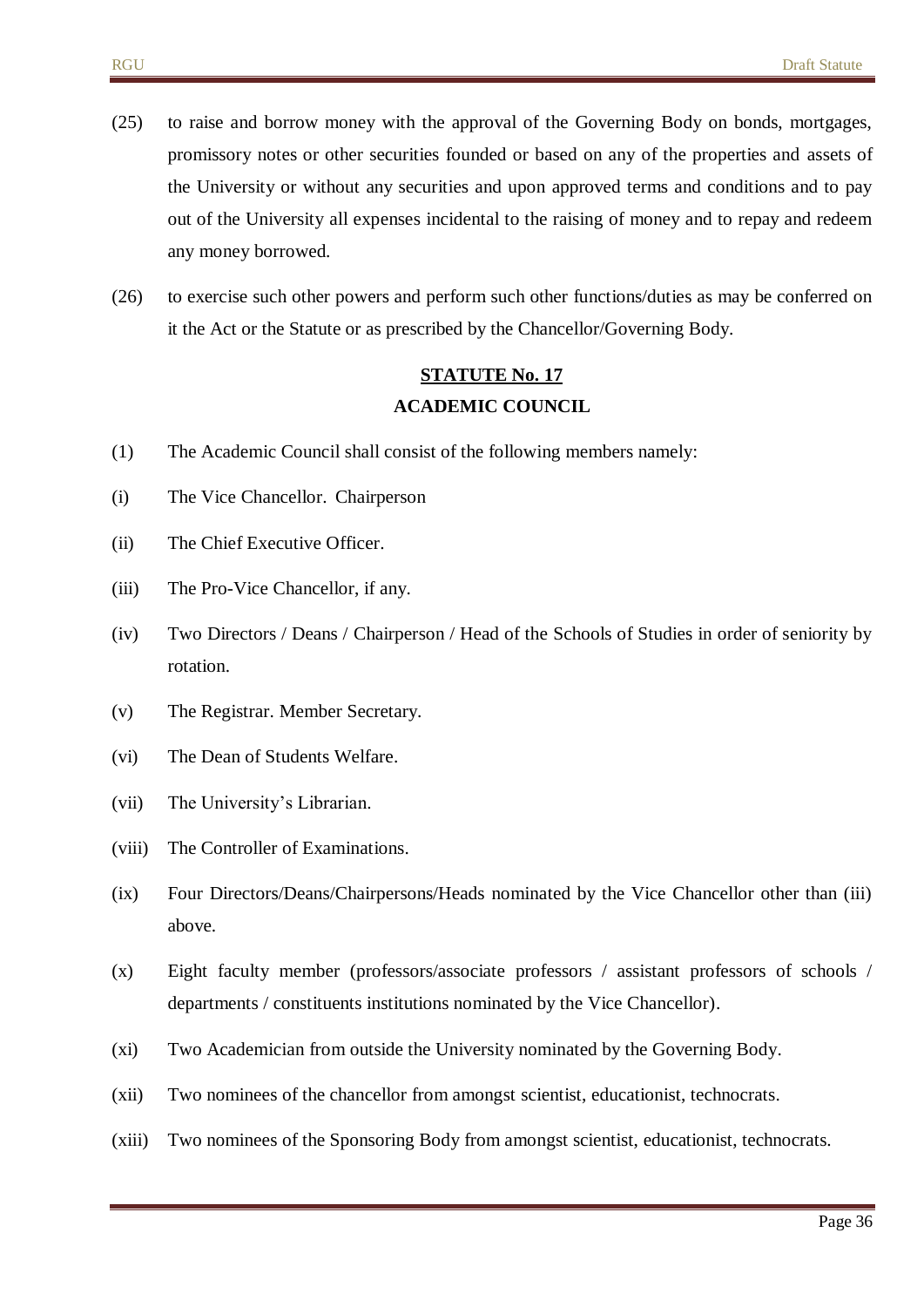- (2) All members of the Academic Council, other than ex-officio members, shall hold office for a term of two years.
- (3) One third of the total members of the Academic Council shall constitute a quorum. In case the Quorum is not complete, the meeting shall be adjourned for half an hour. The meeting shall be reconvened after half an hour at the same venue. Neither a quorum nor a notice shall be necessary in the case of such a reconvened meeting.

# **STATUTE No. 18 POWERS AND DUTIES OF THE ACADEMIC COUNCIL**

The Academic Council shall be the principal Academic Body of the University and shall coordinate and exercise general supervision over the Academic policies of the University.

Powers and duties of the Academic Council shall be as follows:

- (1) to exercise general supervision over the academic policies of the University and to give directions regarding methods of instructions, cooperative teaching among schools, research programs or improvements in academic standards.
- (2) to approve the syllabus of programs of studies as recommended by the Board of Studies, periodic review of syllabi, teaching methods, training facility and assessment of performance of students and library resources.
- (3) to brings about inter-departmental /college co-ordination to appoint Committees or Boards, for taking up projects on an inter-school basis.
- (4) to consider matters of general academic interest either at its own initiative or referred to it by a department, or the Governing Body and to take appropriate action thereon.
- (5) to formulate, modify or revise schemes for the organization of, and assignment of subjects to departments / school and to report to the Governing Body as to the expediency of the abolition, reconstitution or division of any school of studies or the amalgamation of one or more schools.
- (6) to make recommendations to the Board of Management for the establishment/expansion of and/or alteration to various Departments, Centres, Institutes of higher learning, specialized Laboratories, Libraries and Museums.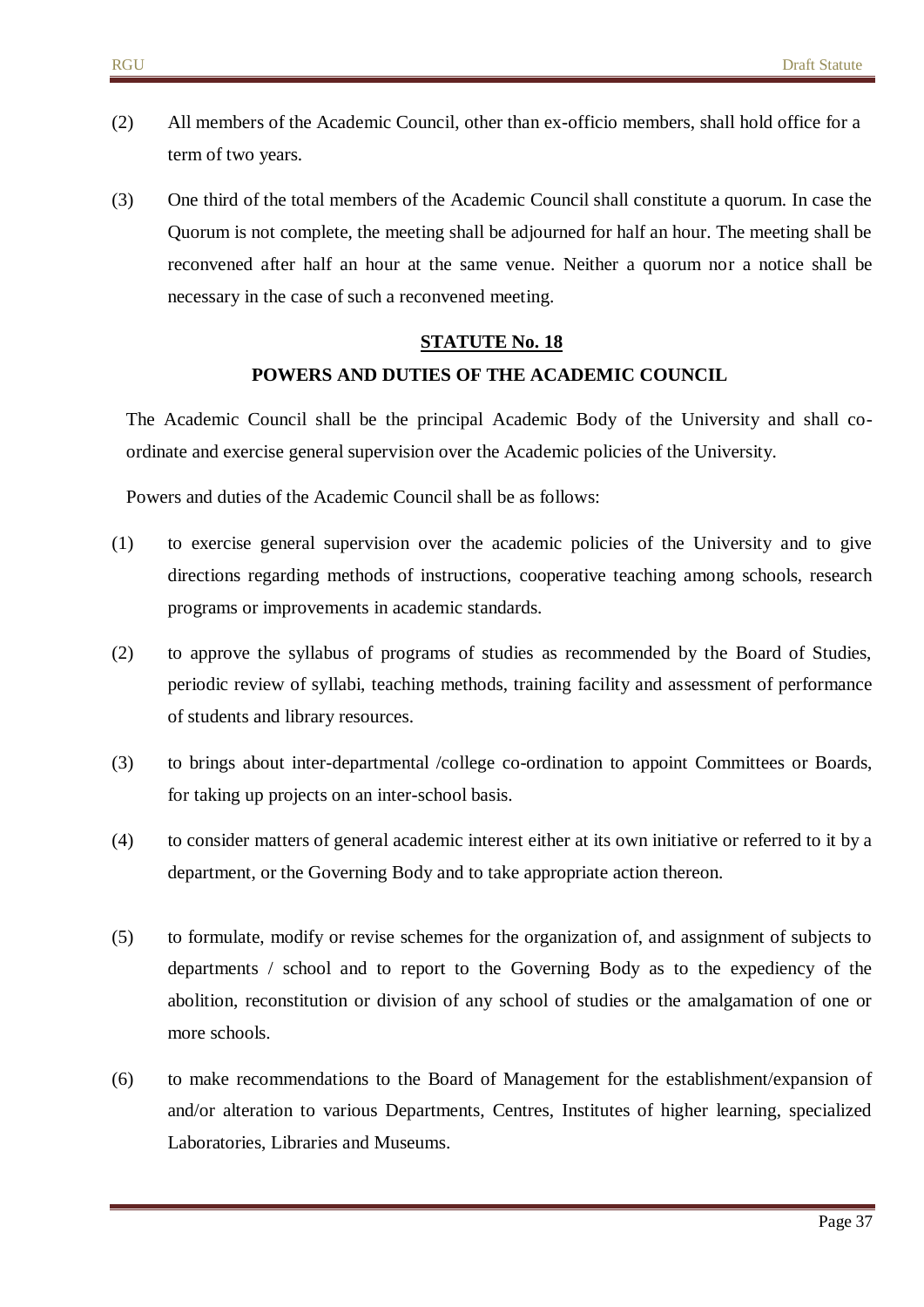- (7) to formulate, revise, or redefine the academic fields of study or subjects allocated to a department/Institute/Centre, a Department or any unit of an academic program.
- (8) to recommend to the Governing Body the draft Ordinances, rules or Regulations for various academic programs and activities of the University.
- (9) to constitute such Advisory Council/Committees of students' affairs consisting of such number of teachers and students as may be prescribed by the regulations.
- (10) to submit an annual report of its activities to the Governing Body/Board of Management.
- (11) to take measures to ensure excellence in standards of teaching, examination and research. Subject to the provisions of the Act and these Statute, the Academic Council shall, in addition to all other powers vested in it, have the following powers, duties and functions, namely:
- (i) Supervise & control admissions of students in the University and the examinations of the University.
- (ii) to report on any matter referred to it by the Governing Body.
- (iii) to make proposals to the Governing Body for the establishment of Departments, Colleges, Institutions of higher learning, Special Centres, Specialized Laboratories, Libraries and Museums.
- (iv) to consider proposals submitted by the Schools of Studies.
- (v) to promote research within the University and to require, from time to time, reports on such research.
- (vi) to make recommendations to the Governing Body with regard to the creation and abolition of teaching posts in the University and the classification of the said posts and the emoluments and duties attaching thereto.
- (vii) to recognize diplomas and degrees of other Universities and institutions and to determine their equivalent diplomas and degrees of the University and to collaborate with other universities including foreign universities.
- (viii) to appoint Committees for admission to the University.
- (ix) to publish lists of prescribed or recommended textbooks and to publish the syllabuses of prescribed courses of study.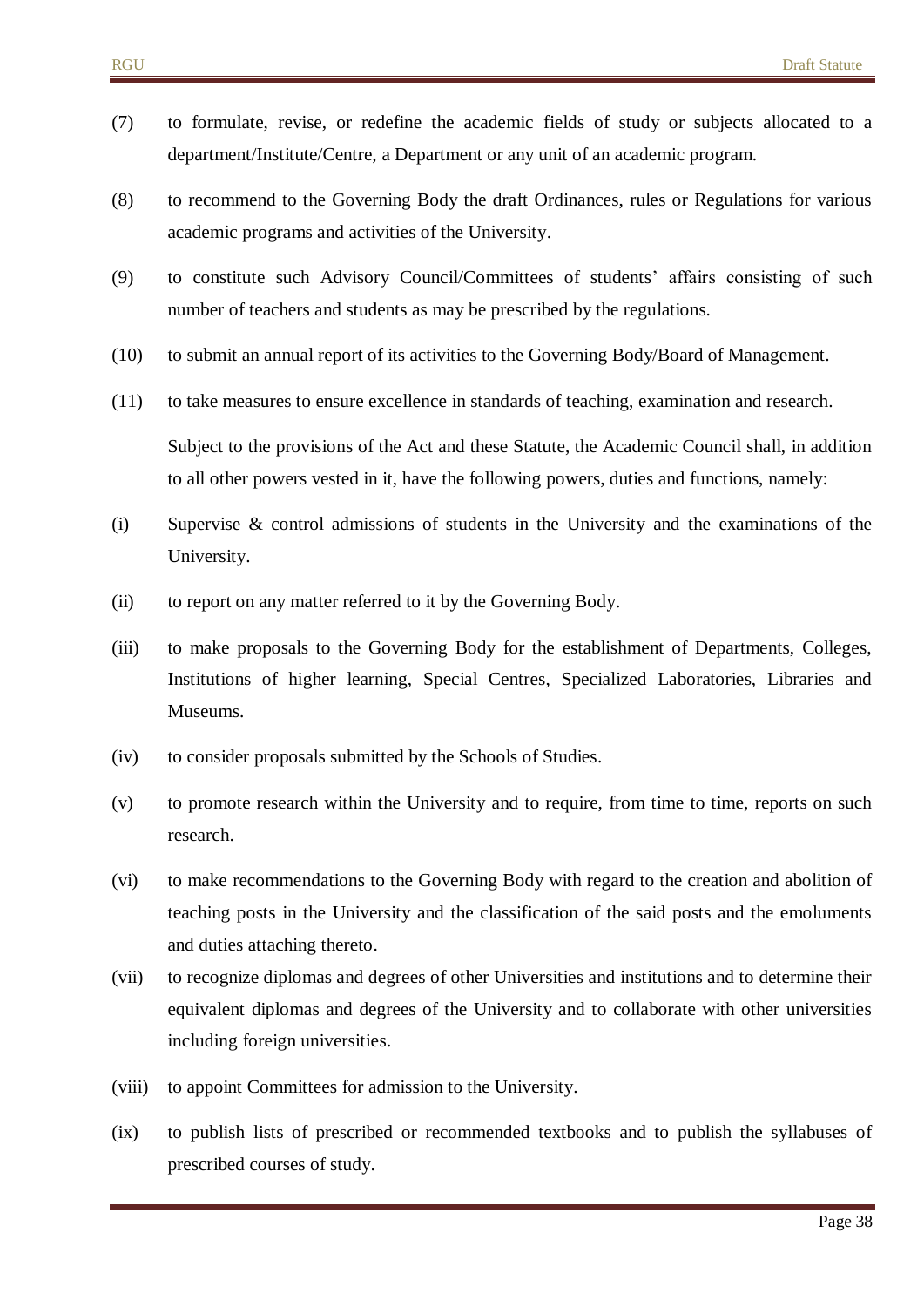- (x) to make such arrangements for the instruction and examination of persons, not being members of the University, as may be necessary.
- (xi) to recommend to the Governing Body draft Ordinances regarding examinations of the University and the conditions on which students should be admitted to such examinations.
- (xii) to make recommendations to the Governing Body in regard to the appointment of examiners and, if necessary, their removal and the fixation of their remuneration/emoluments and travelling and other expenses.
- (xiii) to make arrangements for the conduct of examinations, including their venues and schedules and to maintain proper standards of examinations.
- (xiv) to declare the results of various University examinations, or to appoint Committees or officers to do so.
- (xv) to make recommendations for the conferment of honorary degrees and to confer or grant degrees, academic distinctions, honours, diplomas, titles and marks of honour.
- (xvi) to make proposals to the Governing Body for the institution of fellowships, scholarships, studentships, medals and prizes and to award the same.
- (xvii) to perform, in relation to academic matters, all such duties and to do all such acts as may be necessary for the proper carrying out of the provisions of the Act, these Statute and the Ordinances.

# **STATUTE No. 19 MEETING OF THE ACADEMIC COUNCIL**

- (1) The Academic Council shall normally meet at least twice a year on the dates decided by the Vice Chancellor and at such other times as the Vice Chancellor may direct.
- (2) In the absence of the Vice Chancellor in a meeting, the Pro Vice Chancellor shall preside at the meeting.
- (3) Ordinarily twenty one days notices shall be given for all meetings of the Academic Council and the agenda papers shall be issued at least ten days before the date of the meeting.
- (4) Notice of a motion or resolution which has been given by member, must reach the Registrar ordinarily three days before the date of the meeting at which the motion or the resolution is to be moved.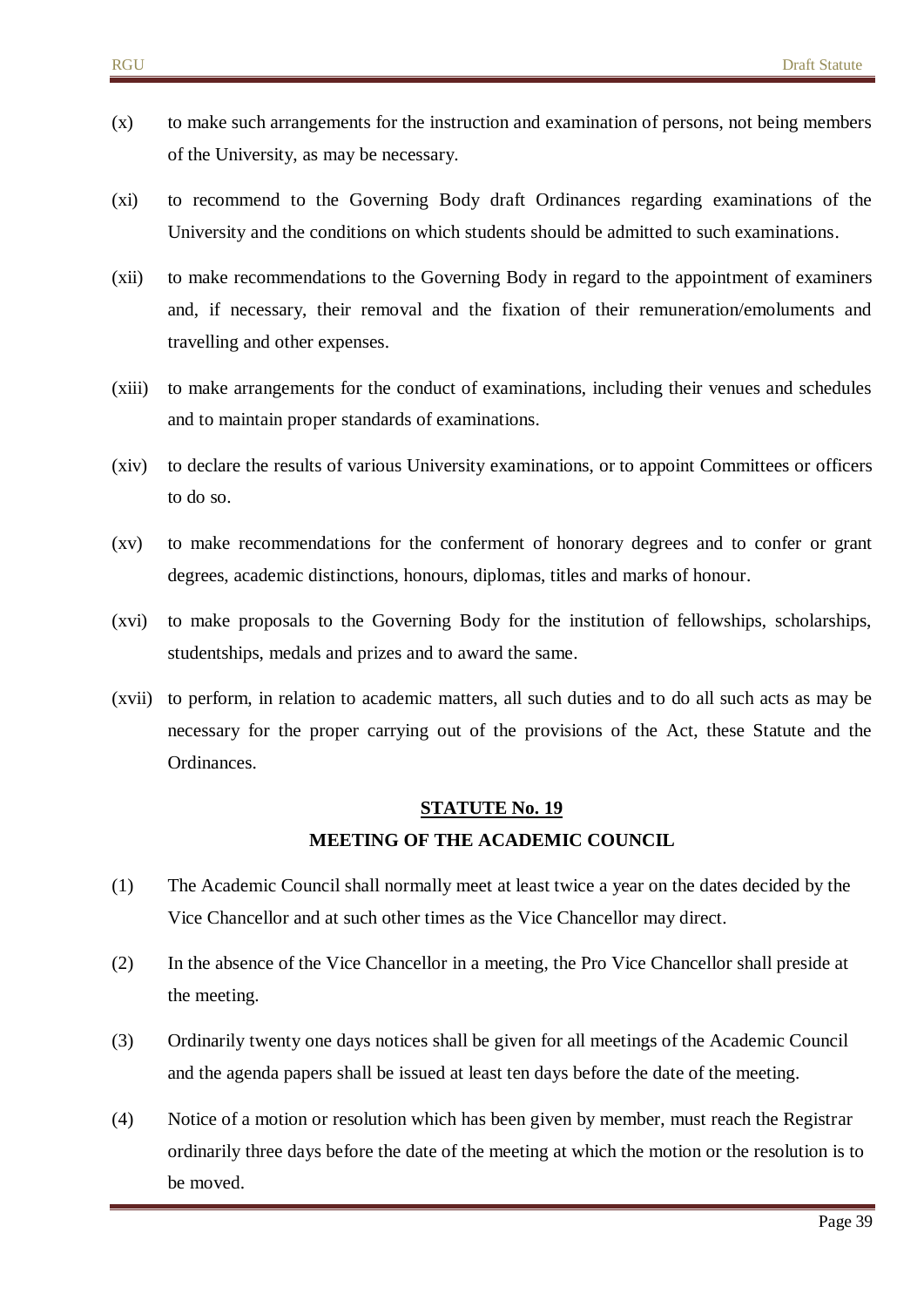- (5) One third the members of the Academic Council including the Chairperson shall constitute the quorum at the meeting. In case the Quorum is not complete, the meeting shall be adjourned for half an hour. The meeting shall be reconvened after half an hour at the same venue. Neither a quorum nor a notice shall be necessary in the case of such a reconvened meeting.
- (6) **Transaction of Business:** In arriving at a decision, if voting becomes necessary it shall be done in manner to be decided by the chairperson. In case of a tie, the chairperson shall have a second cast.

#### **THE ACADEMIC ADVISORY COMMITTEE**

- (1) The members and the Chairman of the Academic Advisory Committee shall be appointed by the Chancellor and shall hold office for two years.
- (2) The Academic Advisory Committee shall, in addition to all other powers vested in it by the Act have the right to advise the Governing Body and the Academic Council on any academic matter.

## **STATUTE No. 21 THE FACULTIES**

- (a) The University shall have the faculties as approved by the Chancellor on the recommendation of the Academic Council, Initially there will be the following faculties, namely
- (i) Faculty of Humanities & Social Science
- (ii) Faculty of Science
- (iii) Faculty of Commerce & Management
- (iv) Faculty of Library and Information Science
- (v) Faculty of Education
- (vi) Faculty of Physical Education
- (vii) Faculty of Legal Studies
- (viii) Faculty of Pharmacy
- (ix) Faculty of Nursing
- (x) Faculty of Engineering & Technology
- (xi) Faculty of Hotel and Tourism Management
- (xii) Faculty of Comp. Science & Technology
- (xiii) Faculty of Agriculture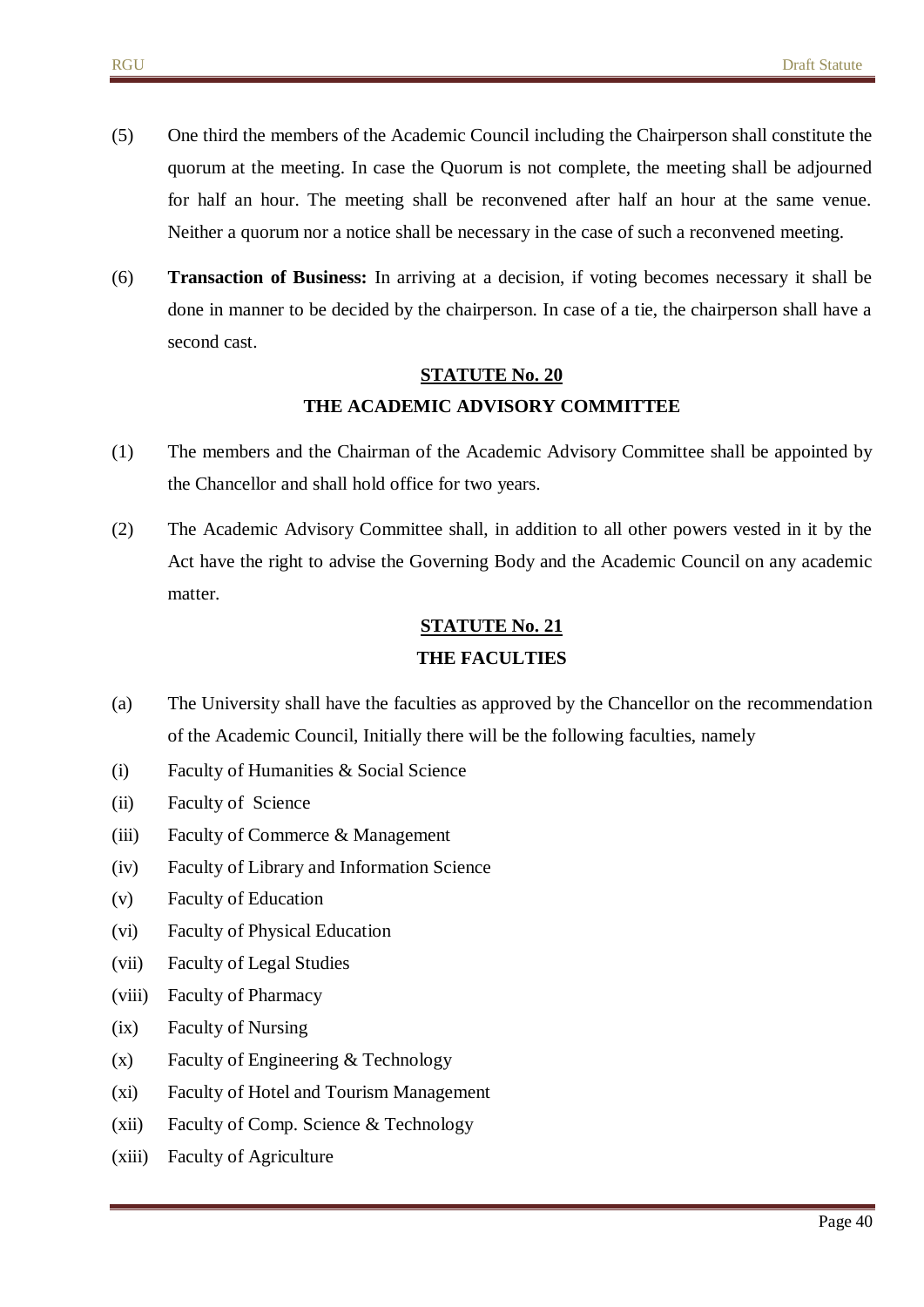(b) The faculties shall have departments as may be decided by the Vice – Chancellor from time to time keeping under consideration the regulations and norms of statutory bodies as UGC.

# **STATUTE No. 22 DEANS OF FACULTIES**

# (i) Dean of faculty shall be appointed by the Vice Chancellor in such manner as prescribed by the Board of Management and / or Board of Governors.

- (ii) Dean of faculty shall exercise such powers and perform such functions and duties as may be assigned to him by the Vice Chancellor and / or Board of Management and / or Board of Governors.
- (iii) The duties and functions of a Chairperson of the Department shall be as prescribed by the Ordinances.

#### **STATUTE No. 23**

#### **POWER AND DUTIES OF FINANCE COMMITTEE**

- (1) The Finance Committee shall prepare the Annual Estimates of Income & Expenditure of the University and make allocation there under.
- (2) The Finance Committee shall consider the Annual Accounts of the University prepared under the direction of the Vice Chancellor, and its recommendations thereon along with the Annual Budget, shall put up to the Governing Body for its consideration and approval.
- (3) The Finance Committee may make its recommendations to the Governing Body to accept bequest, and donations of property to the University such terms as it deems proper.
- (4) The Finance Committee may recommend mechanisms and ways and means to generate recourses for the University.
- (5) The Finance Committee may consider any other matters referred to it by the Governing Body and make its recommendations thereon.
- (6) No expenditure in the budget shall be incurred by the University in excess of the limit so fixed, without a prior approval of Finance Committee which shall fix limits of the total recurring and the non recurring expenditure for the year, based on the resources and income of the university.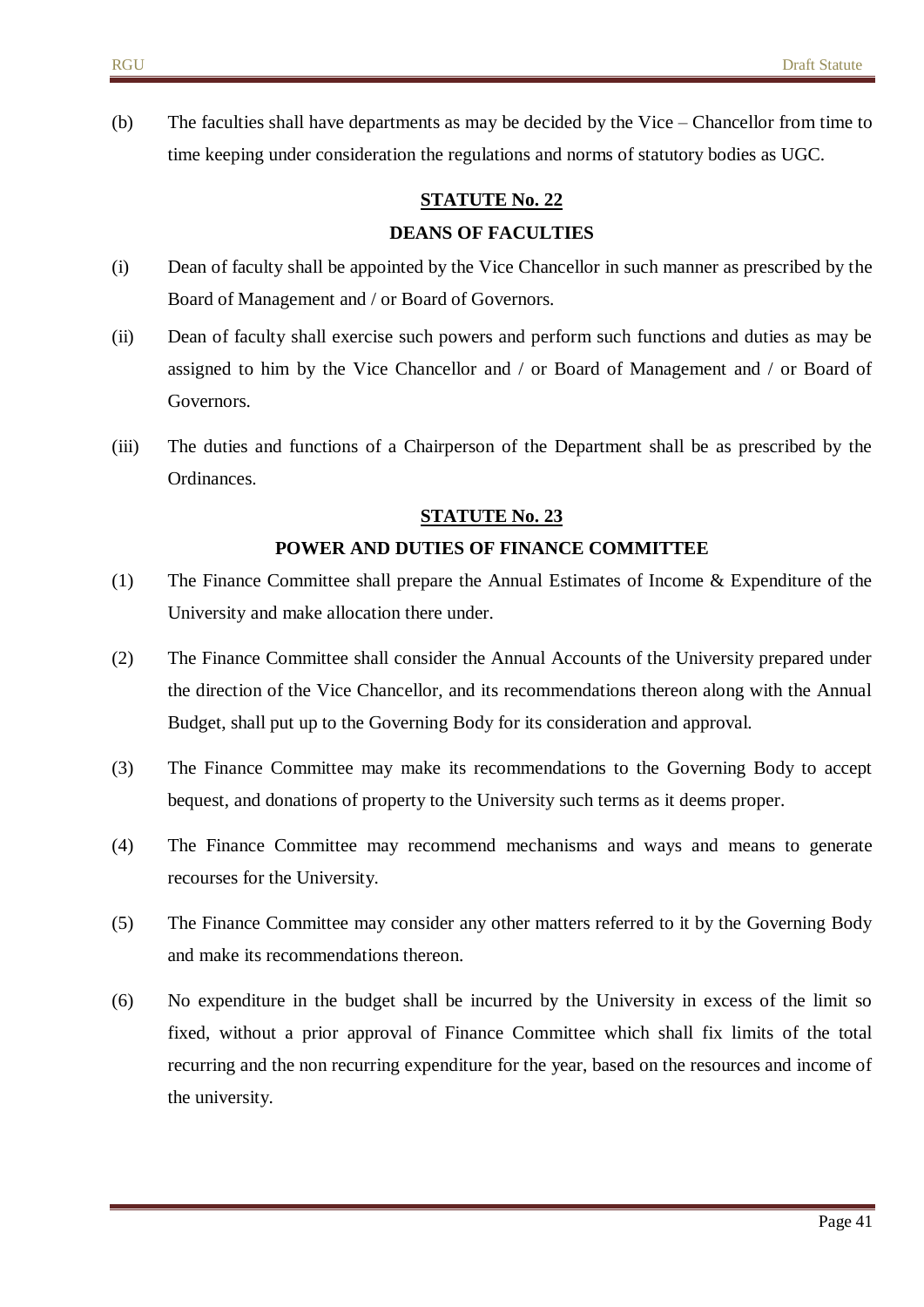- (7) The Finance committee shall consider the proposal of the Fee Committee as specified in the statute/ordinance regarding the fee structure and shall give its recommendations to the Board of Management for consideration and approval.
- (8) The Finance Committee shall advise the University on any questions effecting its finances.
- (9) The Finance Committee shall be responsible for the observance of Regulations, relations to the maintenance of accounts of the income and expenditure of the University.

# **STATUTE No. 24 MEETINGS OF THE FINANCE COMMITTEE**

- (1) The Finance Committee shall meet at least once in each Academic Session. A notice for the meeting of the Finance Committee shall be given so as to reach the members at least fifteen days in advance of the meeting and the agenda for the meeting shall be sent at least ten days in advance of the meeting.
- (2) **Transaction of Business:** In arriving at a decision, if voting necessary, it shall be done in a manner to be decided by the Chairperson. In case of a tie, the Chairperson shall have a second casting vote.

#### **STATUTE No. 25**

#### **THE PLANNING BOARD**

- (1) The Planning Board shall be the Principal Planning Body of the University and shall ensure that the Infrastructure and Academic Support System meets the norms the University Grant Commission (UGC) or the respective councils.
- (2) The composition of the Planning Board, the Principal Planning Body of the University shall be:
- (i) The Vice Chancellor. Chairperson
- (ii) Two persons, nominated by the Sponsoring Body.
- (iii) Dean, Development & Planning.
- (iv) The Registrar. Member Secretary
- (3) All members of the Planning Board, other than Ex-Officio members, shall hold office for the term of three years.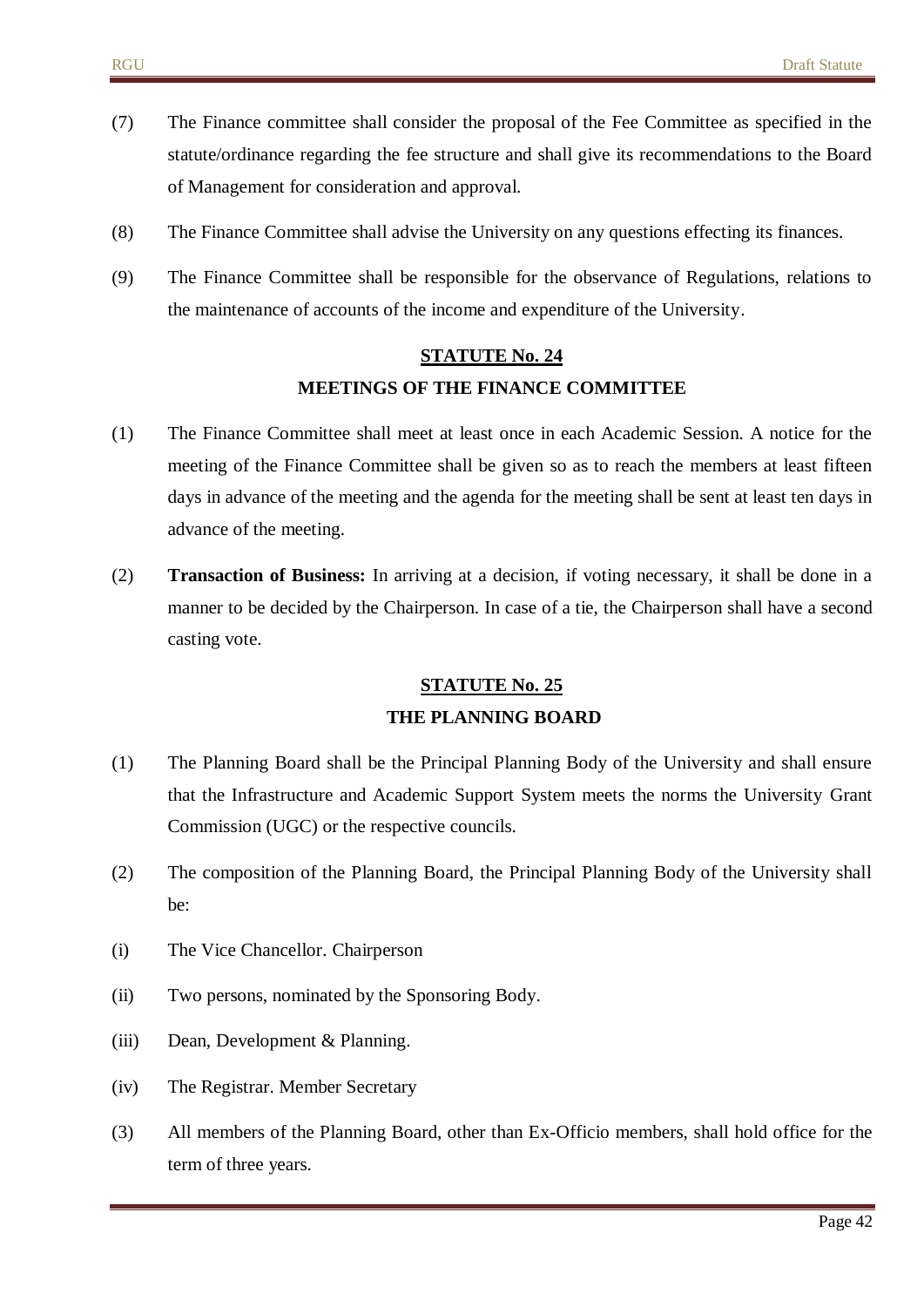- (4) The Vice Chancellor shall preside at the meetings of the Planning Board.
- (5) One third of the members of the Planning Board, including the Chairperson, shall constitute the quorum. In case the quorum is not complete, the meeting shall be adjourned for half an hour. The meeting shall be reconvened after half an hour at the same venue. Neither a quorum nor a notice shall be necessary in the case of such a reconvened meeting.

#### **Powers & Duties of The Planning Board:**

- (1) The Powers & Duties of the Planning Board shall be as follows:
- (i) The Planning Board shall normally meet once in a year to ensure that the infrastructure and academic support system meets the norms of the University Grant Commission or the respective councils. A notice for the meeting of the Board shall be given so as to reach the members at least three weeks in advance of the meeting and the agenda papers shall be issued ten days before the meeting.
- (ii) To prepare perspective plane for development and growth of the University.
- (iii) To make an assessment of the academic support facilities and the infrastructure of the University to ensure that the University attains  $\&$  sustains the highest possible academic standards as per the UGC or the other respective councils.
- (iv) To suggest ways and means to generate resources and mobilize them for their optimal utilization.

#### **Meetings of The Planning Board:**

- (1) In the absence of the Chairperson, Pro Vice Chancellor shall preside at the meeting of the Board.
- (2) *Transaction of Business:* In arriving at a decision, if voting becomes necessary, it shall be done in a manner to be decided by the Chairperson. In case of a tie, the Chairperson shall have a second casting vote.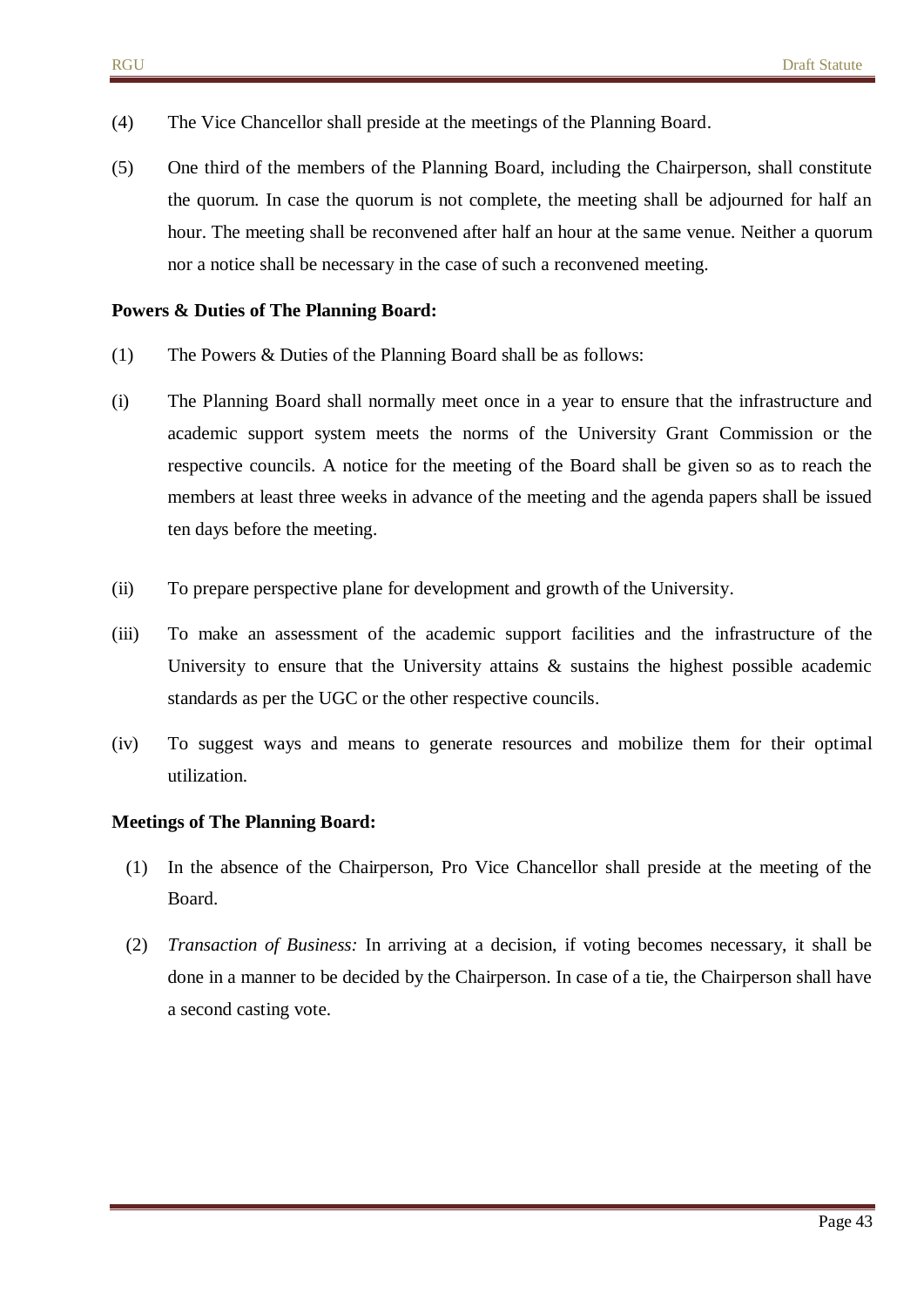#### **THE ADMISSION COMMITTEE**

- (1) The University shall have an Admission Committee, which shall be constituted as under:
- (i) Vice Chancellor / Pro Vice Chancellor.
- (ii) Deans of Schools.
- (iii) Chief Finance and Accounts Officer.
- (iv) Registrar as a Member Secretary.
- (2) The Committee will decide the policy guidelines relating to various courses/programs as per the Act and Ordinance.
- (3) The powers & duties of the Admission Committee shall be specified in the Regulations framed by the Academic Council and approved by the Governing Body.

#### (4) **Policy of Admissions:**

- (i) Admissions in the University shall be open to Indian citizens, Non-Resident Indians(NRIs), Persons of Indian Origin(PIOs) and Foreigners. For NRIs/PIOs/ Foreign student's admission shall be made on merit based on marks obtained in qualifying examinations or admission test as decided by the University with the approval of the Board of Management.
- (ii) Subject to the provisions of the Act, admission in all programs of University shall be made on the basis of merit provided that the admission in professional and technical courses shall be made through an all India entrance test, conducted by the University or the University may associate with other Universities which offer similar courses to conduct admission test or can also use the score of entrance tests conducted by Associations of Universities/other Federations/ State/Central agencies/ other bodies for admission to any program. However, in case entrance test has not been conducted due to one or the other reason or lesser availability of candidates, admissions shall be made on the basis of merit in qualifying examination.
- (iii) For courses where admission is through merit in the qualifying examination, weightage can be considered for excellence in sports and other extracurricular activities.
- (iv) Admissions granted shall, in the first instance, be deemed to be provisional. The office of Registrar shall confirm the admission after verification of his/her documents for eligibility and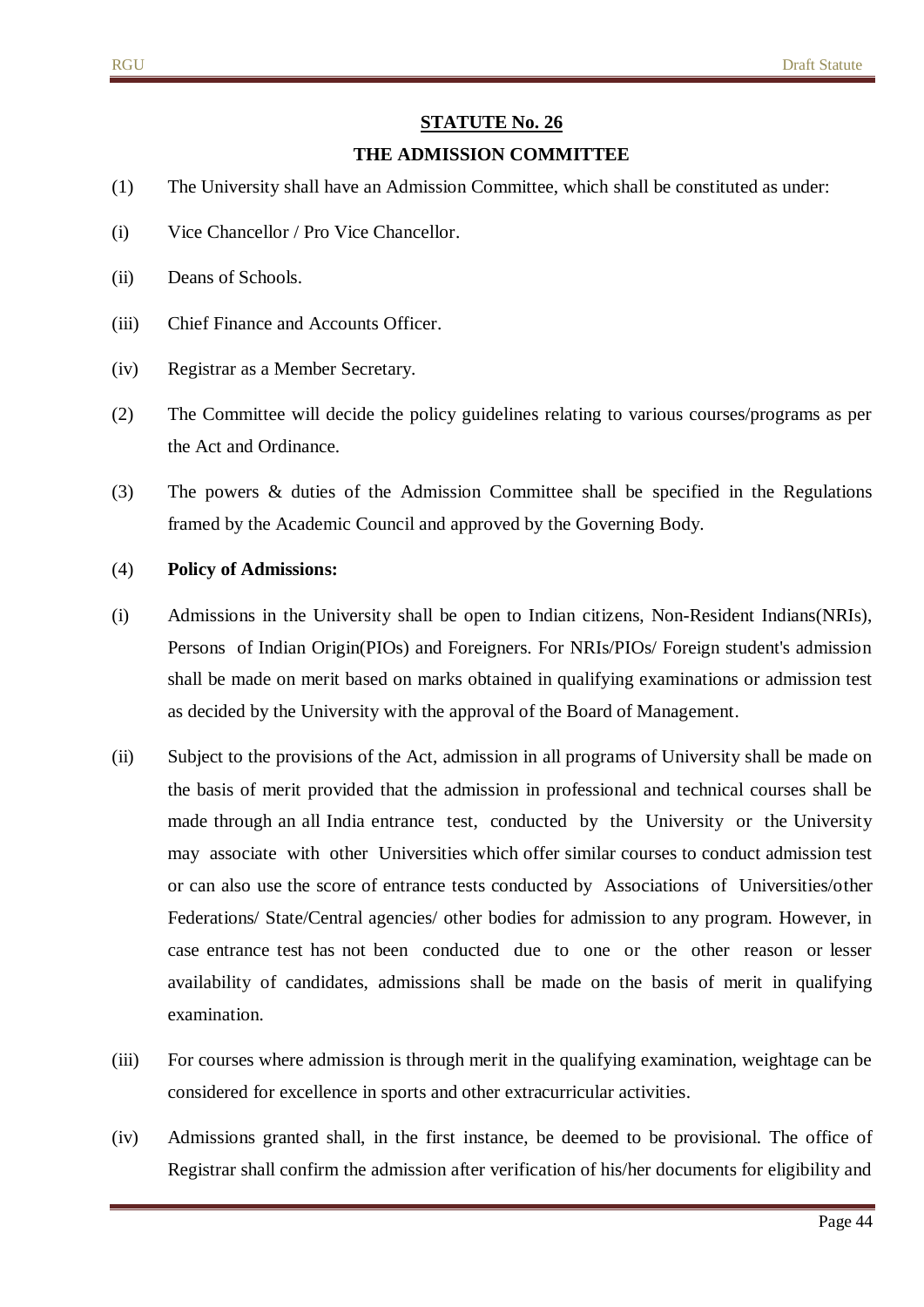enroll the student by allotting him/her Enrolment Number. If it is found at any stage that the qualifying examination of a candidate is not recognized by the University or he/she has concealed or given false information, such admission shall be cancelled.

(v) Such students who were enrolled with any duly constituted University in the country can be migrated to Radha Govind University Ramgarh with the approval of its Academic Council. Such students shall be enrolled and shall be the students of Radha Govind University, Ramgarh.

# **STATUTE No. 27 THE FEE COMMITTEE**

- (1) The Fee Committee of the University shall prepare the Fee Structure and the review the same periodically in light of the Act, as amended from time to time, which mandates that the University shall be self finance and shall not be entitled to receive any grant or financial assistant from the Government or any Board or Corporation owned or controlled by the Government.
- (2) The recommendation of the Fee Committee will be considered by the Finance Committee and submitted to the Board of Management for approval. Fee Structure so approved and shall be notified.

#### **Powers & Duties of The Fee Committee:**

- (1) The University shall charge fee for various programs of study in accordance with the provisions of the Act. The Governing Body may also prescribe refundable caution moneys for different purposes, in order to ensure use of University property by the students with due diligence and care, access to the library/laboratory or other academic purposes, such as participation in seminars/ workshops/ conferences organized by the University.
- (2) In case any student discontinues/withdraws or requests to leave the course after the last date of admission, for whatever reason, he/she shall be required to deposit fee for the remaining years (duration) of the course. The university shall have the right to realize such fees for remaining years from the student because he/she has blocked one seat of that particular discipline for remaining period of the program. No correspondence in this regard shall be entertained and decision of the university shall be final.
- (3) If University deems it proper, it will take bank guarantee from the student (s) in lieu of fee for the remaining period of program.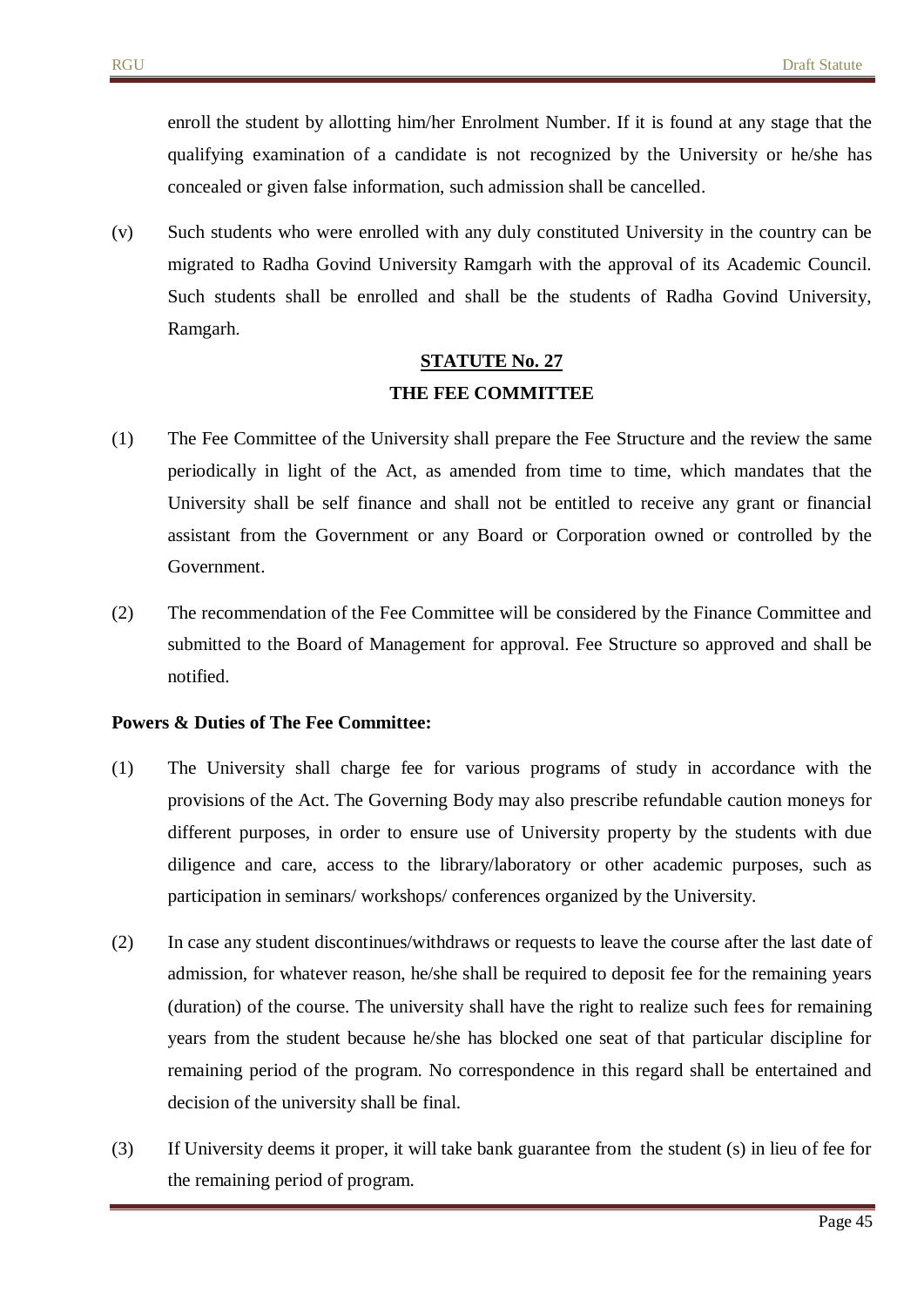(4) Chancellor shall have the power of full/part exemptions/ waiving of any kind of fee payable by the student for the academic year.

#### **Fee Structure:**

- (1) The Fee Structure & other charges for the students will be decided by Board of Management in consultation with Finance Committee & Fee Committee.
- (2) The University may, from time to time, decide the fee and shall submit the same for information to the Government, at least thirty days before the commencement of the academic session.

#### **STATUTE No. 28**

#### **THE EXAMINATION BOARD**

- (1) The University shall have an Examination Board for smoother functioning and conduct of University examinations which shall be chaired by the Vice Chancellor. Chairperson
- (2) Deans of Faculties.
- (3) One person nominated by the Academic Council, from amongst its members for a period of three years.
- (4) Registrar.
- (5) The Controller of Examinations. Member Secretary

#### **STATUTE No. 29**

#### **THE RESEARCH COUNCIL**

- (1) The University shall have a Research Council for smoother functioning and conduct the Research related work which shall be chaired by the Vice Chancellor (Chairperson)
- (2) Deans of Faculties.
- (3) One person nominated by the Academic Council.
- (4) Registrar.
- (5) Coordinator of the Research Council.
- (6) The Controller of Examinations. Member Secretary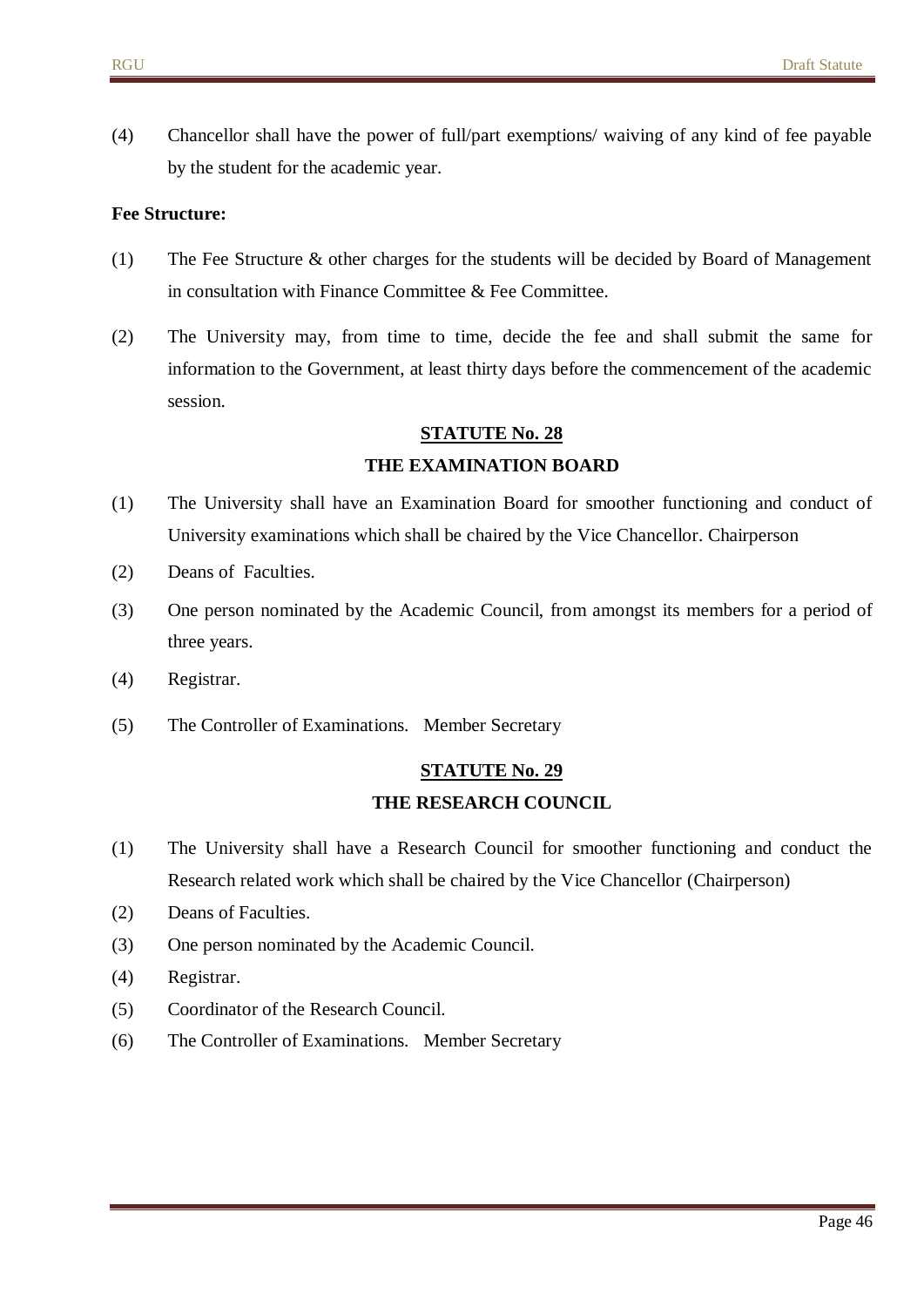### **STATUTE No. 30 COMMITTEES**

The Governing Body or the Board of the Management or the Academic Council may appoint Boards or Committees consisting of members of the authority making such appointment and of such other persons (if any) as that authority in each case may think fit and any such Board or Committee may deal with any subject assigned to it subject to subsequent confirmation by the authority which appointed it.

#### **STATUTE No. 31**

#### **FORMATION OF STANDING COMMITTEE / CELLS**

Subject to the provisions of the Act and Statute, the Governing Body/Board of Management/Academic Council may appoint standing committees calls or Sub-Committees or Boards as deemed appropriate. The persons who are not the members of the said authorities may also be appointed member of these committees/ cells. The decisions taken by these Committees/ Sub Committees shall be subject to review by the Governing Body / Board of Management / Academic Council as the case may be.

There shall be the following Standing Committees / Cells in the University:-

- (a) *Equivalence Committee*
- (b) *Sports Committee*
- (c) *Art & Cultural Board Committee*
- (d) *Academic Calendar Committee*
- (e) *Purchase and sales Committee*
- (f) *Students Discipline Committee*
- (g)*. Library Committee*
- (h) *Press & Media Committee*
- (i) *Promotion Committee (Non-teaching staff)*
- (j) *Students' residence and welfare Committee*
- (k) *Statute Committee*
- (l) *Admission Committee*
- (m) *Grievance Redressal Cell*
- (n) *Anti Ragging Cell*
- (o) *The Training & Placement Cell*
- (p) *Anti Discrimination Cell*
- (q) *Anti Sexual Harassment Cell*
- (r) *Equal Opportunity Cell*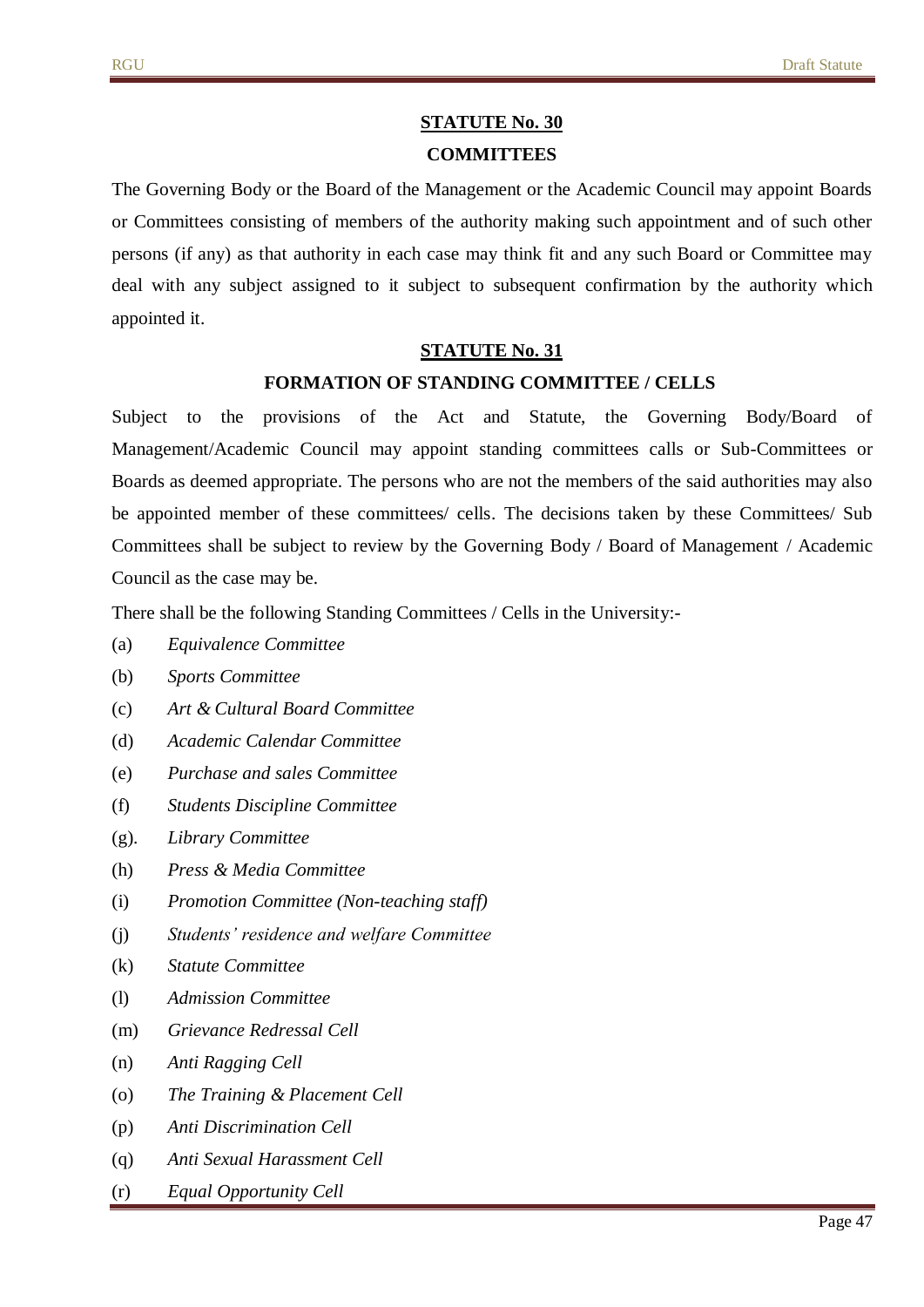The composition, powers and functions of these Committees shall be as follows:-

#### (a) **Equivalence Committee**

The Committee shall consist of the following:-

- (1) The Vice-Chancellor Chairman
- (2) Dean of Faculties Member
- (3) The Registrar *Member Secretary*
- (4) The Controller of Examinations Member
- (5) Two Senior Teachers to be nominated by the Vice Chancellor

The Committee shall be responsible for scrutinizing the case (s) for giving equivalence to the curriculum / examination conducted by other university / autonomous institutions and make its recommendations for consideration of University authorities and the Academic Council.

#### **(b) Sports Committee**

The Committee shall consist of the following:-

- (1) The Vice-Chancellor Chairperson
- (2) The Registrar *Member Secretary*
- (3) The Controller of Examinations Member
- (4) The Chief Finance Officer Member
- (5) Two members to be nominated by the Governing body.
- (6) Nine members to be nominated by the Vice Chancellor

The committee shall look after all the works relating to development and holding of games or sports in the University.

#### **(c) Art & Cultural Board Committee**

The Committee shall consist of the following:-

- (1) The Vice-Chancellor Chairperson
- (2) The Registrar *Member Secretary*
- (3) The Controller of Examinations Member
- (4) The Chief Finance Officer Member
- (5) One member to be nominated by the Governing body.
- (6) Eleven teachers to be nominated by the Vice Chancellor.
- (7) Two students to be nominated by the Vice Chancellor.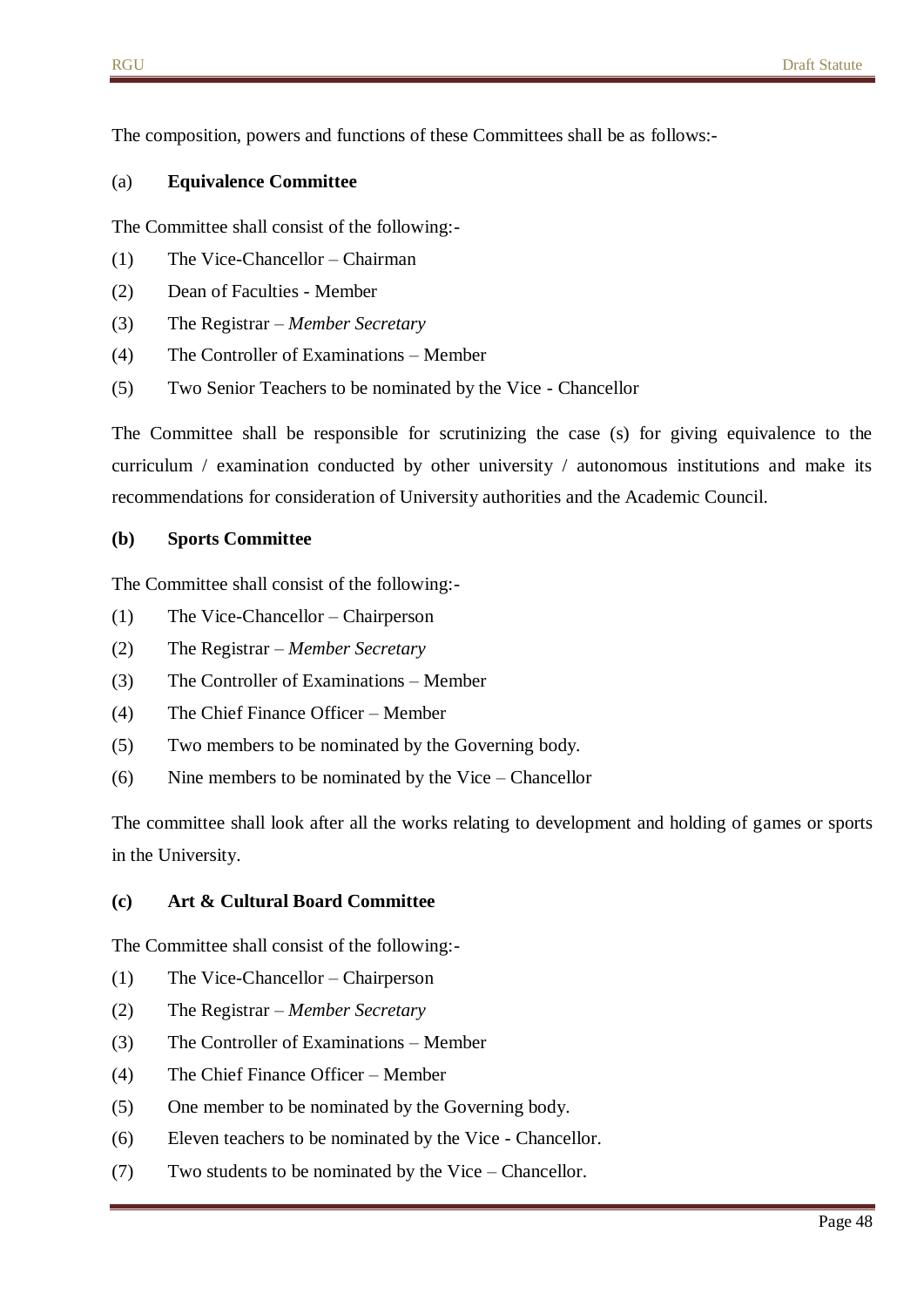The committee shall look after all the works relating to development and holding of Art & Culture Activities in the University.

#### **(d) Academic Calendar Committee**

The Committee shall consist of the following:-

- (1) The Dean of all faculties
- (2) All Head of the Departments
- (3) The Registrar Member
- (4) The Controller of Examinations Member
- (5) One teacher to be nominated from Physical Education Department.

The Committee shall Prepare University Academic Calendar in each year for the full duration of the course in respect of the students to be admitted in following academic session. The academic calendar should contain the date of starting the teaching, the courses to be covered in each area of each academic year and the dates of University examinations.

#### **(e) Purchase and Sales Committee**

The Committee shall consist of the following:-

- (1) The Vice-Chancellor Chairperson
- (2) The Registrar Member
- (3) The Chief Finance Officer *Member Secretary*
- (4) Two members to be nominated by the Chancellor.
- (5) Three teachers to be nominated by the Vice Chancellor.

The Committee will be responsible for independent review and evaluation of purchase documents and to recommend the most appropriate Supplier/Service provider based on price, quantity, Stock availability etc. The committee shall consider and recommend for the sale of salable goods, articles etc of the University.

#### **(f) Students Discipline Committee**

The Committee shall consist of the following:-

- (1) The Proctor Chairperson
- (2) Two teachers to be nominated by the Vice Chancellor
- (3) The Registrar *Member Secretary*
- (4) One Student Member to be nominated by the Vice-Chancellor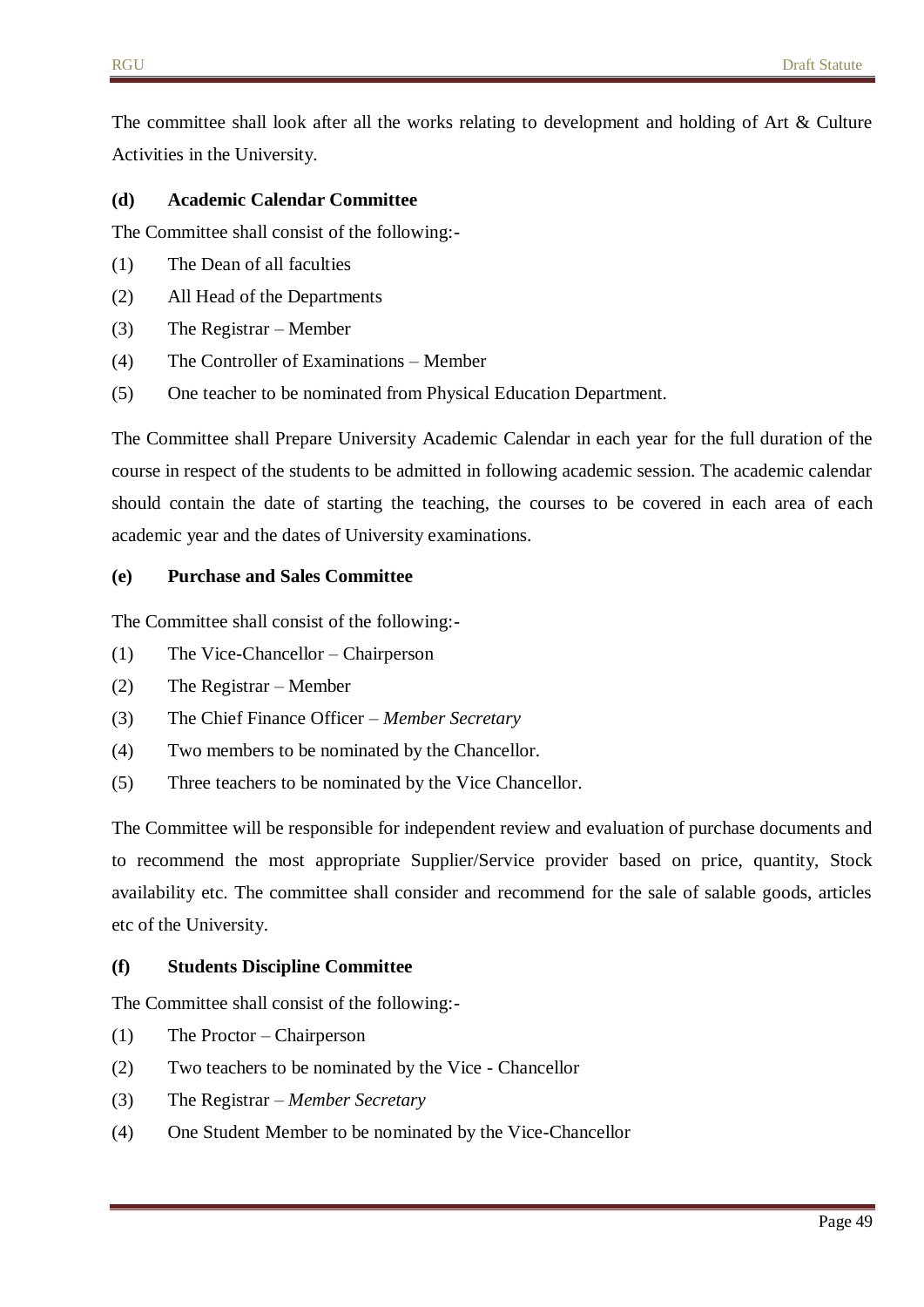The Committee shall examine and consider all cases of indiscipline related matters on the part of students and make its recommendations to the Vice-Chancellor.

#### **(g) Library Committee**

The Committee shall consist of the following:-

- (1) The Registrar Chairperson
- (2) All Head of the departments Member
- (3) The Librarian *Member Secretary*
- (4) One member to be nominated by the Vice Chancellor

The Committee shall be responsible for overall development, proper maintenance and management of the University Library including budget preparation, selection of books and digitalization of Library etc. and make its recommendations for due approval.

#### **(h) Press & Media Committee**

The Committee shall consist of the following:-

- (1) The Registrar Chairperson
- (2) Five teachers to be nominated by the Vice Chancellor.
- (3) One member associated with Press and Media to be nominated by the Governing body.

The Committee shall look after all the media events, Press conference arrangements and press release related to various activities of the University.

#### **(i) Promotion Committee**

The Committee shall consist of the following:-

- (1) The Vice-Chancellor Chairman
- (2) The Registrar *Member Secretary*
- (3) The Chief Finance Officer
- (4) Two members to be nominated by the Governing body.

The Committee shall consider the cases and make its recommendations for promotion of officers and other non-reaching staff of the University.

#### **(j) Student's Residence and Welfare Committee**

The Committee shall consist of the following :-

- (1) The Vice-Chancellor Chairman
- (2) Two Head of the departments to be nominated by the Vice-Chancellor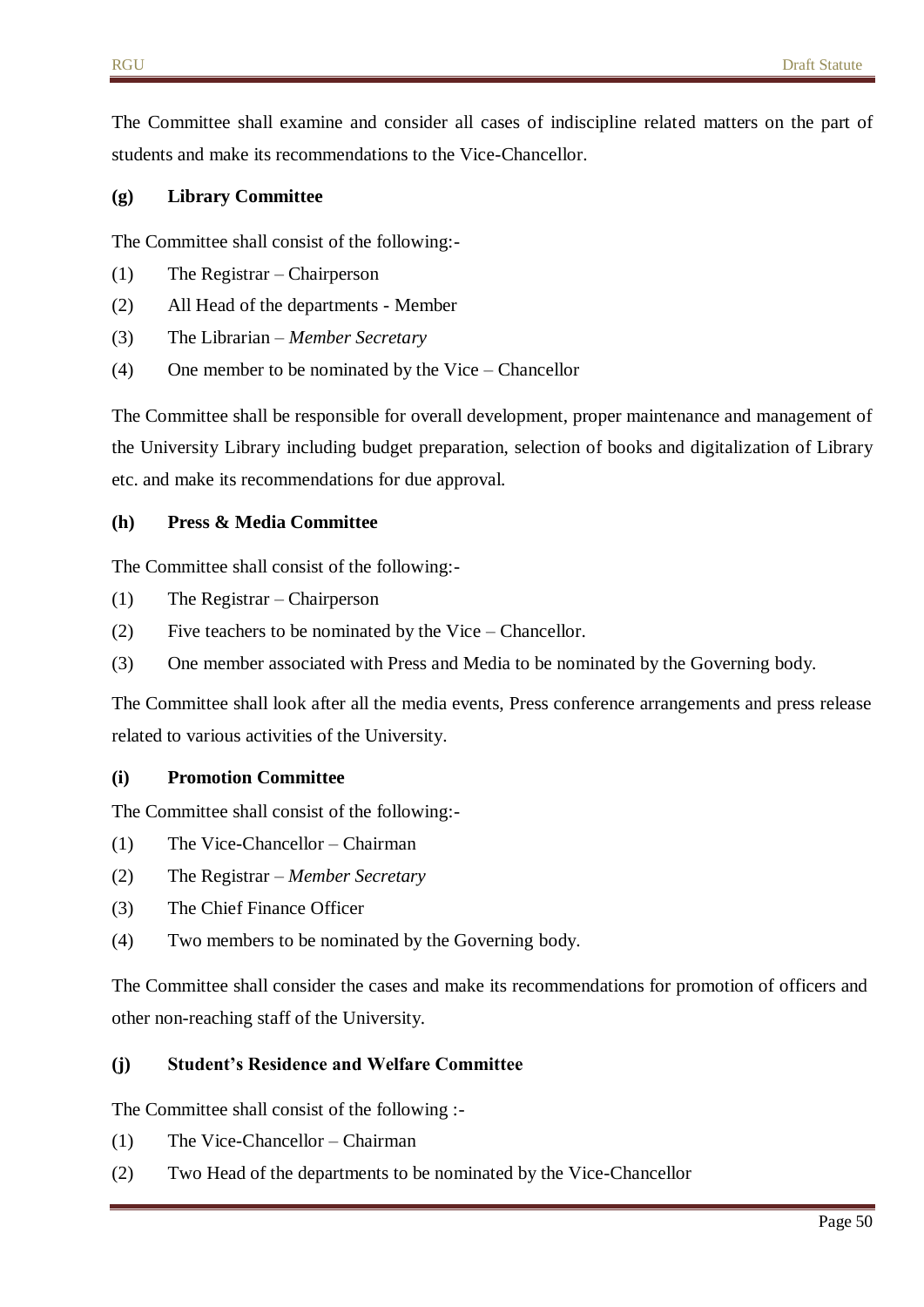- (3) The Senior most Warden
- (4) Two members to be nominated by the Governing body.
- (5) The Dean, Students' Welfare *Member Secretary*

The Committee shall look after the management and maintenance of Students' residence and make its recommendations for their proper up keep including the appointments of Warden, Superintendents, Assistant Superintendents and other staff. The Committee may also look after the other welfare activities of students.

#### **(k) Statutes Committee**

The Committee shall consist of the following :-

- (1) The Vice-Chancellor Chairman
- (2) Two members to be nominated by the Chancellor.
- (3) Three teachers to be nominated by the Vice Chancellor
- (4) The Registrar *Member Secretary*

The Committee shall prepare draft Statutes, Ordinances, Regulations and Rules of the University and amendments relating thereto, and make its recommendations.

#### **(l) Admission Committee**

The Committee shall consist of the following:-

- (1) The Vice-Chancellor- Chairman
- (2) Two Dean of faculties to be nominated by the Vice-Chancellor.
- (3) Two Heads of University departments to be nominated by the Vice-Chancellor
- (4) The Dean, Students' Welfare- *Member Secretary*

The Committee shall consider the cases for admission of students in the University Departments/Colleges, consider amendments to the Rules of admission and take such steps as may be necessary to ensure admission according to rules on general and reserved seats.

#### **(m) Grievance Redressal Cell**

The Cell shall consist of the following

- (1) The Proctor Convener
- (2) Three members to be nominated by the Vice Chancellor
- (3) One student member to be nominated by the Vice-Chancellor.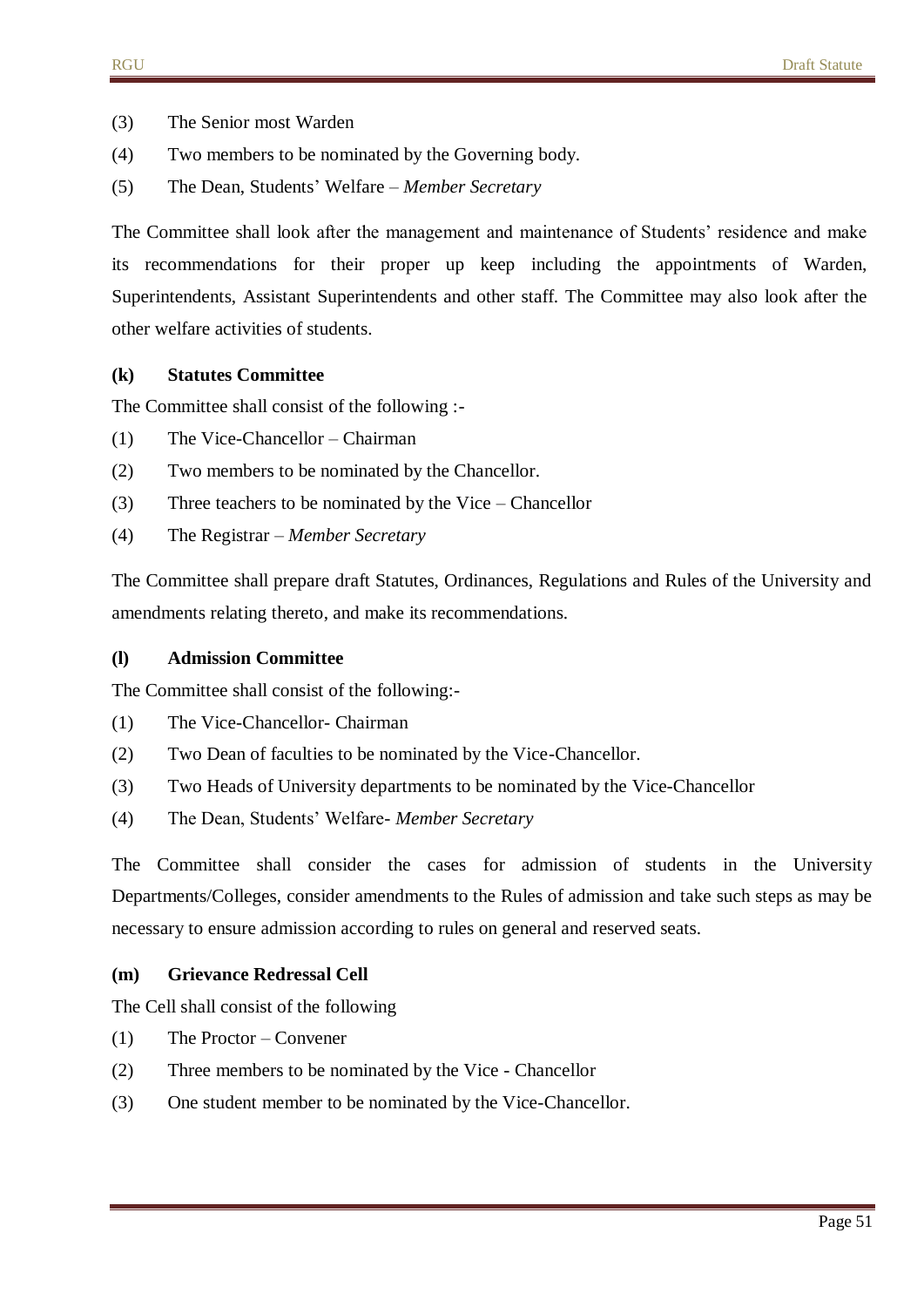Objective: There shall be a Grievance Redressal Cell in the University for prompt and fair redressal of grievances of students. So that peace and harmony of the campus is maintained for uninterrupted pursuit of teaching, learning and research.

The cell shall meet as often as required and shall follow principles of natural justice and adopt conciliatory procedures to resolve brought before it within a reasonable time.

#### **(n) Anti Ragging Cell**

- (1) The Proctor Convener
- (2) Four teachers to be nominated by the Vice Chancellor.
- (3) One student member to be nominated by the Vice Chancellor.

The UGC Regulations on "curbing the menace of ragging in higher educational institutions, 2009" notified on  $4<sup>th</sup>$  July 2009 completely forbid ragging in institutions of higher learning and has recommended strong action against ragging. The committee's responsibility shall be the abatement of any act of ragging in the campus and to take immediate steps in case of any report of ragging.

#### **(o) The Training & Placement Cell**

- (1) One senior most teacher amongst the Heads of departments.
- (2) Two teachers to be nominated by the Vice Chancellor
- (3) The Dean Students' Welfare *Member Secretary*

The Committee shall help students to explore for their placement activities and shall also arrange special training programmes for empowering the students for competing in the job market. The cell build and maintain good relations with the industries and other employers and shall keep track of Advertisements in the job market. It shall also invite companies to the University for the purpose of placement of students.

#### **(p) Anti Discrimination Cell**

The Cell shall consist of the following

- (1) Dean faculty of science Chairperson
- (2) Three Heads of the departments to be nominated by the Vice Chancellor.
- (3) A senior lady teacher Member Convenor

The Cell will look into the matters (if any) of depriving a student or a group of students on the basis of caste, creed, religion, language, ethnicity, gender, disability of access etc. to education of any type or at any level.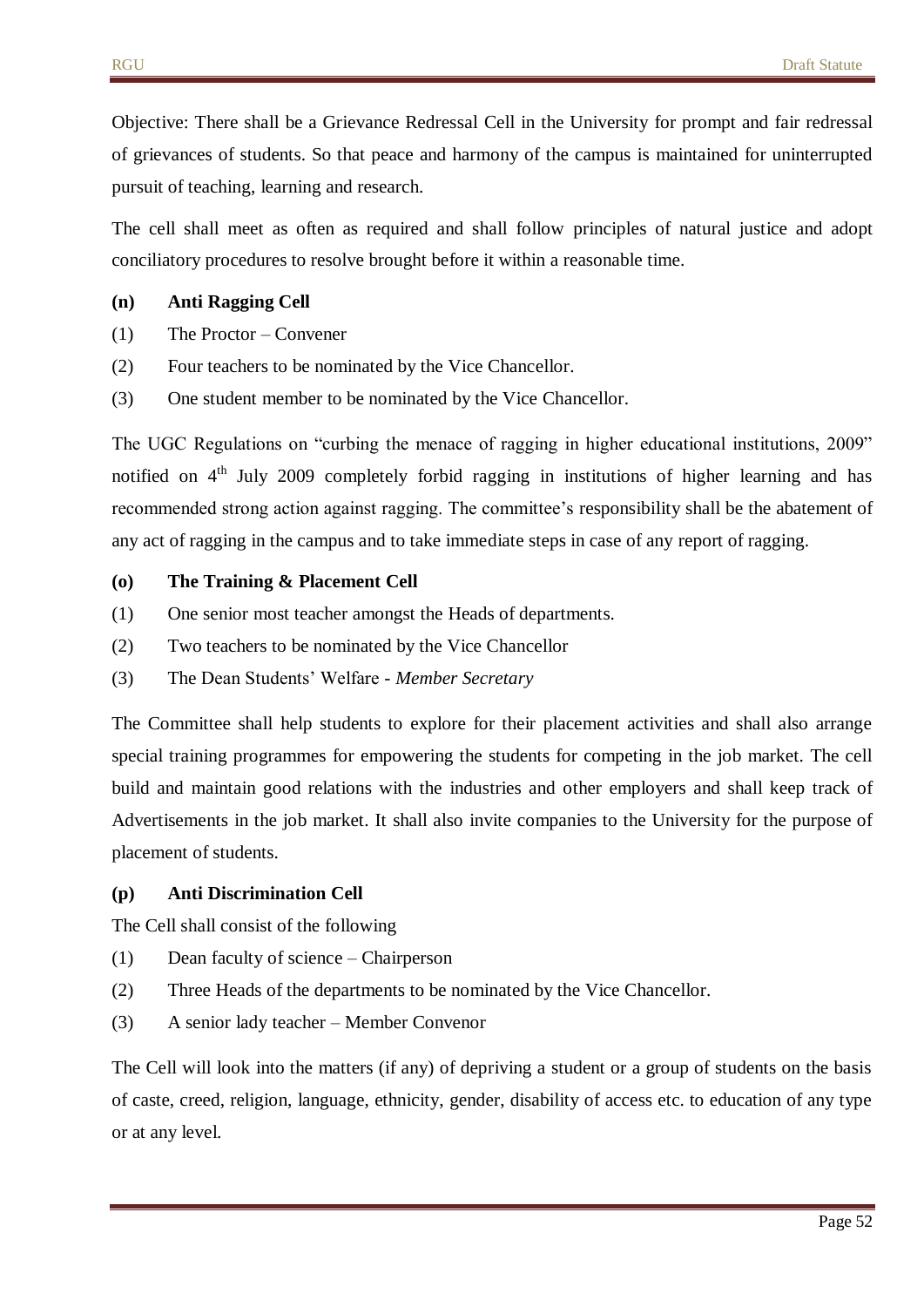The Cell will try to safeguard the interest of the students without any prejudice to their caste, creed, religion etc. and also to eliminate discrimination against or harassment of any students in all forms as well as to promote equality among students of all sections of the society in Radha Govind University. The committee's responsibility shall be the abatement of any act of discrimination in the campus and to take immediate steps in case of any report of discrimination.

#### **(q) Anti Sexual Harassment Cell**

The Cell shall consist of the following

- (1) One Dean faculty to be nominated by The Vice–Chancellor Chairman
- (2) The Registrar *Member Secretary*
- (3) One member to be nominated by the Governing body
- (4) Four teachers to be nominated by the Vice-Chancellor
- (5) One Non Teaching member to be nominated by the Vice-Chancellor
- (6) Two student members to be nominated by the Vice-Chancellor

The cell will act as a task force for dealing with cases/ complaints of sexual harassment at any other type of harassment of the female students, teaching and non-teaching women staff of the University. The cell shall process all the individual complaints, and take immediate suitable action to protect the interests of women and safeguard them from any form of above of harassment in the campus in case of sexual harassment in the premises of the University, active assistance shall be provided to the complaint and the safety of the complaint shall also be ensured.

#### **(q) Equal Opportunity Cell**

The Cell shall consist of the following

- (1) One Senior Head of the department Convenor
- (2) Four teachers to be nominated by the Vice-Chancellor

The cell will be responsible for creating an atmosphere of equal opportunity through awareness generation programmes, to expedite redressal of grievances in matters of violation of equal opportunity, to disseminate the information related to various schemes and programmes for the welfare of the socially weaker section and to help differentally-abled person/students by taking necessary steps in this direction, and to enhance diversity within the campus.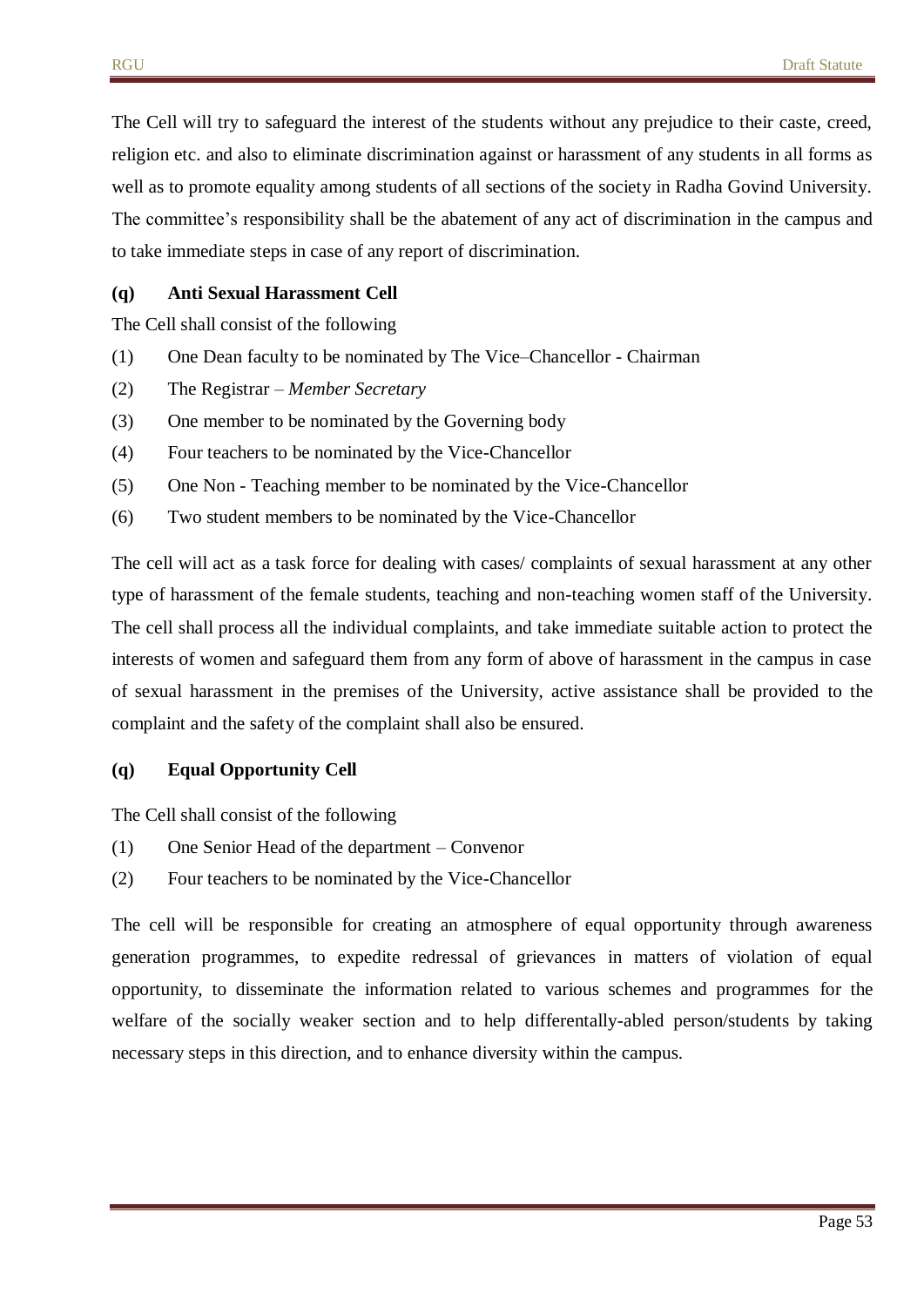#### **SELECTION COMMITTEE (FOR NON TEACHING & ADMINISTRATIVE STAFFS)**

- (1) **For non teaching and administrative staff:** there shall be a selection committee constituted by the Chancellor for a appointment of the other University officers, non teaching/ administrative staff as under:
- (a) Vice Chancellor. Chairperson
- (b) Registrar. Member Secretary
- (c) Chief Finance & Accounts Officer.
- (d) Director/Principal of the Institute./ Dean of Faculty nominated by the chancellor.
- (e) The outside expert nominated by the Vice Chancellor.

The creation of the post for other university officers, teaching and non teaching / administrative staff will be sanctioned by the Board of Management on the recommendation of the Academic Council after approval from the Finance Committee. The selection committee will constitute interview boards as and when required for holding the interviews and based on their recommendations, shall take necessary steps for approval from competent authority as per Statute, inconformity with the provision of the Act.

#### **STATUTE No. 33**

#### **ELECTED CHAIRMAN TO PRESIDE WHERE NO PROVISION MADE IN STATUTE**

Where, by the Statute or the Ordinances, no provision is made for a Chairman to preside over a meeting of any University Authority, Board or Committee, or when the Chairman so provided for is absent, the members present shall elect one among them-selves to preside at the meeting.

# **STATUTE No. 34 RESIGNATION**

(1) Any members other than an ex-officio member of the Resignation Governing Body, the Board of Management, the Academic Council, or any other authority of the University or committee may resign by letter addressed to the Registrar and the resignation shall take effect as soon as such letter is received by the Registrar.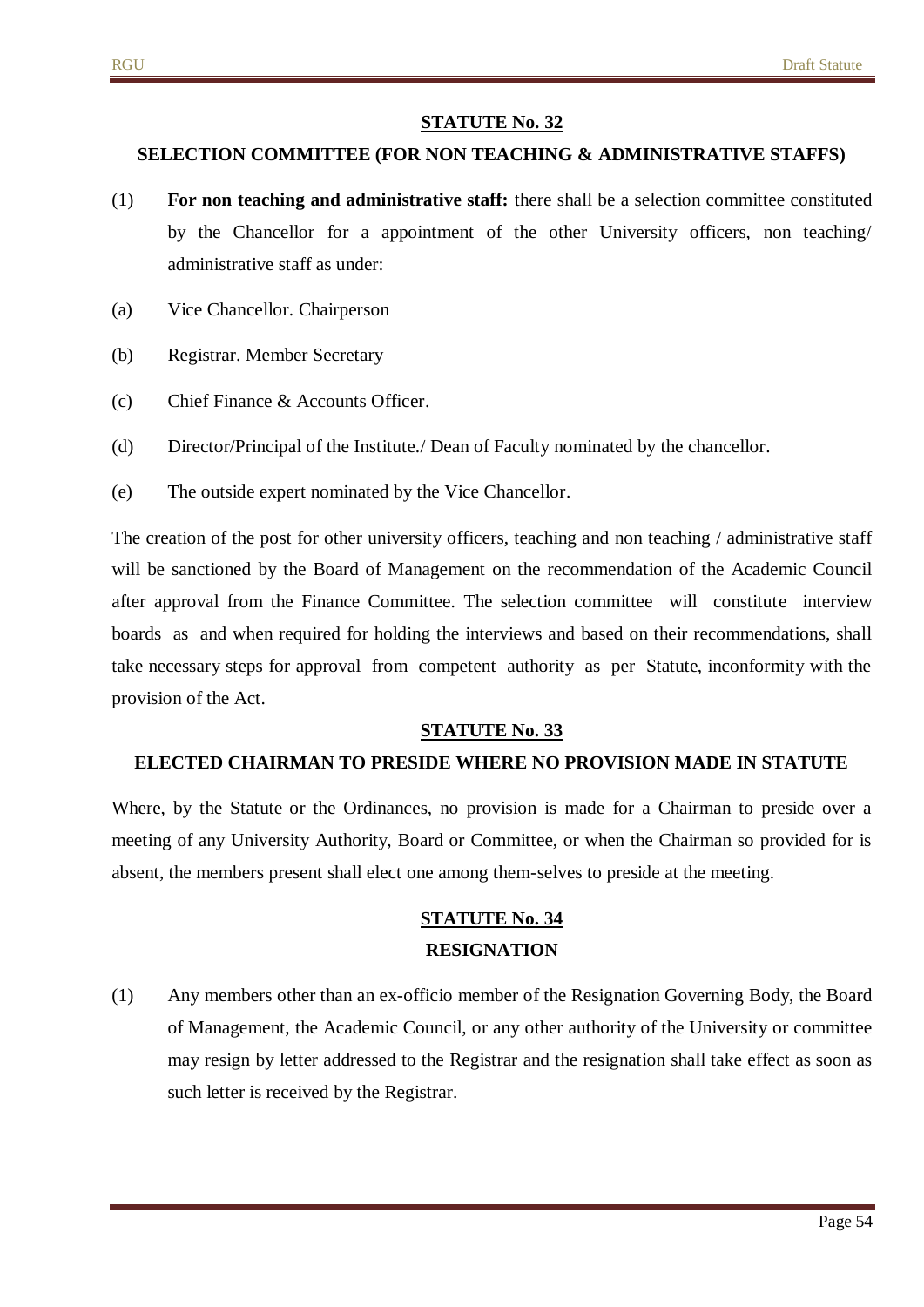(2) Any officer of the University (whether salaried or otherwise) may resign his office by letter addressed to the Registrar. Provided that such resignation shall take effect only on the date from, which the same is accepted by the authority competent to fill the vacancy.

# **STATUTE No. 35 DISQUALIFICATIONS**

- (1) A person shall be disqualified for being chosen as, and for being, a member of any of the authorities of the University.
- (a) if he is of unsound mind or is a deaf-mute or suffers from contagious leprosy
- (b) if he is an un discharged insolvent.
- (c) if he has been convicted by a Court of Law of an offence involving moral turpitude and sentenced in respect thereof to imprisonment for not less than six months.

# **STATUTE No. 36 VALIDATION OF PROCEEDINGS**

- (1) No Act or proceeding of any authority or body of the University shall be invalid merely by reason of any vacancy or defect in the constitution thereof.
- (2) Any vacancy which may occur in the membership of the authorities or bodies of the University due to death, resignation or removal of a member or due to change of capacity in which he was appointed or nominated, shall be filled up as early as possible by the person or the body who had appointed or nominated such a member.

Provided that the person appointed or nominated as the member of an authority or body of the University on an emergent vacancy, shall remain a member of such authority or body only for the un expired tenure of the member, in whose place he is appointed or nominated.

### **STATUTE No. 37 HONORARY DEGREES**

Any proposal for the conferment of honorary degrees shall be made by the Academic Council to the Governing Body, and the proposal if accepted by the Governing Body shall require the confirmation from the Chancellor.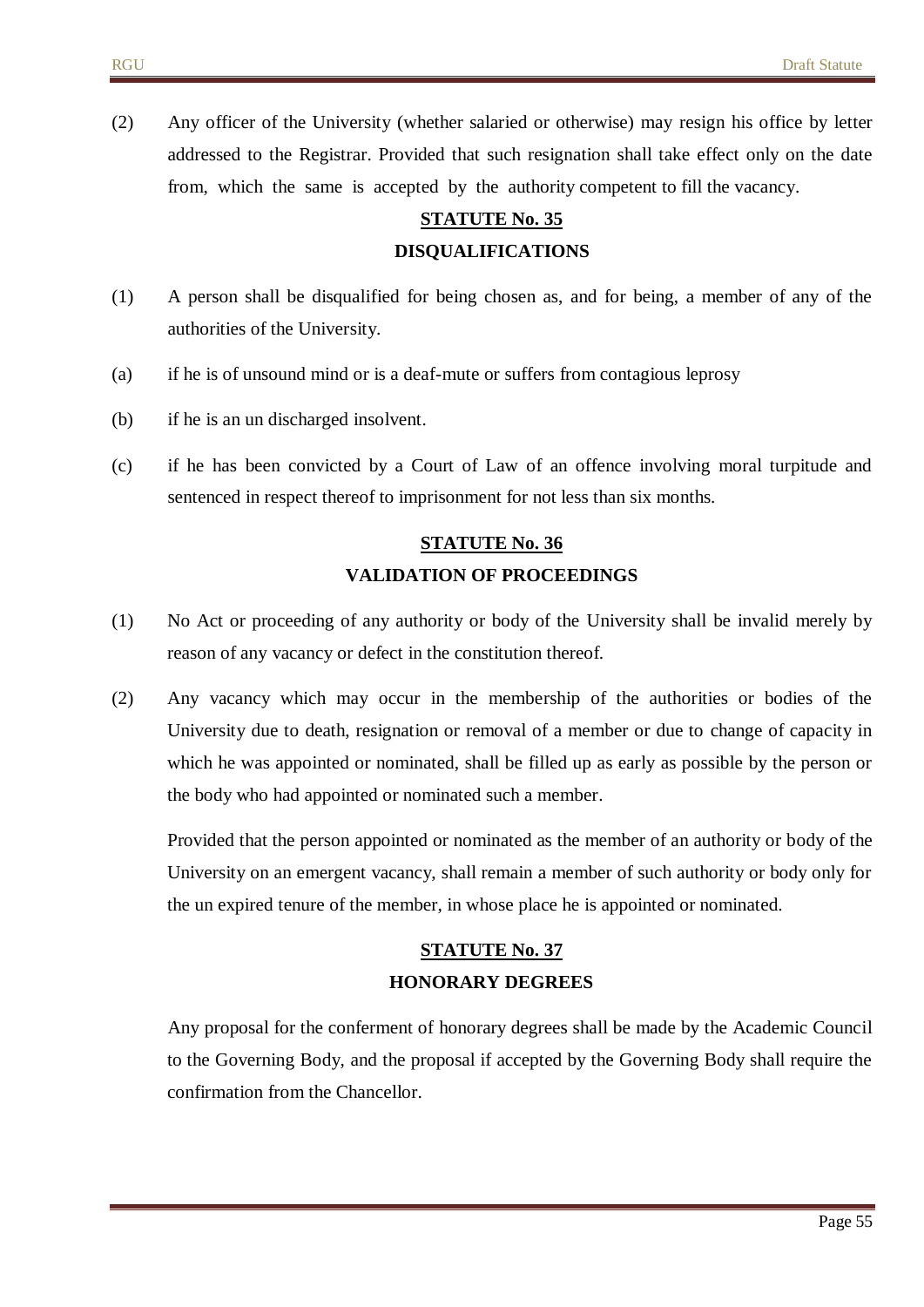#### **WITHDRAWAL OF DEGREES, ETC.**

(1) The Academic Council may, by a special resolution passed by a majority of not less than twothirds of the members present and voting, withdraw any degree or academic distinction conferred on, or any certificate or diploma granted to, any person by the University for good and sufficient cause:

Provided that. no such resolution shall be passed until a notice in writing has been given to that person calling upon him to show cause within such time as may be specified in the notice why such resolution should not be passed and until his objections, if any and any evidence he may produce in support of them, have been considered by the Academic Council.

# **STATUTE No. 39 CONVOCATION**

- (1) Convocations of the University for conferring of degree or for other purposes shall be held in such manner as may be prescribed by the regulations.
- (a) The Convocation of the University shall be held in every academic year in the manner as may be specified by the Statute for conferring degrees, diplomas or for any other purpose.
- (b) The academic council will frame regulation relating to the format of the degrees, documents, certificates & citation, the text, issuance of these documents in absentia, duplicate degree and procedure for holding convocation.
- (c) A special convocation may also be held with the approval of the Chancellor to award honorary degree, academic distinction to a distinguish person.

#### **STATUTE No. 40**

# **APPOINTMENT AND SERVICE CONDITIONS OF OFFICERS, TEACHERS AND EMPLOYEES OF THE UNIVERSITY**

All officers, teachers and employees of the University shall be appointed as per regulations of the University, issued from time to time, and the appointments shall as far as possible be made on a regular basis against substantive posts. However, the Governing Body may, on an urgent basis, authorize the Vice Chancellor to make appointments of the officers, teachers and other employees on short term contract basis, when deemed necessary and urgent.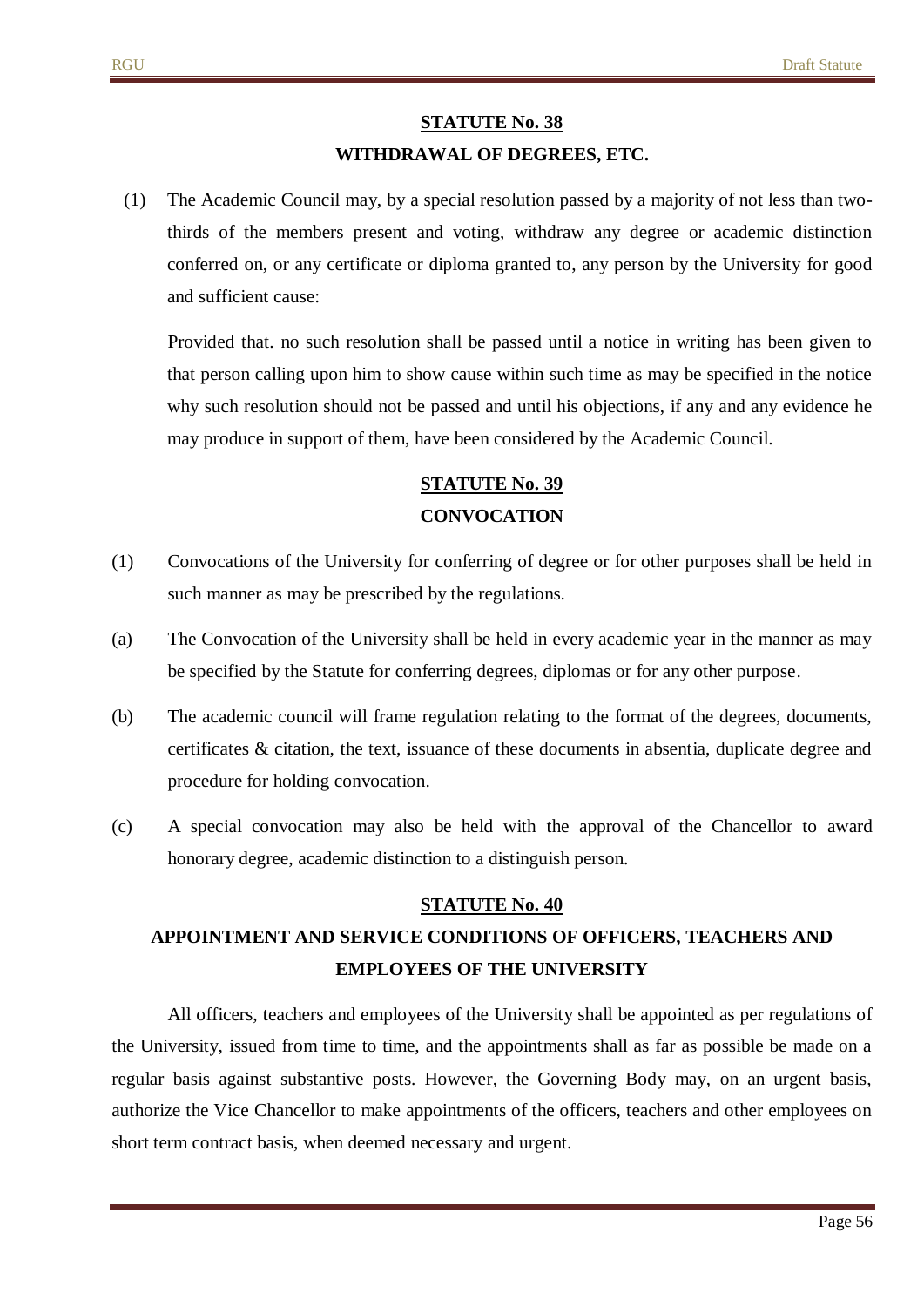- (1) All the Teachers/Academic Staffs and officials of the University shall be governed by the terms & conditions of service as prescribed by the University.
- (2) The Board of Management will formulate policies, terms & conditions of appointment of Teachers in accordance with University Grant Commission/State Government Regulations from time to time with the approval of the Chancellor.
- (3) All appointments will be made as per terms & conditions, approved for the respective positions & promotions of the employees under various schemes will be made from time to time in accordance with the eligibility conditions under relevant schemes of the University Grant Commission/State Government.
- (4) A standing committee may be constituted by the Governing Body comprising members of Governing Body, Vice Chancellor and Registrar as considered appropriate to regulate and review these policies and terms & conditions from time to time.

# **STATUTE No. 41 APPOINTMENT OF ACADEMIC STAFF**

The University shall fill-up the teaching posts within a reasonable period.

#### **Minimum Qualifications for Appointment of Teachers**

- (a) The University shall meet the minimum qualification requirements for teachers as prescribed by the UGC Regulations 2010 and subsequent amendments on Minimum Qualifications for appointment of Teachers and Other Academic Staff in Universities and Colleges.
- (b) The University shall also meet other minimum conditions of appointment mandated by the UGC.
- (c) For the technical and professional subjects, the minimum eligibility criteria for appointment shall be as prescribed by concerned regulatory bodies such as Bar Council of India, Pharmacy Council of India, NCTE, AICTE, etc.

#### **STATUTE No. 42**

#### **APPOINTMENT OF NON TEACHING STAFF**

#### **Minimum Qualifications for Appointment of Non Teaching Staff**

- (a) The University shall meet the minimum qualification requirements for non Teaching staff as prescribed by the UGC.
- (b) The University shall also meet other minimum conditions of appointment mandated by the UGC.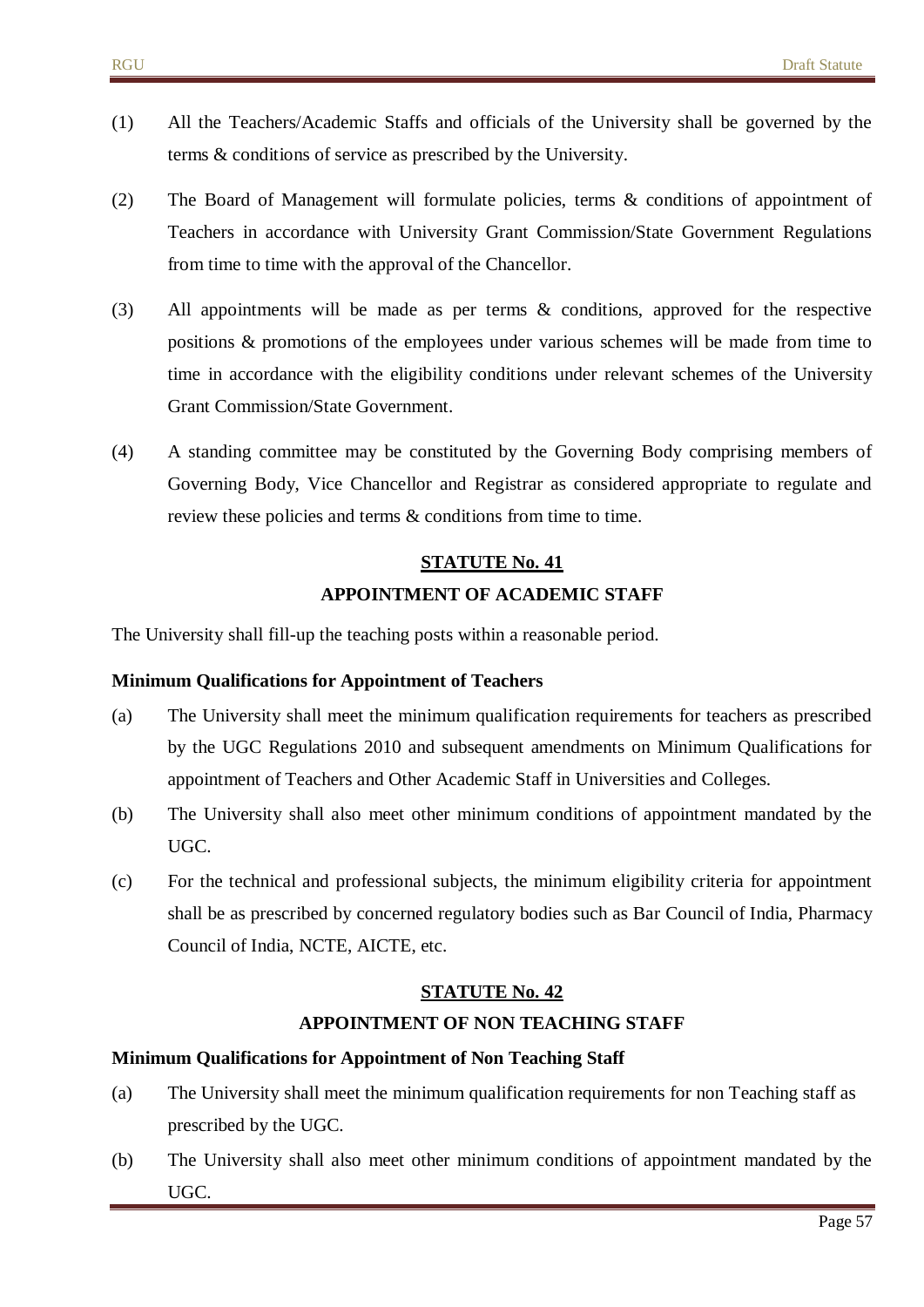#### **DISCIPLINARY ACTION AGAINST EMPLOYEES**

Where there is an allegation of miss conduct against any employee, the Vice Chancellor as the case may be, shall constitute a Fact Finding Committee and, if necessary based on the finding of the committee, may appoint a Regular Enquiry Committee. Based on the Fact Finding Committee/Enquiry Committee report, the Vice Chancellor may decide the course of action depending on the severity/gravity of the miss conduct. The action taken will be reported to the Board of Management. For termination of services/dismissal, prior approval of the Board of Management or the committee constituted by it will be necessary.

An appeal against any action taken by the Vice Chancellor can be made to the Chancellor within thirty days from the date of receiving the communication of the action taken.

# **STATUTE No. 44 FELLOWSHIPS, SCHOLARSHIPS, MEDALS AND PRIZES**

- (1) The Academic Council may recommend to the Chairperson to institute the award of Fellowships and Scholarships carrying such remuneration as may be fixed on the approval of Chancellor.
- (2) Fellowships shall be tenable for one academic year in the first instance, but may, in special cases be extended for a further period. The extension of fellowship shall be as per the criteria laid down by the University.
- (3) The medals/certificates/cash prizes for academic excellence of a student in the class or a program and for a teacher/employee of the University may be instituted by the Board of Management on the recommendations of the Academic Council.
- (4) Any private person, Trust or agency can propose to institute a medal/cash prize for a particular program/course. The proposal shall be considered by Board of Studies/Faculty and finally by Academic Council which can accept or reject the proposal. This recommendation of the Academic Council has to be approved by the Board of Management.
- (5) Medal and Prizes to students/teachers/employees for their outstanding performance in sports, cultural activities, debates, seminars, etc. may be instituted by the Board of Management on the recommendations of the Academic Council.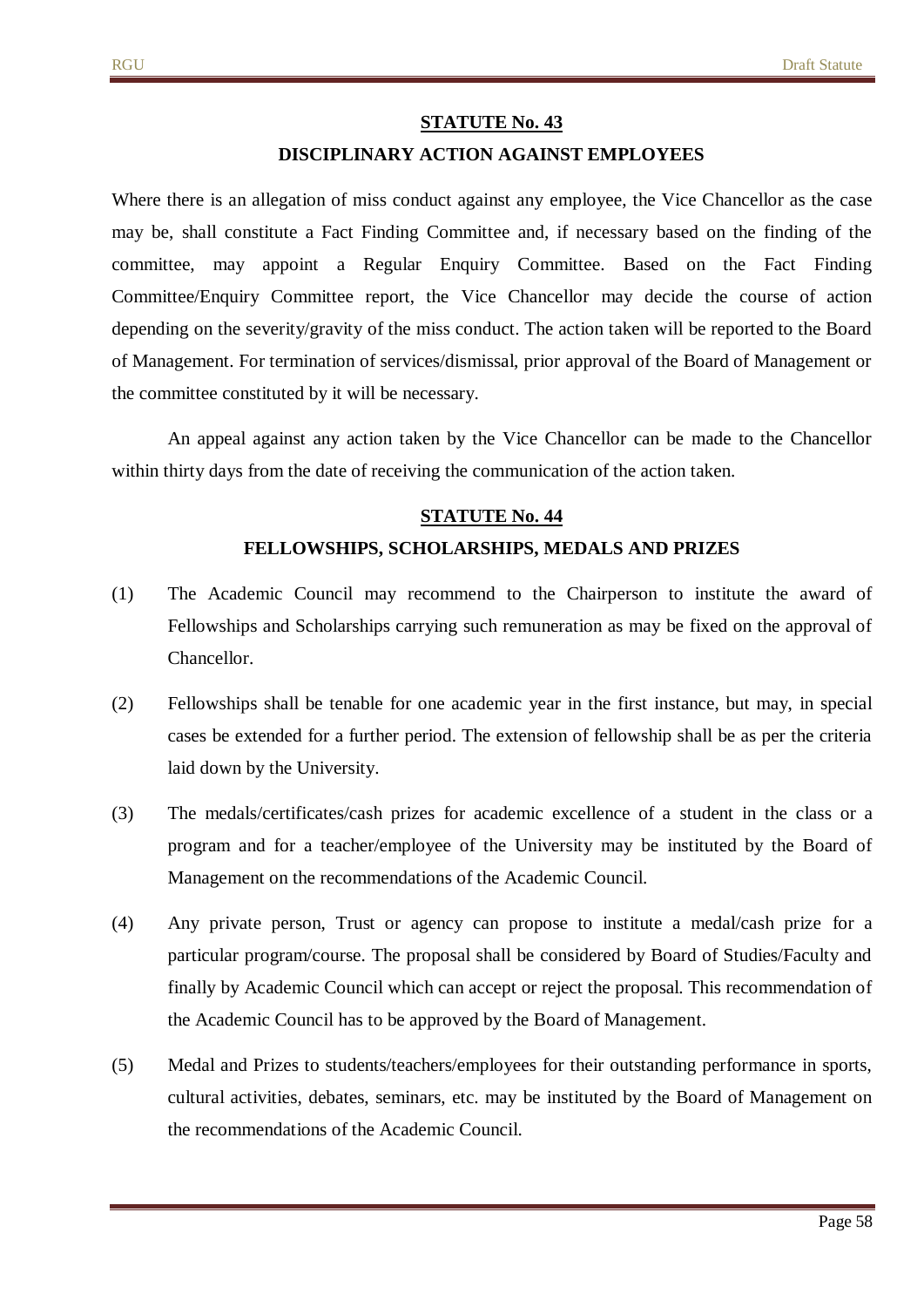## **STATUTE No. 45 OTHER AUTHORITIES OF THE UNIVERSITY**

Such other Authorities as may be decided by the Governing Body shall be established for the purpose of attainment of the objects of the University. The Composition, Powers & Duties of such Authorities shall be specified in the Regulations.

# **STATUTE No. 46 UNIVERSITY TEACHERS**

- (1) Teachers of the University shall be of two classes, namely: -
- (i) Appointed teachers of the University.
- (ii) Recognised teachers of the University.
- (2) Appointed teachers of the University shall be either –
- (a) employees of the University paid by the University and appointed by the Governing Body as Professors, Associate Professor/Readers or Assistant Professor/ Lecturers or otherwise as teachers of the University. or
- (b) persons appointed by the Governing Body as Honorary Professors, Emeritus Professors/Professor of eminence, Associate Professors or Assistant Professors or otherwise as teachers of the University.
- (3) Recognised teachers of the University shall be the members of the staff of a recognized institution other than an institution maintained by the University:

Provided that no such member of the staff shall be deemed to be a recognized teacher unless he is recognized by the Governing Body as a Professor, Associate Professor or in any other capacity as a teacher of the University.

- (4) The qualifications of recognized teachers of the University shall be such as may be prescribed by the Ordinances.
- (5) All applications for the recognition of teachers of the University shall be made in such manner as may be laid down by the Regulations made by the Governing Body in that behalf.
- (6) The period of recognition of a teacher of the University as Professor or Associate Professor shall be determined by Ordinances made in that behalf. A person in the service of a recognized institution other than an institution maintained by the University, recognized as a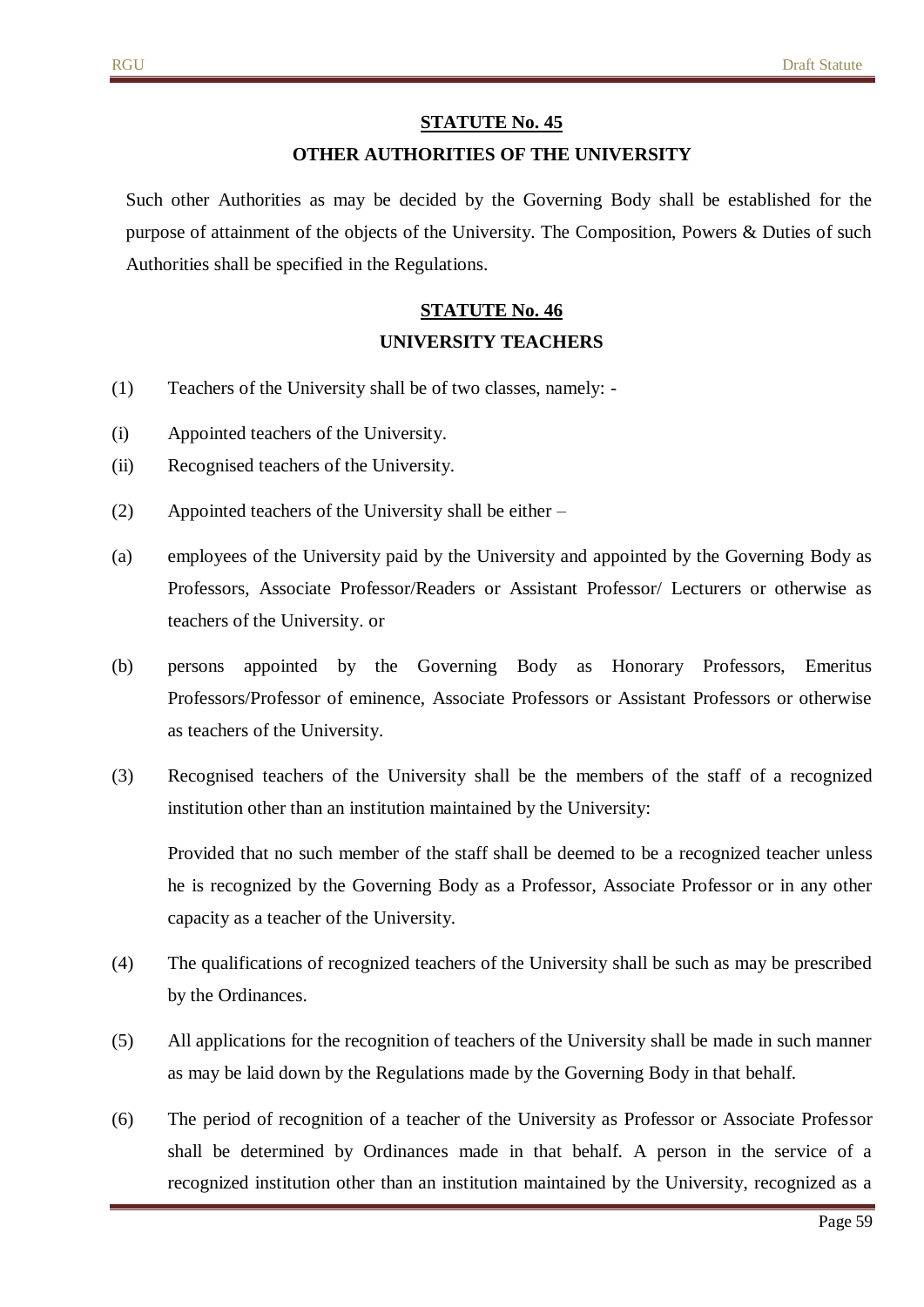teacher of the University otherwise than as a Professor or Associate Professor shall continue to be recognized so long as he is in the service of the institution.

(7) The Academic Council may, by a special resolution passed by a majority of not less than twothirds of the members present and voting, withdraw recognition from a teacher:

Provided that no such resolution shall be passed until a notice in writing has been given to that person calling upon him to show cause within such time as may be specified in the notice why such resolution should not be passed and until his objections, if any, and any evidence he may produce in support of them, have been considered by the Academic Council.

- (8) A person aggrieved by an order of withdrawal under clause (7) may, within three months from the communication to him of such order, appeal to the Chancellor who may pass such orders thereon as it thinks fit.
- (9) No person shall be appointed or recognized as a teacher of the University except on the recommendations of a Selection Committee constituted for the purpose or except when appointed by the Governing Body.

# **STATUTE No. 47 SELECTION COMMITTEE**

- (1) There shall be Selection Committee for making recommendations to the Governing Body for appointment to the posts of Professor, Associate Professor, Assistant Professor, Controller of Examinations and Librarian.
- (2) Composition of the Selection Committee shall be as follows.

The composition of the Selection Committee shall be as under .

- i. The Vice Chancellor / Acting Vice Chancellor, who shall be the Chairperson of the Selection Committee.
- ii. An academician to be nominated by the Chancellor.
- iii. Dean of the School.
- iv. Head / Chairperson of the Department / School.
- v. Three experts in the concerned subject nominated by the Vice Chancellor out of the panel of names approved by the Chancellor of the University.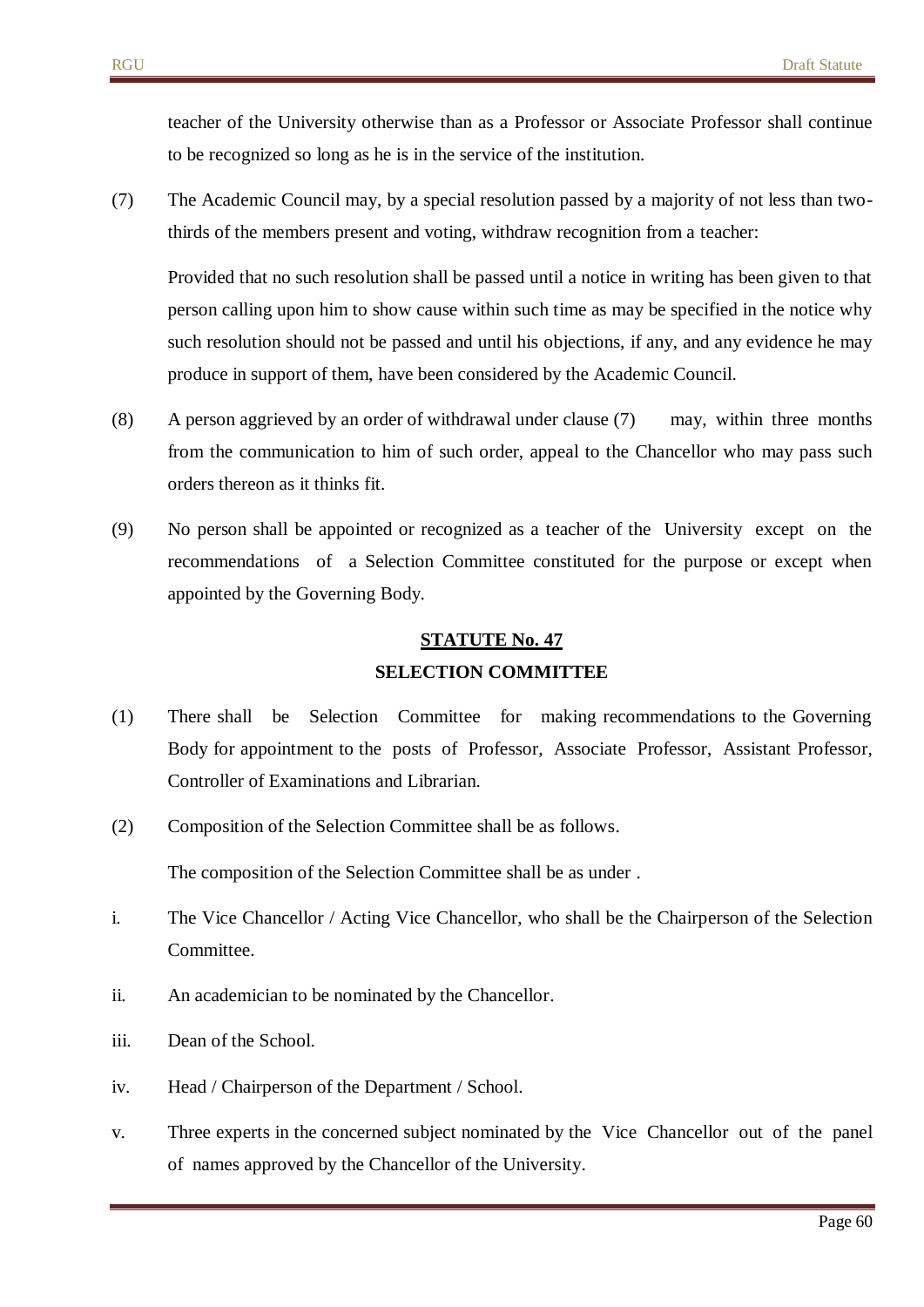vi. An academician representing the SC / ST / OBC / Minority / Women, Differently Abled if any of the candidates belongs to these categories to be nominated by the Vice Chancellor in case none of the above members of the Selection Committee belongs to that category.

Only for Direct recruitment – as per UGC regulations.

- vii. Registrar as a Member Secretary.
- viii. At least four members including two outside experts shall constitute the quorum.

# **STATUTE No. 48 SPECIAL MODE OF APPOINTMENT**

Notwithstanding anything contained in Statute (31), the Governing Body may invite a person of high academic distinction and professional attainment to accept a post of Professor or Associate Professor or Senior Fellow in the University, as the case may be, on such terms and conditions as it deems fit, and on the person agreeing to do so, appoint him to the post.

- (1) The Vice Chancellor may invite a person of High Academic Distinction and Professional attainment to accept the post of professor or associate professor or any other academic post in the University as per the University Grant Commission, on such terms & conditions as the Vice Chancellor deems fit and on the agreeing to do so, appoint him/her to the post for one year.
- (2) The Vice Chancellor may on the recommendation of concern Director/Head of the department and the concern Dean appoint a visiting faculty for a period of one year.
- (3) The Vice Chancellor may appoint a teacher or any other academic staff working in any other university or organization to undertake a joint project.
- (4) The appointment shall be subject to the approval of the Chancellor.

# **STATUTE No. 49 CONDITIONS OF SERVICE OF OFFICERS, ETC.**

- (1) Every teacher and salaried officer and such other employees as are mentioned in the Statute shall be appointed under a written contract, which shall be lodged with the University and a copy thereof shall be furnished to the officer or teacher or employee concerned.
- (2) Any dispute arising out of a contract between the University and those mentioned in clause (1) shall, at the request of the teacher or officer or employee concerned, or at the instance of the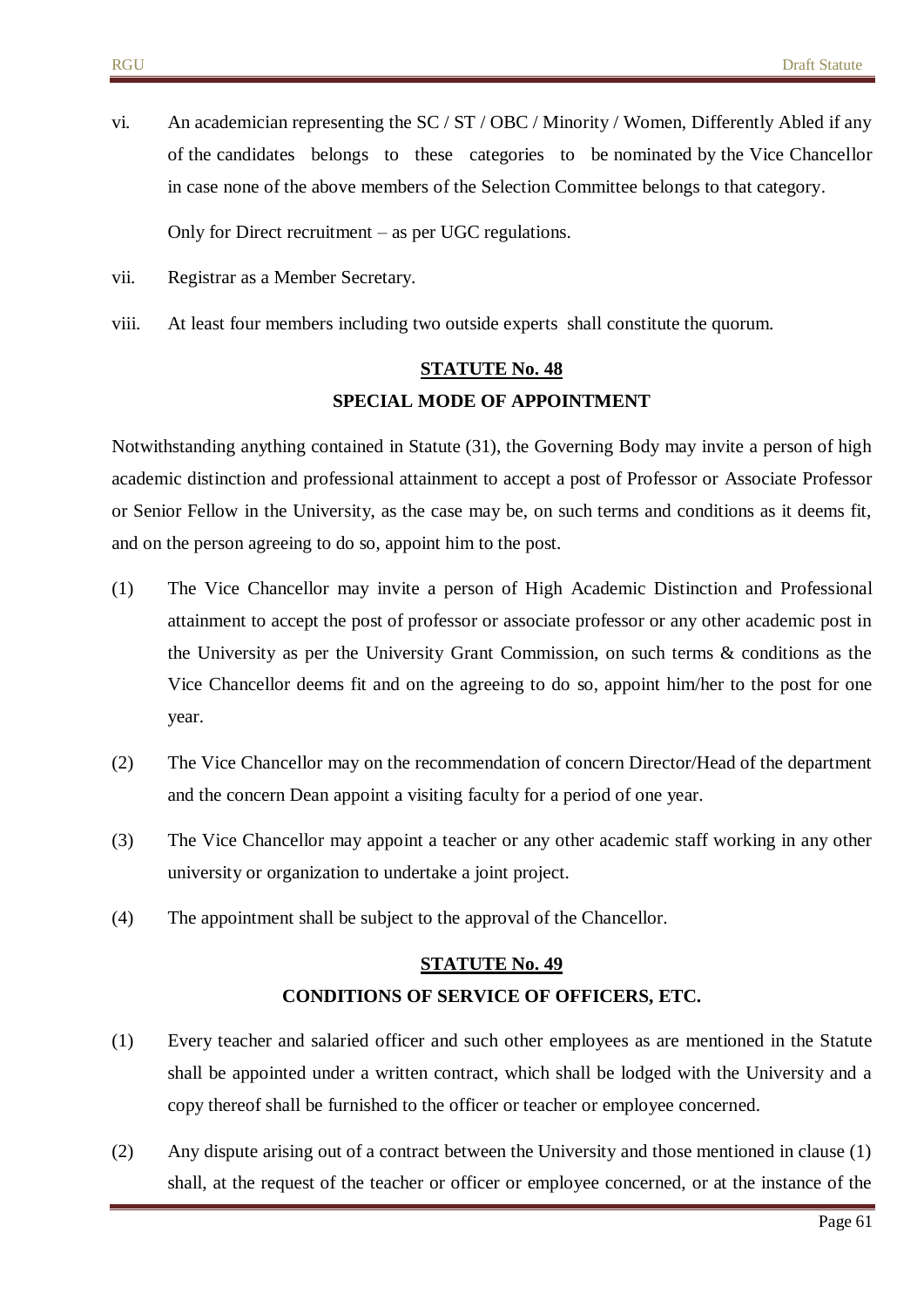University, be referred to a Tribunal of Arbitration consisting of one member appointed by the Governing Body, one member nominated by the officer or teacher concerned and an umpire appointed by the Chancellor, and the decision of the Tribunal shall be final.

# **STATUTE No. 50 REMOVAL OF TEACHER**

(1) Where there is an allegation of misconduct against a teacher, the Vice Chancellor may, if he thinks fit, by order in writing, place the teacher under suspension and shall forthwith report to the Governing Body the circumstances in which the order was made:

Provided that the Governing Body may, if it is of the opinion, that the circumstances of the case do not warrant the suspension of the teacher revoke that order.

- (2) Notwithstanding anything contained in the terms of his contract of service or of his appointment, the Governing Body shall be entitled to remove a teacher on the ground of misconduct.
- (3) Save as aforesaid, the Governing Body shall not be entitled to remove a teacher except for good cause and after giving three months' notice in writing or payment of three months' salary in lieu of notice.
- (4) No teacher shall be removed under Clause (2) or under Clause (3) until he has been given a reasonable opportunity of showing cause against the action proposed to be taken in regard to him.
- (5) The removal of a teacher shall take effect from the date on which the order of removal is made:

Provided that where a teacher is under suspension at the time of his removal, the removal shall take effect on the date on which he was placed under suspension.

# **STATUTE No. 51 REMOVAL OF EMPLOYEES OTHER THAN TEACHERS**

- (1) Notwithstanding anything contained in the terms of his contract of service or of his appointment, an employee of the University, other than a teacher, may be removed by the authority which is competent to appoint the employee.
- (a) if he is of unsound mind or is a deaf-mute or suffers from contagious leprosy.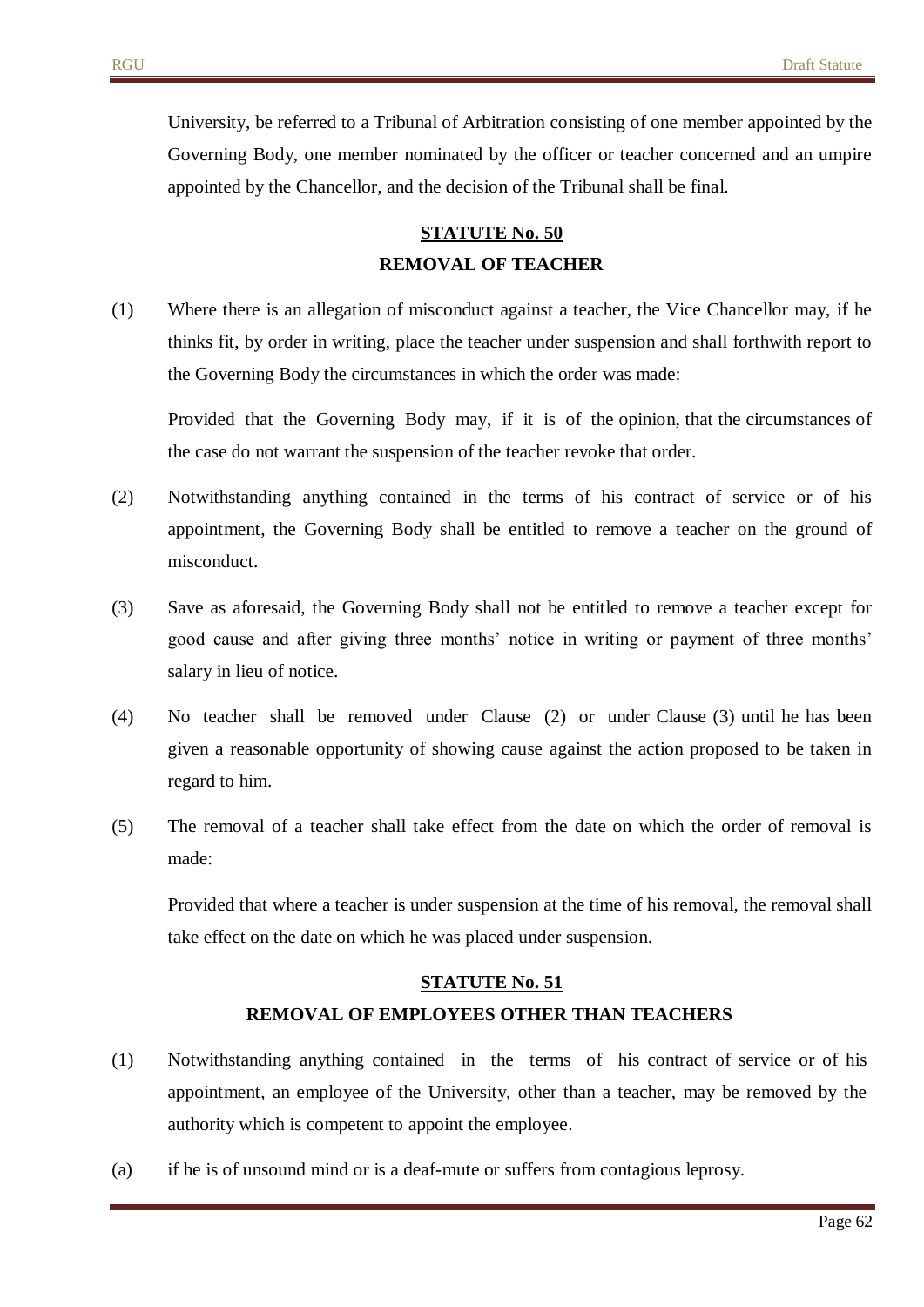- (b) if he is an undischarged insolvent.
- (c) if he has been convicted by a court of law of any offence involving moral turpitude and sentenced in respect thereof to imprisonment for not less than six months.
- (d) if he is otherwise guilty of misconduct.
- (2) No such employee shall be removed under clause (1) until he has been given a reasonable opportunity of showing cause against the action proposed to be taken in regard to him.
- (3) Where the removal of such employee is for a reason other than that specified in sub-clause (c) or sub-clause (d) of clause (1), he shall be given three months notice in writing or paid three months salary in lieu of notice.
- (4) Notwithstanding anything contained in these Statute, an employee of the University, not being a teacher shall be entitled to resign-
- (i) in the case of a permanent employee, only after giving three months notice in writing to the appointing authority or paying to the University three months salary in lieu thereof.
- (ii) in any other case only after giving one months notice in writing to the appointing authority or paying to the university one month's salary in lieu thereof.

#### **MAINTENANCE OF DISCIPLINE AMONG STUDENTS OF THE UNIVERSITY**

- (1) All powers relating to discipline and disciplinary action in relation to students shall vest in the Vice Chancellor.
- (2) The Vice Chancellor may delegate all or such of his powers as he deems proper to the Proctor and to such other persons as he may specify in this behalf.
- (3) Without prejudice to the generality of his powers relating to the maintenance of discipline and taking such action in the interest of maintaining discipline as may seem to him appropriate, the Vice Chancellor may, in the exercise of his powers aforesaid, order or direct that any student or student be expelled from any college or institution maintained by the University, Department, Special Centre or Specialized Laboratory, or be, for a stated period rusticated or be not, for a stated period, admitted to a course or courses of study, in any such college or institution, Department, Special Centre, or Specialized Laboratory, or be fined in a sum of rupees that may be specified, or be debarred from taking an examination or examinations for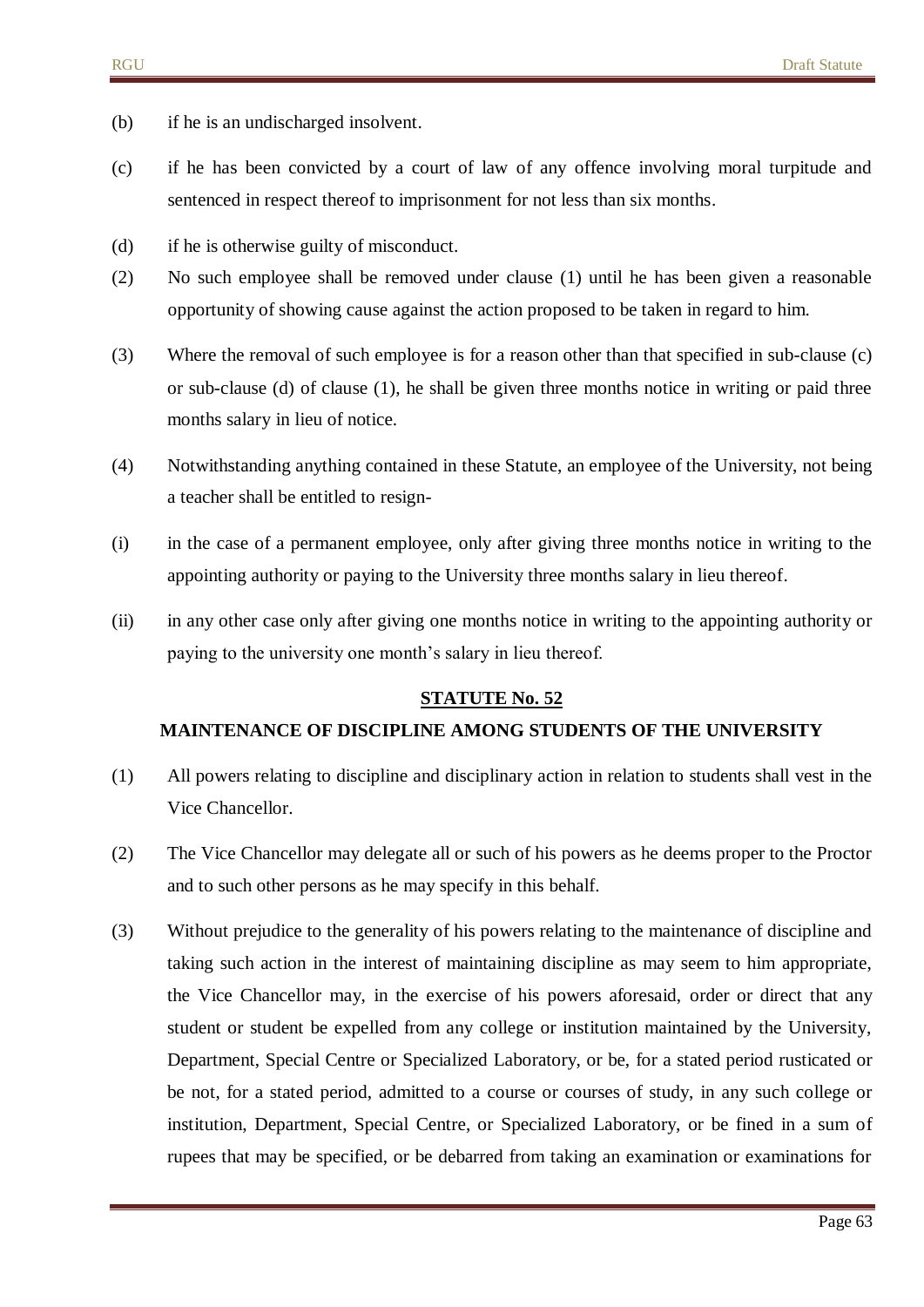one or more years or that the results of student or student concerned in the examination or examinations in which he has or they have appeared be cancelled.

- (4) The Principals or, as the case may be, the Heads of the Colleges, Institutions, Departments, Special Centres or Specialized Laboratories shall have the authority to exercise all such disciplinary powers over the students in their respective Colleges, Institutions, Departments, Special Centres or Specialized Laboratories as may be necessary for the proper conduct of such Colleges, Institutions, Departments, Special Centres or Specialized Laboratories.
- (5) Without prejudice to the powers of the Vice Chancellor and the Dean Student's Welfare/Proctor as aforesaid, detailed rules of discipline and proper conduct shall be framed. The Principals or, as the case may be, the Heads of the Colleges, Institutions, Departments, Special Centres or Specialized Laboratories may frame such supplementary rules as they deem necessary for the aforesaid purposes. Every student shall provide himself with a copy of these rules.

# **STATUTE No. 53 ALUMNI ASSOCIATION**

- (1) There shall be an Alumni Association established for Radha Govind University.
- (2) The subscription for membership of the Alumni Association shall be prescribed by the Ordinances.
- (3) No member of the Association shall be entitled to vote or stand for election unless he has been a member of the Association for at least one year prior to the date of the election and is a graduate of the University of at least five years standing:

Provided that the condition relating to the completion of one year's membership shall not apply in the case of the first election after the commencement of the Act.

# **STATUTE No. 54 REGULATIONS**

- (1) The authorities of the University may make Regulations consistent with this Act, these Statute and the Ordinances:
- (a) laying down the procedure to be observed at their meetings and the number of members required to form a quorum.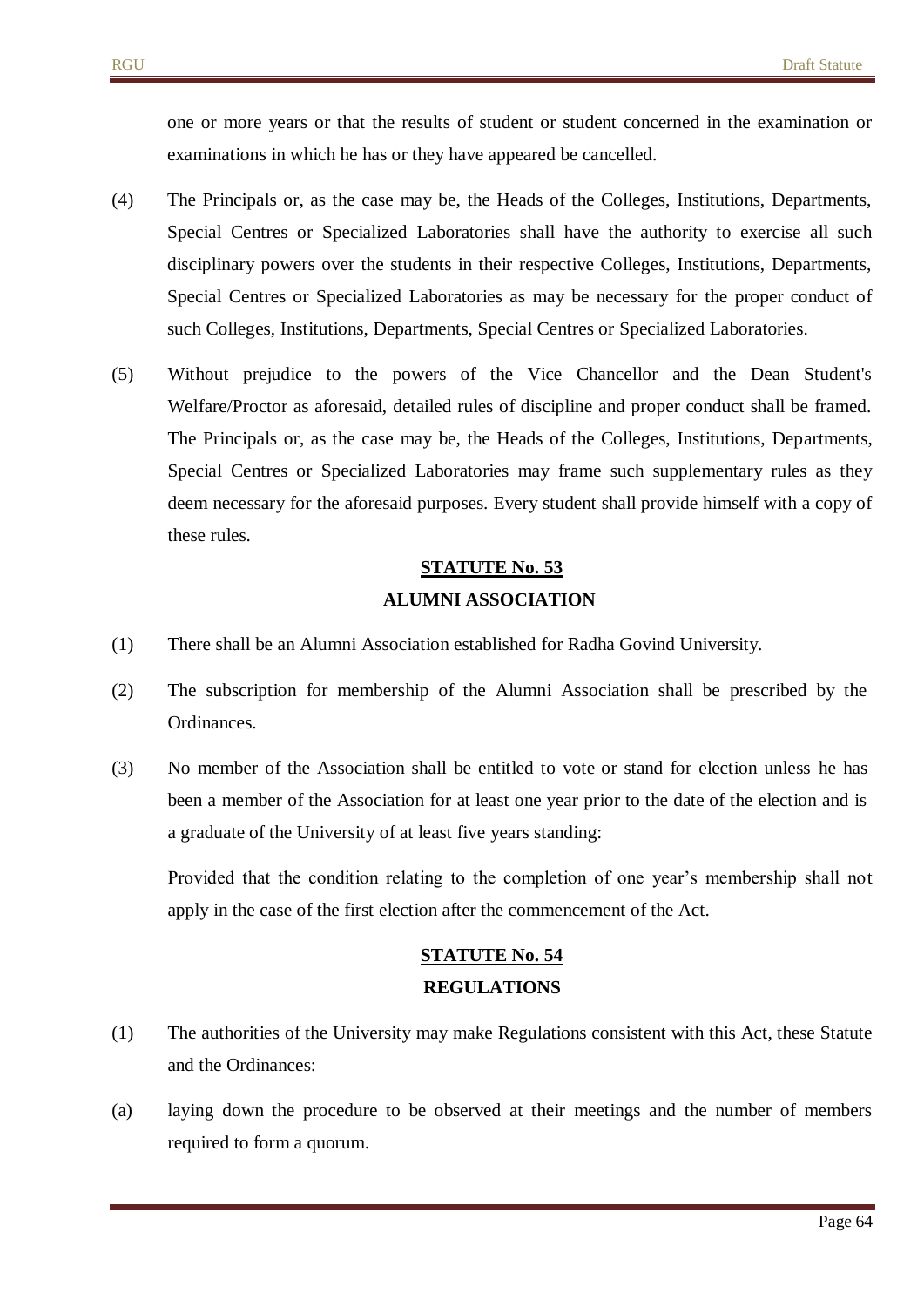- (b) providing for all matters which by this Act, these Statute or the Ordinances are to be prescribed by Regulations.
- (c) providing for all other matters solely concerning such authorities or committees appointed by them and not provided for by this Act, these Statute or the Ordinances.
- (2) Every authority of the University shall make Regulations providing for the giving of notice to the member of such authority of the dates of meetings and of the business to be considered at meetings and for the keeping of a record of the proceedings of meetings.
- (3) The Governing Body may direct the amendment in such manner as it may specify, of any Regulation made under this Statute or the annulment of any such Regulation.

# **STATUTE No. 55 DEGREES DIPLOMAS**

- (1) The University shall confer the following Degrees, namely:
- (i) Doctor of Literature, Science and Laws.
- (ii) Doctor of Philosophy.
- (iii) Master of Philosophy.
- (iv) Master of Arts, Science, Commerce, Laws Engineering & Technology, Agricultural Sciences, Biotechnology, Pharmacy, Computer Science, Vocational & Skill Development.
- (v) Bachelor with Honours of Arts, Science, Commerce.
- (vi) Bachelor of Engineering Technology, Laws, Agricultural Sciences, Biotechnology, Pharmacy, Vocational & Skill Development, Art & Culture.
- (vii) Such other Bachelors or Masters Degrees as may be prescribed by the Ordinances.
- (2) The University shall award Diplomas and Certificates in such subjects as may be specified in the Ordinances.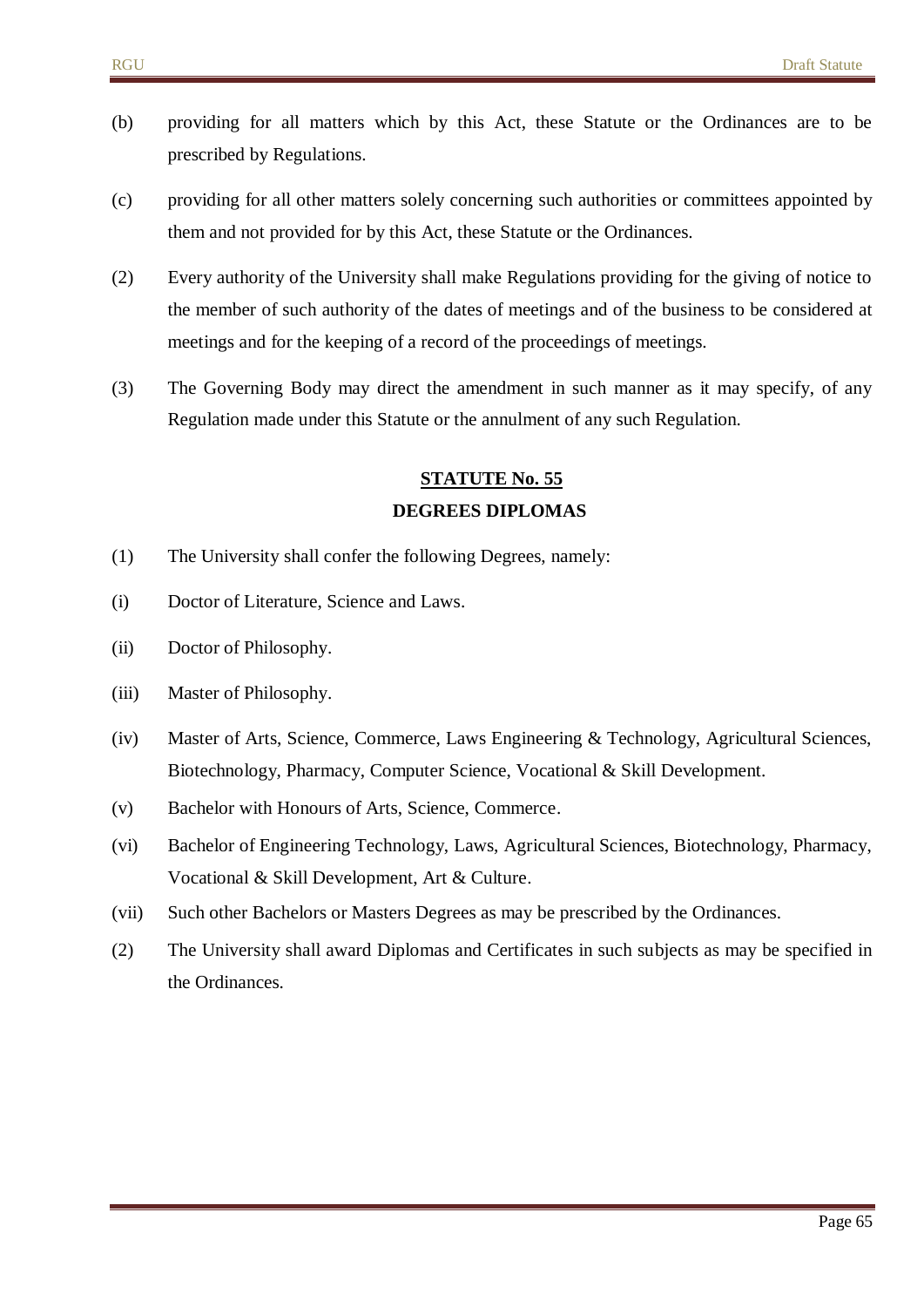# **ESTABLISHMENT OF NEW INSTITUTION (S), STUDY CENTRE (S), AND CREATION OF NEW DEPARTMENT(S), ABOLITION OR RESTRUCTURING OF EXISTING DEPARTMENT**

- (1) New Department(s), Institute(s) shall be established by the Governing Body on the recommendations of the Academic Council and also in compliance with the Statutory regulations shall be framed and approval by the Chancellor on the recommendations of the Academic Council.
- (2) The University shall not admit any college or institution of the state to the privilege of affiliation.
- (3) The University may open any study centre, only after the prior approval of University Grant Commission or such regulatory body established by the Government or state or central Government, as are in the opinion of the University, necessary for furtherance of its objects with prior approval of the Governing Body on the recommendations of the Academic Council and as per relevant laws.
- (4) The University can start, after obtaining the approval of the Chancellor and on the recommendations of the Academic Council, Undergraduate/Postgraduate/Post-Doctoral/other courses/programs along with the number of seats allocated to these programs in all disciplines. Such decisions will be placed before the next meeting of the Governing Body. The University shall apply to the statutory council(s) for seeking prior approval for course(s) where such approval is mandatory before starting the course(s).
- (5) The University may establish, from time to time, specialized laboratories or other units for research and instructions with the approval of the Governing Body on the recommendations of the Academic Council.
- (6) The University may also launch the study program in distance/correspondence mode, only after the prior approval of University Grant Commission or such regulatory body established by the Government, as are in the opinion of the University, necessary for furtherance of its objects within or outside the State with prior approval of the Governing Body on the recommendations of the Academic Council and as per relevant laws.
- (7) The proposal for abolition or restructuring of existing department(s) is to be submitted by the Head of concerned department/institute to the Registrar of the University which shall be placed before the Academic Council for consideration. On the recommendation of the